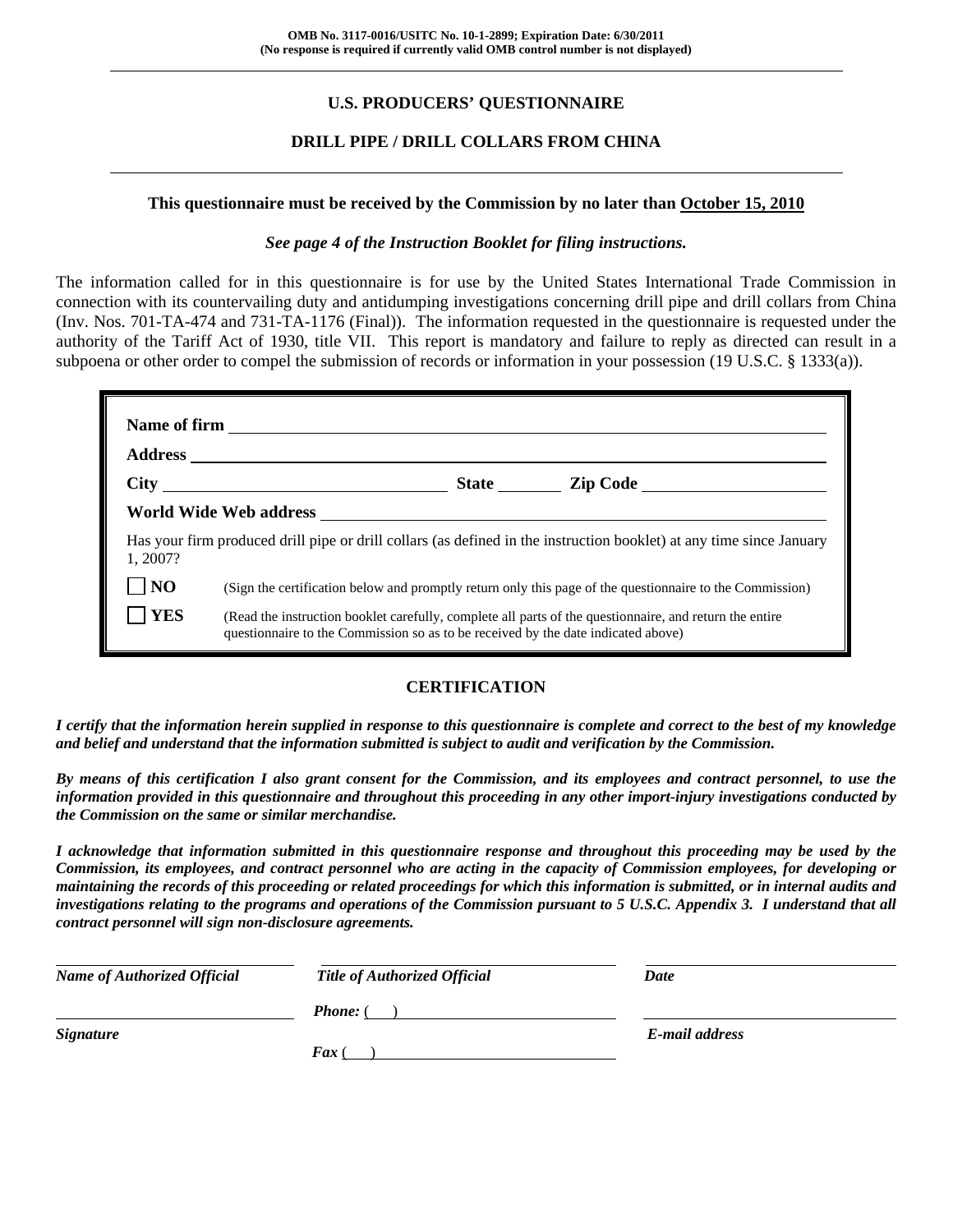#### **PART I.—GENERAL INFORMATION**

 $\overline{a}$ 

 $\overline{a}$ 

 $\overline{a}$ 

l

The questions in this questionnaire have been reviewed with market participants to ensure that issues of concern are adequately addressed and that data requests are sufficient, meaningful, and as limited as possible. Public reporting burden for this questionnaire is estimated to average 50 hours per response, including the time for reviewing instructions, searching existing data sources, gathering the data needed, and completing and reviewing the questionnaire. Send comments regarding the accuracy of this burden estimate or any other aspect of this collection of information, including suggestions for reducing the burden, to the Office of Investigations, U.S. International Trade Commission, 500 E Street, SW, Washington, DC 20436.

I-1a. **OMB statistics**.--Please report below the actual number of hours required and the cost to your firm of preparing the reply to this questionnaire and completing the form.

hours dollars

Percentage of

- I-1b. **OMB feedback**.--We are interested in any comments you may have for improving this questionnaire in general or the clarity of specific questions. Please attach such comments to your response or send them to the above address.
- I-2. **Establishments covered**.--Provide the name and address of establishment(s) covered by this questionnaire (see page 3 of the instruction booklet for reporting guidelines). If your firm is publicly traded, please specify the stock exchange and trading symbol.

I-3. **Petition support**.--Do you support or oppose the petition?

| $\Box$ Support | $\Box$ Oppose | $\Box$ Take no position |
|----------------|---------------|-------------------------|
|----------------|---------------|-------------------------|

I-4. **Ownership**.--Is your firm owned, in whole or in part, by any other firm?

 $\Box$  No  $\Box$  Yes--List the following information

| Firm name | Address | I CICCINAZE OI<br>ownership |
|-----------|---------|-----------------------------|
|           |         |                             |
|           |         |                             |
|           |         |                             |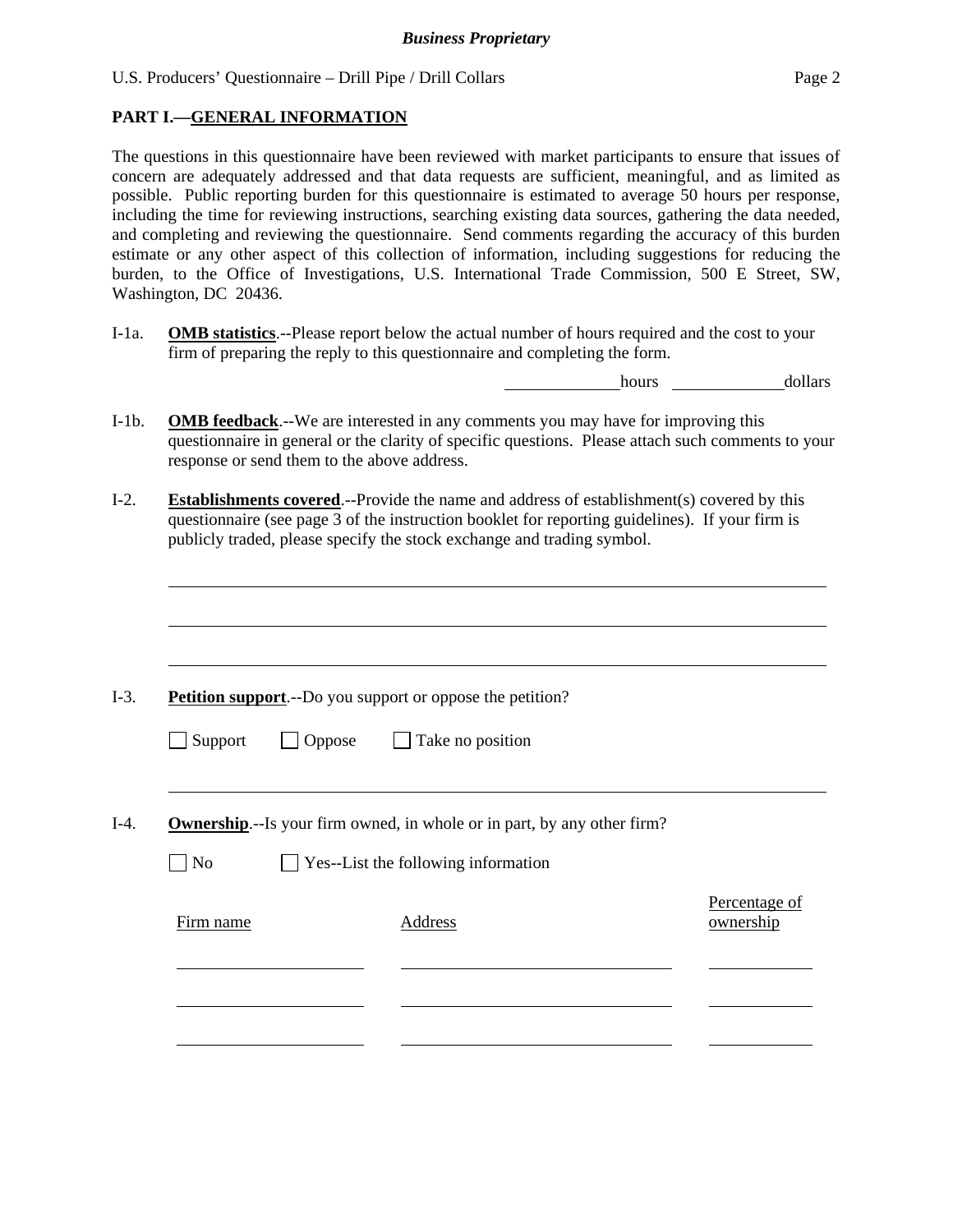# **PART I.--GENERAL INFORMATION***--Continued*

l

l

I-5. **Related importers/exporter**.--Does your firm have any related firms, either domestic or foreign, which are engaged in importing drill pipe (unfinished or finished) or drill collars (unfinished or finished) from China into the United States or which are engaged in exporting drill pipe (unfinished or finished) or drill collars (unfinished or finished) from China to the United States?

| No        | <b>Yes--List the following information</b> |             |                            |                                              |  |  |  |
|-----------|--------------------------------------------|-------------|----------------------------|----------------------------------------------|--|--|--|
| Firm name | Address                                    | Affiliation | Percentage of<br>ownership | Specify type of<br>imported/exported product |  |  |  |

 $\overline{\phantom{a}}$  and  $\overline{\phantom{a}}$ 

I-6. **Related producers**.--Does your firm have any related firms, either domestic or foreign, which are engaged in the production of drill pipe (unfinished or finished) or drill collars (unfinished or finished)?

 $\mathcal{L}$  and  $\mathcal{L}$ 

 $\Box$  No  $\Box$  Yes--List the following information

| Firm name | Address | Affiliation | Percentage of<br>ownership | Specify type of production |
|-----------|---------|-------------|----------------------------|----------------------------|
|           |         |             |                            |                            |
|           |         |             |                            |                            |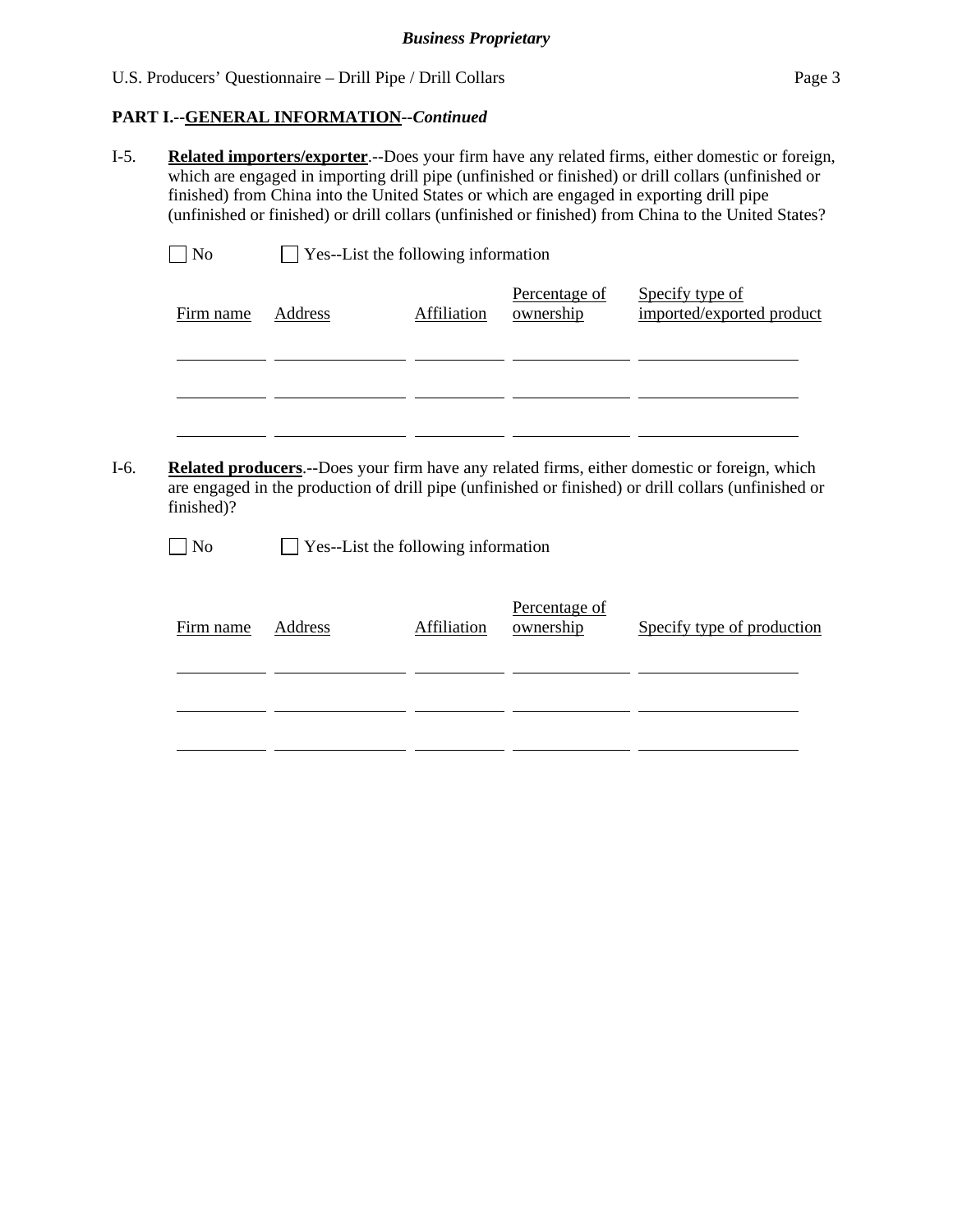# **PART II.--TRADE AND RELATED INFORMATION**

Further information on this part of the questionnaire can be obtained from Nathanael Comly (202-205-3174, nathanael.comly@usitc.gov). **Supply all data requested on a calendar-year basis**.

II-1. **Contact information (trade)**.--Who should be contacted regarding the requested trade and related information?

|         | Company contact:                                  |                |                                                                                                                                                                                                         |  |  |  |
|---------|---------------------------------------------------|----------------|---------------------------------------------------------------------------------------------------------------------------------------------------------------------------------------------------------|--|--|--|
|         |                                                   | Name and title |                                                                                                                                                                                                         |  |  |  |
|         |                                                   |                |                                                                                                                                                                                                         |  |  |  |
|         |                                                   | Phone number   | E-mail address                                                                                                                                                                                          |  |  |  |
| $II-2.$ | (unfinished or finished) since January 1, 2007.   |                | <b>Changes in operations.</b> --Please indicate whether your firm has experienced any of the following<br>changes in relation to the production of drill pipe (unfinished or finished) or drill collars |  |  |  |
|         | (check as many as appropriate)                    |                | (please describe, including date and change in annual<br><i>production</i> )                                                                                                                            |  |  |  |
|         |                                                   |                |                                                                                                                                                                                                         |  |  |  |
|         |                                                   |                |                                                                                                                                                                                                         |  |  |  |
|         |                                                   |                |                                                                                                                                                                                                         |  |  |  |
|         |                                                   |                |                                                                                                                                                                                                         |  |  |  |
|         |                                                   |                |                                                                                                                                                                                                         |  |  |  |
|         |                                                   |                |                                                                                                                                                                                                         |  |  |  |
|         | prolonged shutdowns or<br>production curtailments |                |                                                                                                                                                                                                         |  |  |  |
|         | revised labor agreements                          |                |                                                                                                                                                                                                         |  |  |  |
|         | other (e.g., technology)                          |                |                                                                                                                                                                                                         |  |  |  |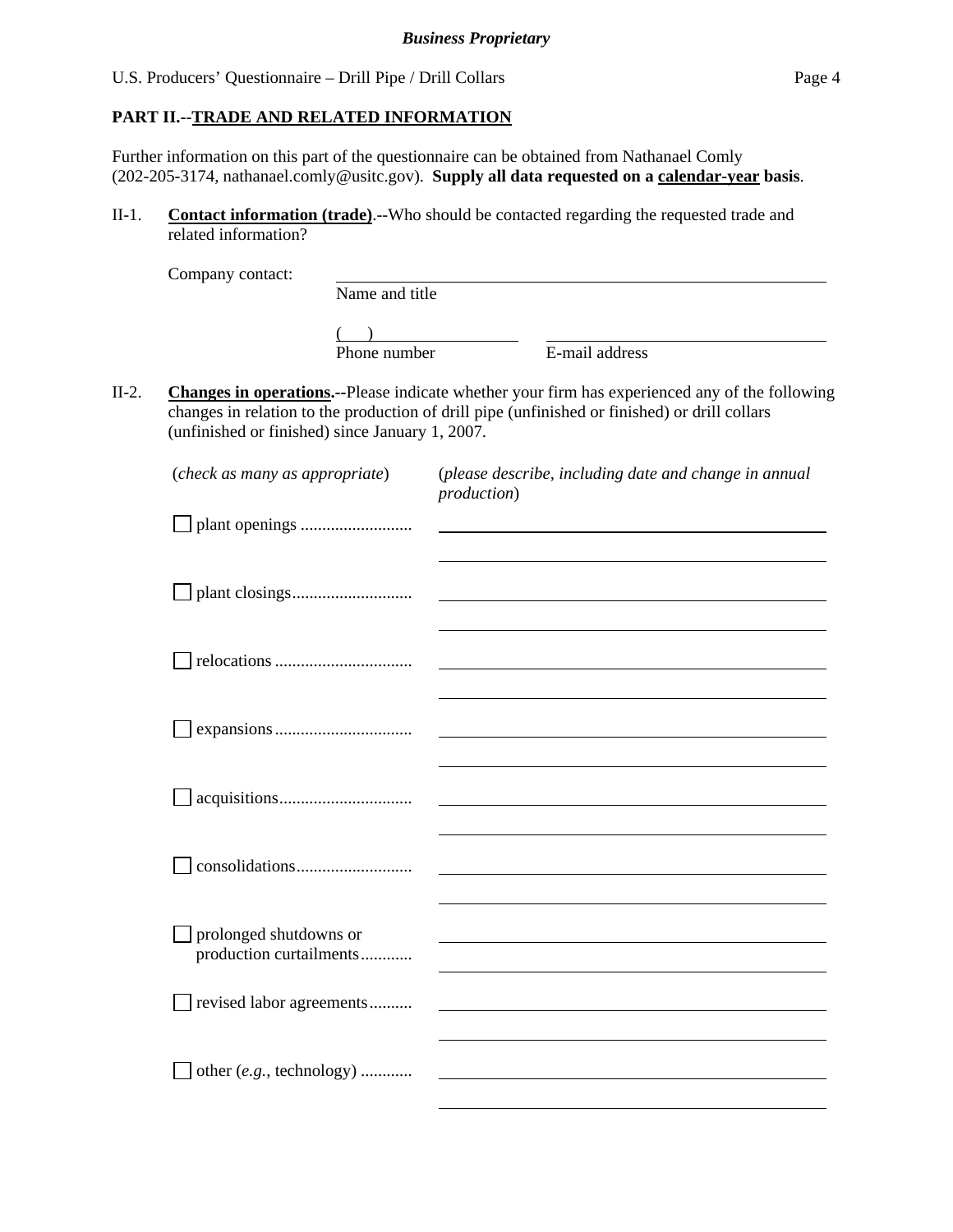II-3. **Same equipment, machinery, and workers.--**Has your firm since 2007 produced, or does your firm anticipate producing in the future, other products on the same equipment and machinery used in the production of drill pipe or drill collars and/or using the same production and related workers employed to produce drill pipe or drill collars?

 No Yes--List the following information and report your firm's combined production capacity and production of these products and drill pipe or drill collars in the periods indicated**.** 

| <b>Product</b> | <b>Period</b> | <b>Basis for allocation of capacity and</b><br>employment data (indicate if different) |
|----------------|---------------|----------------------------------------------------------------------------------------|
|                |               |                                                                                        |
|                |               |                                                                                        |

| (Quantity in short tons)                                                                                          |                       |      |      |              |      |  |
|-------------------------------------------------------------------------------------------------------------------|-----------------------|------|------|--------------|------|--|
| <b>Item</b>                                                                                                       | <b>Calendar years</b> |      |      | January-June |      |  |
|                                                                                                                   | 2007                  | 2008 | 2009 | 2009         | 2010 |  |
| <b>Overall Production Capacity</b>                                                                                |                       |      |      |              |      |  |
| <b>Production of:</b>                                                                                             |                       |      |      |              |      |  |
| Drill pipe / drill collars 1                                                                                      |                       |      |      |              |      |  |
| Casing / tubing / coupling stock                                                                                  |                       |      |      |              |      |  |
| Standard / line / pressure pipe                                                                                   |                       |      |      |              |      |  |
| Other product(s):                                                                                                 |                       |      |      |              |      |  |
| Reported production of drill pipe / drill collars should equal production reported in questions II-8a-d<br>below. |                       |      |      |              |      |  |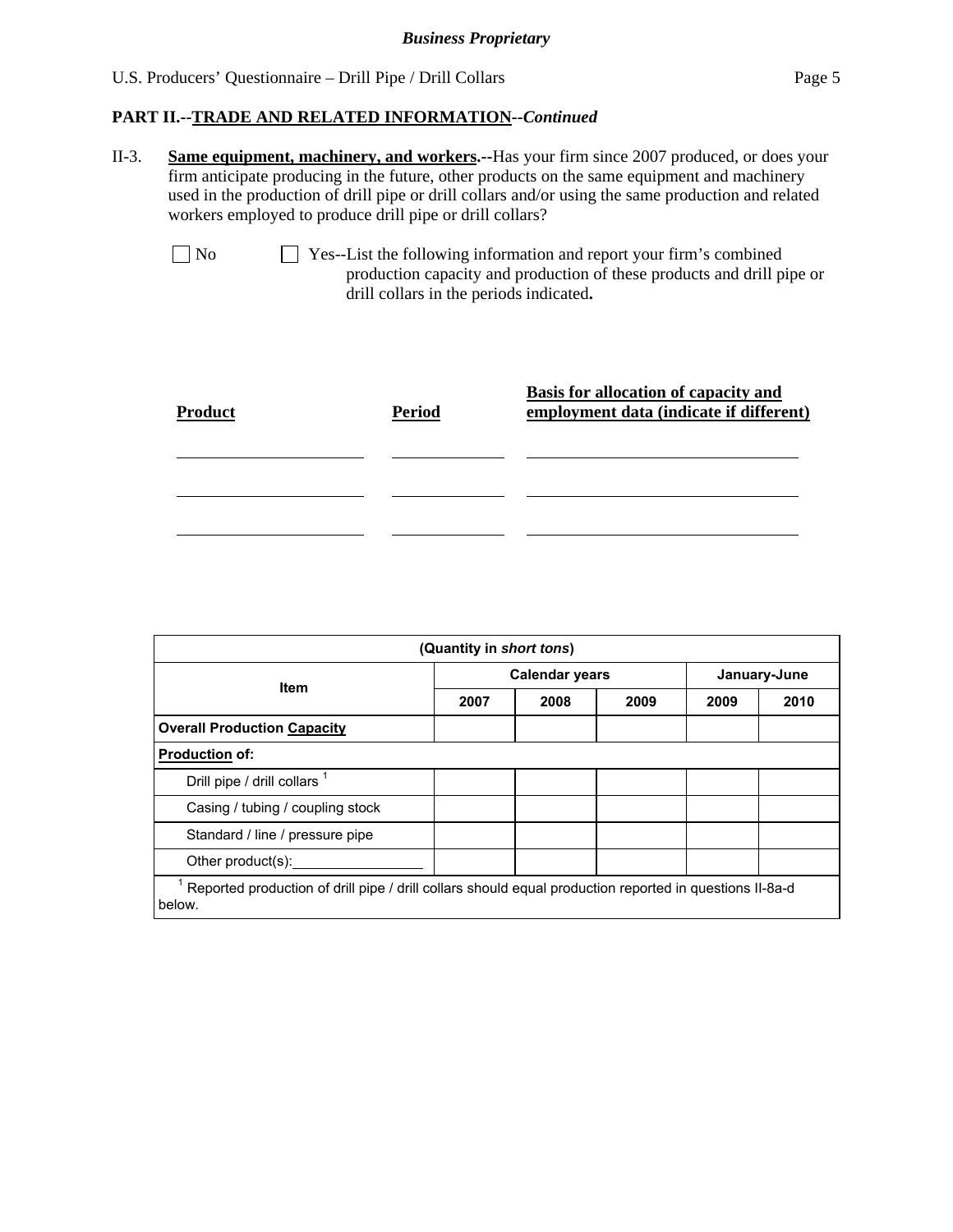# **PART II.--TRADE AND RELATED INFORMATION***--Continued*

II-4. **Production constraints and product shifting**.--Please describe the constraint(s) that set the limit(s) on your production capacity and your ability to shift production capacity between products (whether premium or non-premium). Please refer to the definition of "premium" in part V of this questionnaire.

| Unfinished drill pipe:  |                                                                                                                                                                                                                                    |
|-------------------------|------------------------------------------------------------------------------------------------------------------------------------------------------------------------------------------------------------------------------------|
| Finished drill pipe:    | and the control of the control of the control of the control of the control of the control of the control of the                                                                                                                   |
|                         | <u> 1989 - Johann Stoff, deutscher Stoffen und der Stoffen und der Stoffen und der Stoffen und der Stoffen und de</u>                                                                                                              |
| Finished drill collars: | <u> 1989 - Johann Stoff, deutscher Stoff, der Stoff, der Stoff, der Stoff, der Stoff, der Stoff, der Stoff, der S</u>                                                                                                              |
| $\neg$ No               | <b>Tolling.</b> --Since January 1, 2007, has your firm been involved in a toll agreement (see definition<br>in the instruction booklet) regarding the production of drill pipe or drill collars?                                   |
| $\Box$ No               | <b>Foreign trade zone (FTZ).</b> --Please indicate whether your firm enters drill pipe or drill collars<br>into, or withdraws such merchandise from, foreign trade zones.<br>Yes--Please specify the type of product and location: |
|                         | <b>Importer.</b> --Since January 1, 2007, has your firm imported drill pipe or drill collars?                                                                                                                                      |

No Yes--*COMPLETE AND RETURN A U.S. IMPORTERS' QUESTIONNAIRE*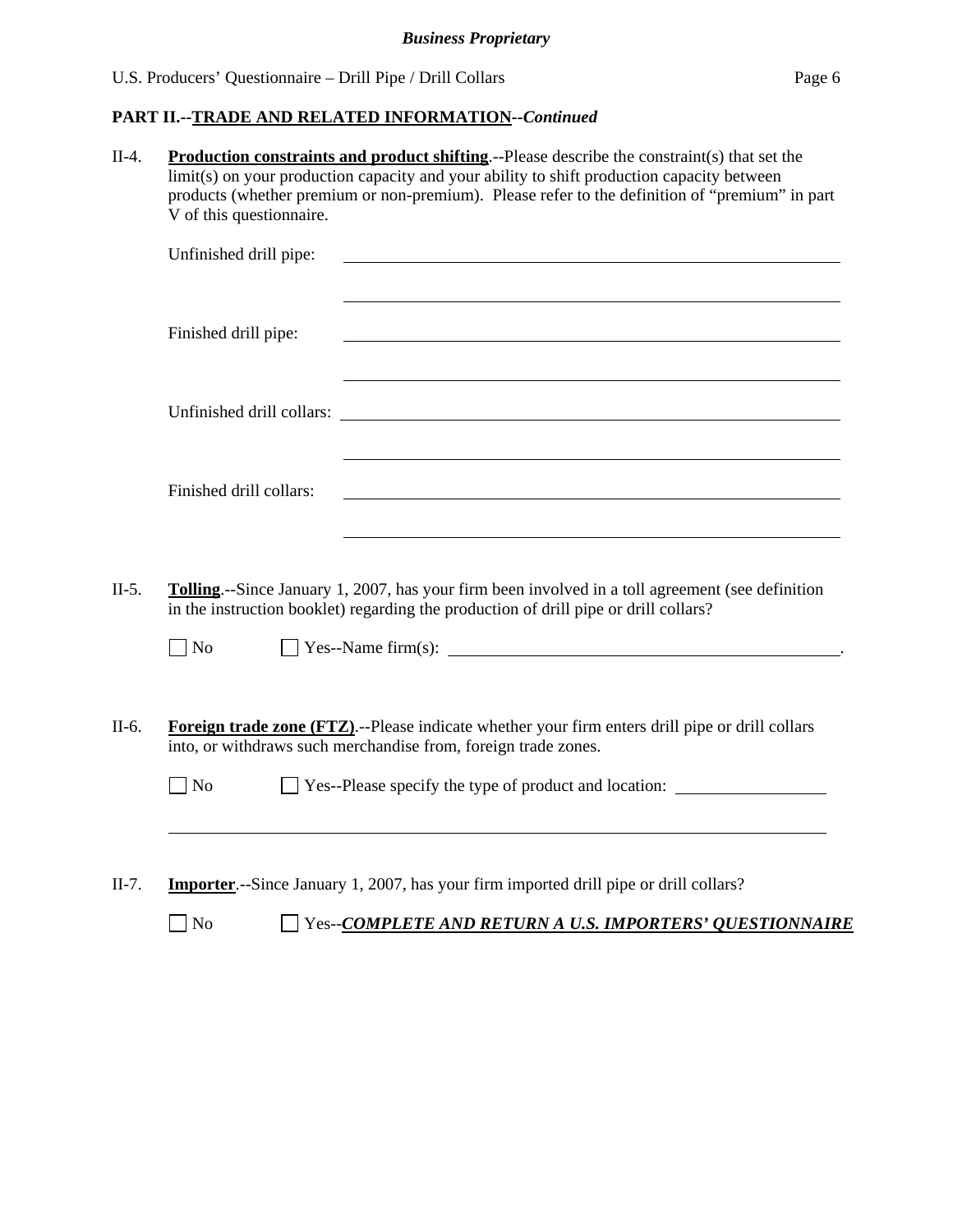II-8a. **Trade data / unfinished drill pipe**.--Report your firm's production capacity, production, shipments, inventories, and employment related to the production of *unfinished* **drill pipe** in your U.S. establishment(s) during the specified periods. (See definitions in the instruction booklet.)

| Quantity (in short tons) and value (in \$1,000)                                                                                                                                                                                                                                                                                                                                                                                                                                                                                                                                                                                                                                                                                                                                                                                                                                                                                                              |      |                       |      |                 |              |
|--------------------------------------------------------------------------------------------------------------------------------------------------------------------------------------------------------------------------------------------------------------------------------------------------------------------------------------------------------------------------------------------------------------------------------------------------------------------------------------------------------------------------------------------------------------------------------------------------------------------------------------------------------------------------------------------------------------------------------------------------------------------------------------------------------------------------------------------------------------------------------------------------------------------------------------------------------------|------|-----------------------|------|-----------------|--------------|
|                                                                                                                                                                                                                                                                                                                                                                                                                                                                                                                                                                                                                                                                                                                                                                                                                                                                                                                                                              |      | <b>Calendar years</b> |      |                 | January-June |
| <b>Item</b>                                                                                                                                                                                                                                                                                                                                                                                                                                                                                                                                                                                                                                                                                                                                                                                                                                                                                                                                                  | 2007 | 2008                  | 2009 | 2009            | 2010         |
| Average production capacity <sup>1</sup> (quantity)                                                                                                                                                                                                                                                                                                                                                                                                                                                                                                                                                                                                                                                                                                                                                                                                                                                                                                          |      |                       |      |                 |              |
| Beginning-of-period inventories (quantity)                                                                                                                                                                                                                                                                                                                                                                                                                                                                                                                                                                                                                                                                                                                                                                                                                                                                                                                   |      |                       |      |                 |              |
| Production (quantity)                                                                                                                                                                                                                                                                                                                                                                                                                                                                                                                                                                                                                                                                                                                                                                                                                                                                                                                                        |      |                       |      |                 |              |
| U.S. shipments:                                                                                                                                                                                                                                                                                                                                                                                                                                                                                                                                                                                                                                                                                                                                                                                                                                                                                                                                              |      |                       |      |                 |              |
| <b>Commercial shipments:</b>                                                                                                                                                                                                                                                                                                                                                                                                                                                                                                                                                                                                                                                                                                                                                                                                                                                                                                                                 |      |                       |      |                 |              |
| Quantity of commercial shipments                                                                                                                                                                                                                                                                                                                                                                                                                                                                                                                                                                                                                                                                                                                                                                                                                                                                                                                             |      |                       |      |                 |              |
| Value of commercial shipments                                                                                                                                                                                                                                                                                                                                                                                                                                                                                                                                                                                                                                                                                                                                                                                                                                                                                                                                |      |                       |      |                 |              |
| Internal consumption:                                                                                                                                                                                                                                                                                                                                                                                                                                                                                                                                                                                                                                                                                                                                                                                                                                                                                                                                        |      |                       |      |                 |              |
| Quantity of internal consumption                                                                                                                                                                                                                                                                                                                                                                                                                                                                                                                                                                                                                                                                                                                                                                                                                                                                                                                             |      |                       |      |                 |              |
| Value <sup>2</sup> of internal consumption                                                                                                                                                                                                                                                                                                                                                                                                                                                                                                                                                                                                                                                                                                                                                                                                                                                                                                                   |      |                       |      |                 |              |
| <b>Transfers to related firms:</b>                                                                                                                                                                                                                                                                                                                                                                                                                                                                                                                                                                                                                                                                                                                                                                                                                                                                                                                           |      |                       |      |                 |              |
| Quantity of transfers                                                                                                                                                                                                                                                                                                                                                                                                                                                                                                                                                                                                                                                                                                                                                                                                                                                                                                                                        |      |                       |      |                 |              |
| Value <sup>2</sup> of transfers                                                                                                                                                                                                                                                                                                                                                                                                                                                                                                                                                                                                                                                                                                                                                                                                                                                                                                                              |      |                       |      |                 |              |
| Export shipments: <sup>3</sup>                                                                                                                                                                                                                                                                                                                                                                                                                                                                                                                                                                                                                                                                                                                                                                                                                                                                                                                               |      |                       |      |                 |              |
| Quantity of export shipments                                                                                                                                                                                                                                                                                                                                                                                                                                                                                                                                                                                                                                                                                                                                                                                                                                                                                                                                 |      |                       |      |                 |              |
| Value of export shipments                                                                                                                                                                                                                                                                                                                                                                                                                                                                                                                                                                                                                                                                                                                                                                                                                                                                                                                                    |      |                       |      |                 |              |
| End-of-period inventories <sup>4</sup> (quantity)                                                                                                                                                                                                                                                                                                                                                                                                                                                                                                                                                                                                                                                                                                                                                                                                                                                                                                            |      |                       |      |                 |              |
| <b>Channels of distribution:</b>                                                                                                                                                                                                                                                                                                                                                                                                                                                                                                                                                                                                                                                                                                                                                                                                                                                                                                                             |      |                       |      |                 |              |
| U.S. shipments to distributors (quantity)                                                                                                                                                                                                                                                                                                                                                                                                                                                                                                                                                                                                                                                                                                                                                                                                                                                                                                                    |      |                       |      |                 |              |
| U.S. shipments to processors (quantity)                                                                                                                                                                                                                                                                                                                                                                                                                                                                                                                                                                                                                                                                                                                                                                                                                                                                                                                      |      |                       |      |                 |              |
| U.S. shipments to end users (quantity)                                                                                                                                                                                                                                                                                                                                                                                                                                                                                                                                                                                                                                                                                                                                                                                                                                                                                                                       |      |                       |      |                 |              |
| <b>Employment data:</b>                                                                                                                                                                                                                                                                                                                                                                                                                                                                                                                                                                                                                                                                                                                                                                                                                                                                                                                                      |      |                       |      |                 |              |
| Average number of PRWs (number)                                                                                                                                                                                                                                                                                                                                                                                                                                                                                                                                                                                                                                                                                                                                                                                                                                                                                                                              |      |                       |      |                 |              |
| Hours worked by PRWs (1,000 hours)                                                                                                                                                                                                                                                                                                                                                                                                                                                                                                                                                                                                                                                                                                                                                                                                                                                                                                                           |      |                       |      |                 |              |
| Wages paid to PRWs (value)                                                                                                                                                                                                                                                                                                                                                                                                                                                                                                                                                                                                                                                                                                                                                                                                                                                                                                                                   |      |                       |      |                 |              |
| $1$ The production capacity (see definitions in instruction booklet) reported is based on operating<br>weeks per year. Please describe the methodology used to calculate production capacity, and explain any changes in<br>reported capacity (use additional pages as necessary).<br>$^2$ Internal consumption and transfers to related firms must be valued at fair market value. In the event that you use a<br>different basis for valuing these transactions, please specify that basis (e.g., cost, cost plus, etc.) and provide value data<br>using that basis for each of the periods noted above:<br>Identify your principal export markets:<br><sup>4</sup> Reconciliation of data .-- Please note that the quantities reported above should reconcile as follows: beginning-of-<br>period inventories, plus production, less total shipments, equals end-of-period inventories. Do the data reported reconcile?<br>□ No--Please explain:<br>∏ Yes |      |                       |      | hours per week, |              |

**NOTE**.-- Please report your firm's U.S. shipments of **unfinished drill pipe (***quantity and value***)** that was upset or heat treated, but not tool joined, for each period. .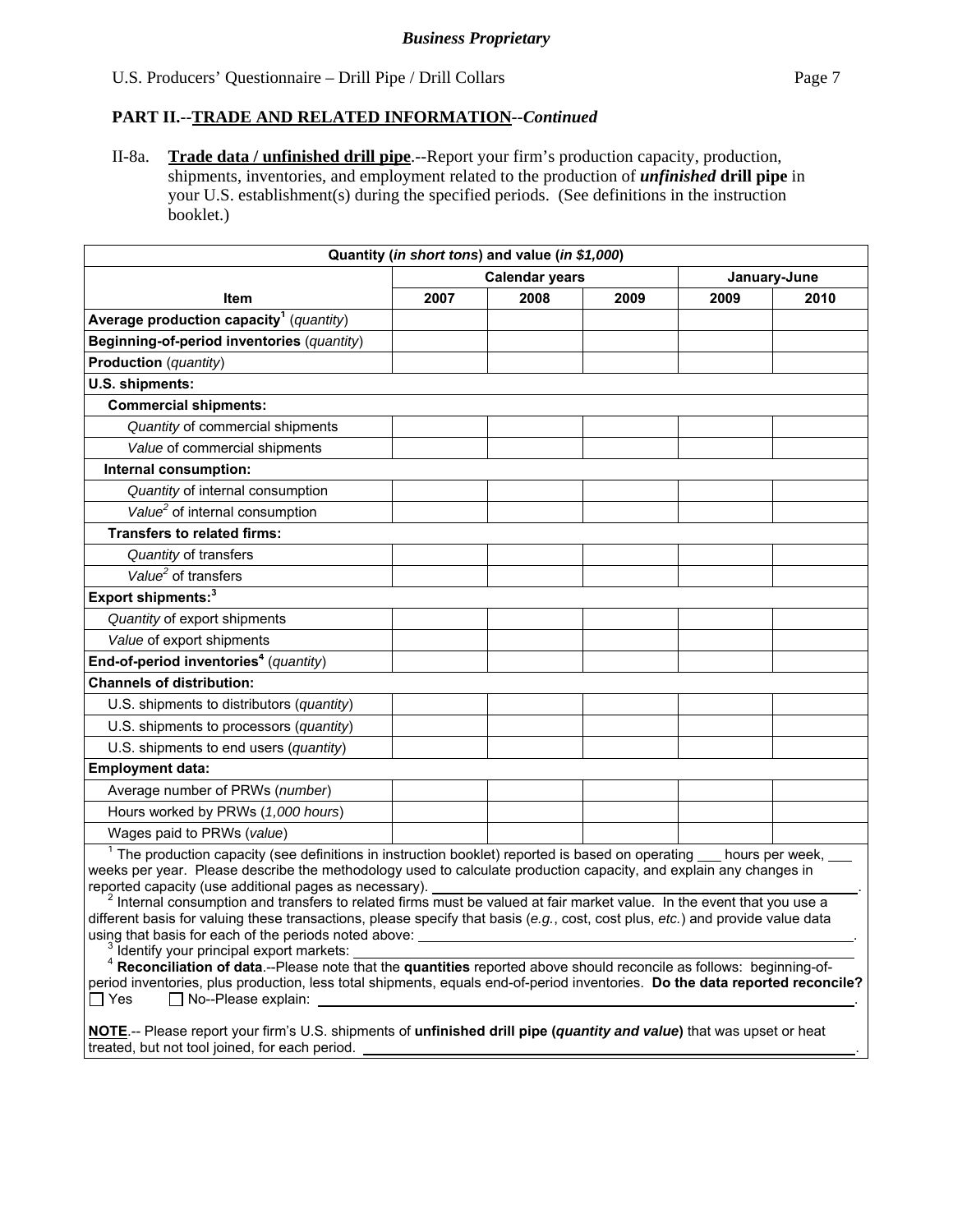II-8b. **Trade data / finished drill pipe**.--Report your firm's production capacity, production, shipments, inventories, and employment related to the production of *finished* **drill pipe** in your U.S. establishment(s) during the specified periods. (See definitions in the instruction booklet.)

| Quantity (in short tons) and value (in \$1,000)                                                                                                                                                                                                                                                                                                       |                       |      |      |      |              |  |
|-------------------------------------------------------------------------------------------------------------------------------------------------------------------------------------------------------------------------------------------------------------------------------------------------------------------------------------------------------|-----------------------|------|------|------|--------------|--|
|                                                                                                                                                                                                                                                                                                                                                       | <b>Calendar years</b> |      |      |      | January-June |  |
| ltem                                                                                                                                                                                                                                                                                                                                                  | 2007                  | 2008 | 2009 | 2009 | 2010         |  |
| Average production capacity <sup>1</sup> (quantity)                                                                                                                                                                                                                                                                                                   |                       |      |      |      |              |  |
| Beginning-of-period inventories (quantity)                                                                                                                                                                                                                                                                                                            |                       |      |      |      |              |  |
| Production (quantity)                                                                                                                                                                                                                                                                                                                                 |                       |      |      |      |              |  |
| U.S. shipments:                                                                                                                                                                                                                                                                                                                                       |                       |      |      |      |              |  |
| <b>Commercial shipments:</b>                                                                                                                                                                                                                                                                                                                          |                       |      |      |      |              |  |
| Quantity of commercial shipments                                                                                                                                                                                                                                                                                                                      |                       |      |      |      |              |  |
| Value of commercial shipments                                                                                                                                                                                                                                                                                                                         |                       |      |      |      |              |  |
| Internal consumption:                                                                                                                                                                                                                                                                                                                                 |                       |      |      |      |              |  |
| Quantity of internal consumption                                                                                                                                                                                                                                                                                                                      |                       |      |      |      |              |  |
| Value <sup>2</sup> of internal consumption                                                                                                                                                                                                                                                                                                            |                       |      |      |      |              |  |
| <b>Transfers to related firms:</b>                                                                                                                                                                                                                                                                                                                    |                       |      |      |      |              |  |
| Quantity of transfers                                                                                                                                                                                                                                                                                                                                 |                       |      |      |      |              |  |
| Value <sup>2</sup> of transfers                                                                                                                                                                                                                                                                                                                       |                       |      |      |      |              |  |
| Export shipments: <sup>3</sup>                                                                                                                                                                                                                                                                                                                        |                       |      |      |      |              |  |
| Quantity of export shipments                                                                                                                                                                                                                                                                                                                          |                       |      |      |      |              |  |
| Value of export shipments                                                                                                                                                                                                                                                                                                                             |                       |      |      |      |              |  |
| End-of-period inventories <sup>4</sup> (quantity)                                                                                                                                                                                                                                                                                                     |                       |      |      |      |              |  |
| <b>Channels of distribution:</b>                                                                                                                                                                                                                                                                                                                      |                       |      |      |      |              |  |
| U.S. shipments to distributors (quantity)                                                                                                                                                                                                                                                                                                             |                       |      |      |      |              |  |
| U.S. shipments to processors (quantity)                                                                                                                                                                                                                                                                                                               |                       |      |      |      |              |  |
| U.S. shipments to end users (quantity)                                                                                                                                                                                                                                                                                                                |                       |      |      |      |              |  |
| <b>Employment data:</b>                                                                                                                                                                                                                                                                                                                               |                       |      |      |      |              |  |
| Average number of PRWs (number)                                                                                                                                                                                                                                                                                                                       |                       |      |      |      |              |  |
| Hours worked by PRWs (1,000 hours)                                                                                                                                                                                                                                                                                                                    |                       |      |      |      |              |  |
| Wages paid to PRWs (value)                                                                                                                                                                                                                                                                                                                            |                       |      |      |      |              |  |
| $1$ The production capacity (see definitions in instruction booklet) reported is based on operating $\_\_$ hours per week, $\_\_$<br>weeks per year. Please describe the methodology used to calculate production capacity, and explain any changes in<br>reported capacity (use additional pages as necessary).                                      |                       |      |      |      |              |  |
| $2$ Internal consumption and transfers to related firms must be valued at fair market value. In the event that you use a<br>different basis for valuing these transactions, please specify that basis (e.g., cost, cost plus, etc.) and provide value data<br>using that basis for each of the periods noted above:                                   |                       |      |      |      |              |  |
| <sup>3</sup> Identify your principal export markets:<br><sup>4</sup> Reconciliation of data.--Please note that the quantities reported above should reconcile as follows: beginning-of-<br>period inventories, plus production, less total shipments, equals end-of-period inventories. Do the data reported reconcile?<br>No--Please explain:<br>Yes |                       |      |      |      |              |  |
|                                                                                                                                                                                                                                                                                                                                                       |                       |      |      |      |              |  |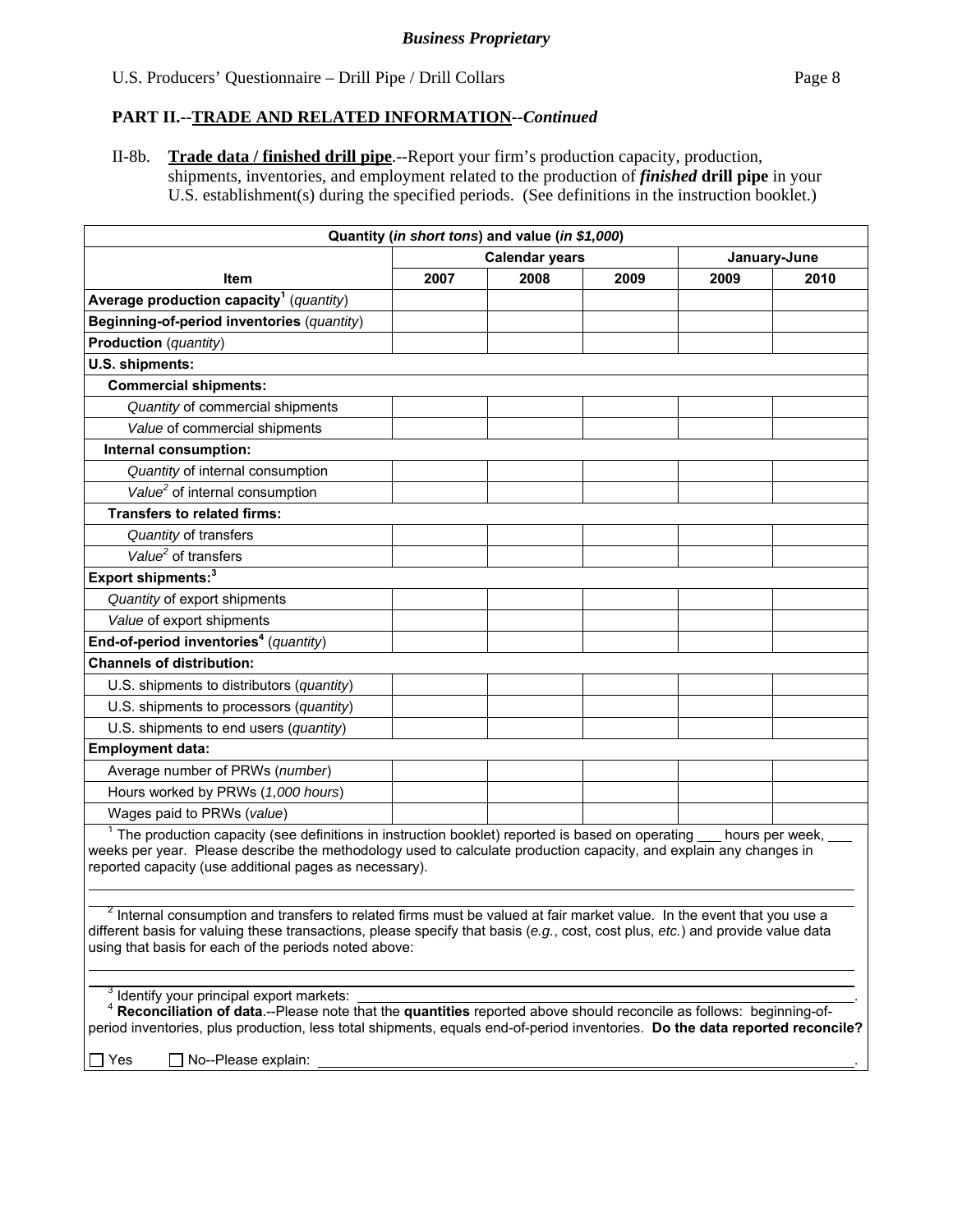II-8c. **Trade data / unfinished drill collars**.--Report your firm's production capacity, production, shipments, inventories, and employment related to the production of *unfinished* **drill collars** in your U.S. establishment(s) during the specified periods. (See definitions in the instruction booklet.)

|                                                                                                                                                                                                                                                                                                                                                              |      | Quantity (in short tons) and value (in \$1,000) |      |              |      |
|--------------------------------------------------------------------------------------------------------------------------------------------------------------------------------------------------------------------------------------------------------------------------------------------------------------------------------------------------------------|------|-------------------------------------------------|------|--------------|------|
|                                                                                                                                                                                                                                                                                                                                                              |      | <b>Calendar years</b>                           |      | January-June |      |
| <b>Item</b>                                                                                                                                                                                                                                                                                                                                                  | 2007 | 2008                                            | 2009 | 2009         | 2010 |
| Average production capacity <sup>1</sup> (quantity)                                                                                                                                                                                                                                                                                                          |      |                                                 |      |              |      |
| Beginning-of-period inventories (quantity)                                                                                                                                                                                                                                                                                                                   |      |                                                 |      |              |      |
| <b>Production</b> (quantity)                                                                                                                                                                                                                                                                                                                                 |      |                                                 |      |              |      |
| U.S. shipments:                                                                                                                                                                                                                                                                                                                                              |      |                                                 |      |              |      |
| <b>Commercial shipments:</b>                                                                                                                                                                                                                                                                                                                                 |      |                                                 |      |              |      |
| Quantity of commercial shipments                                                                                                                                                                                                                                                                                                                             |      |                                                 |      |              |      |
| Value of commercial shipments                                                                                                                                                                                                                                                                                                                                |      |                                                 |      |              |      |
| Internal consumption:                                                                                                                                                                                                                                                                                                                                        |      |                                                 |      |              |      |
| Quantity of internal consumption                                                                                                                                                                                                                                                                                                                             |      |                                                 |      |              |      |
| Value <sup>2</sup> of internal consumption                                                                                                                                                                                                                                                                                                                   |      |                                                 |      |              |      |
| <b>Transfers to related firms:</b>                                                                                                                                                                                                                                                                                                                           |      |                                                 |      |              |      |
| Quantity of transfers                                                                                                                                                                                                                                                                                                                                        |      |                                                 |      |              |      |
| Value <sup>2</sup> of transfers                                                                                                                                                                                                                                                                                                                              |      |                                                 |      |              |      |
| Export shipments: <sup>3</sup>                                                                                                                                                                                                                                                                                                                               |      |                                                 |      |              |      |
| Quantity of export shipments                                                                                                                                                                                                                                                                                                                                 |      |                                                 |      |              |      |
| Value of export shipments                                                                                                                                                                                                                                                                                                                                    |      |                                                 |      |              |      |
| End-of-period inventories <sup>4</sup> (quantity)                                                                                                                                                                                                                                                                                                            |      |                                                 |      |              |      |
| <b>Channels of distribution:</b>                                                                                                                                                                                                                                                                                                                             |      |                                                 |      |              |      |
| U.S. shipments to distributors (quantity)                                                                                                                                                                                                                                                                                                                    |      |                                                 |      |              |      |
| U.S. shipments to processors (quantity)                                                                                                                                                                                                                                                                                                                      |      |                                                 |      |              |      |
| U.S. shipments to end users (quantity)                                                                                                                                                                                                                                                                                                                       |      |                                                 |      |              |      |
| <b>Employment data:</b>                                                                                                                                                                                                                                                                                                                                      |      |                                                 |      |              |      |
| Average number of PRWs (number)                                                                                                                                                                                                                                                                                                                              |      |                                                 |      |              |      |
| Hours worked by PRWs (1,000 hours)                                                                                                                                                                                                                                                                                                                           |      |                                                 |      |              |      |
| Wages paid to PRWs (value)                                                                                                                                                                                                                                                                                                                                   |      |                                                 |      |              |      |
| $1$ The production capacity (see definitions in instruction booklet) reported is based on operating $\_\_$ hours per week, $\_\_$<br>weeks per year. Please describe the methodology used to calculate production capacity, and explain any changes in<br>reported capacity (use additional pages as necessary).                                             |      |                                                 |      |              |      |
| <sup>2</sup> Internal consumption and transfers to related firms must be valued at fair market value. In the event that you use a<br>different basis for valuing these transactions, please specify that basis (e.g., cost, cost plus, etc.) and provide value data<br>using that basis for each of the periods noted above:                                 |      |                                                 |      |              |      |
| <sup>3</sup> Identify your principal export markets:<br><sup>4</sup> Reconciliation of data.--Please note that the quantities reported above should reconcile as follows: beginning-of-<br>period inventories, plus production, less total shipments, equals end-of-period inventories. Do the data reported reconcile?<br>$\Box$ No--Please explain:<br>Yes |      | <u> 1989 - Johann Stein, fransk politik (</u>   |      |              |      |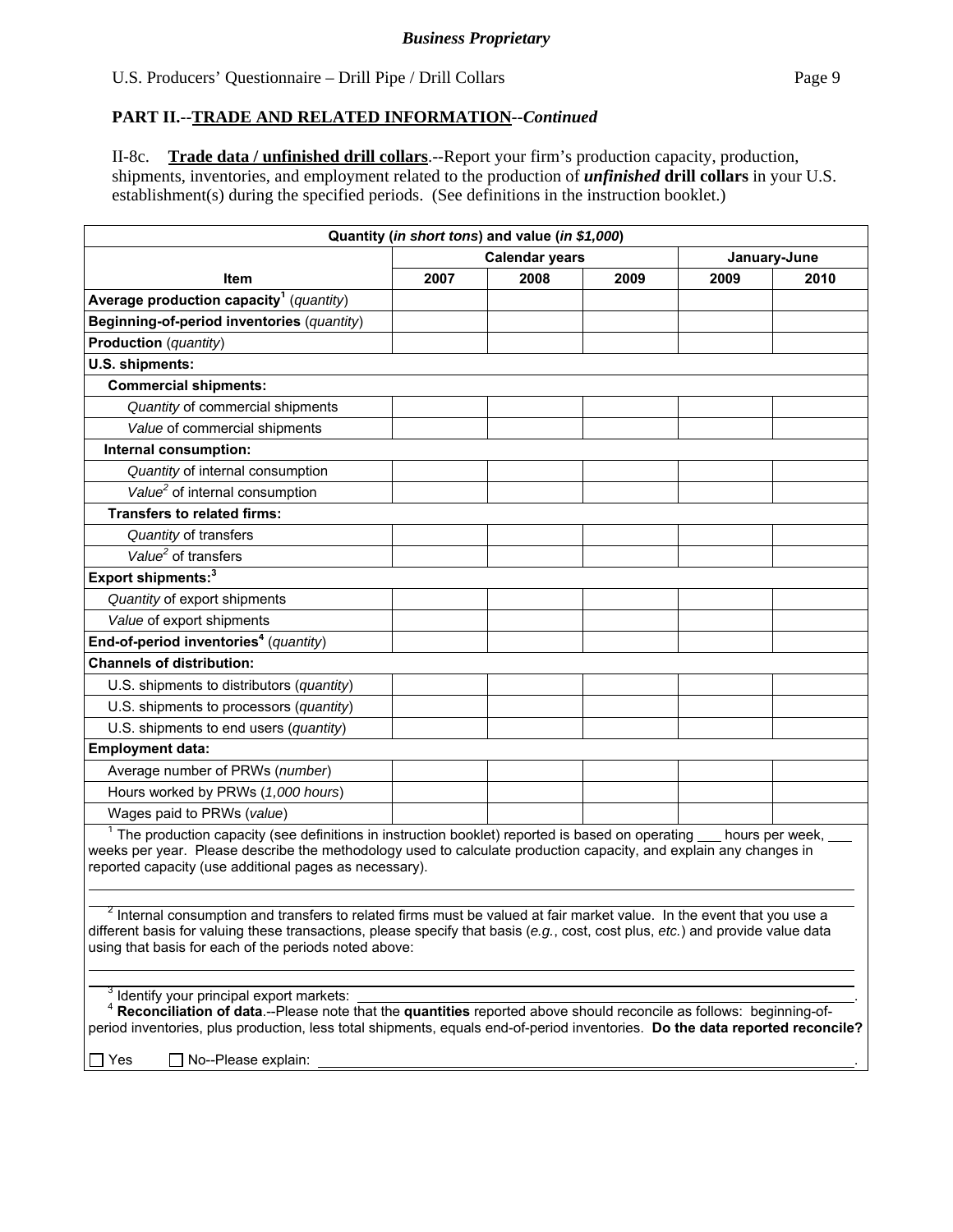II-8d. **Trade data / finished drill collars**.--Report your firm's production capacity, production, shipments, inventories, and employment related to the production of *finished* **drill collars** in your U.S. establishment(s) during the specified periods. (See definitions in the instruction booklet.)

|                                                                                                                                                                                                                                                                                                                                                                     |      | Quantity (in short tons) and value (in \$1,000) |      |      |              |
|---------------------------------------------------------------------------------------------------------------------------------------------------------------------------------------------------------------------------------------------------------------------------------------------------------------------------------------------------------------------|------|-------------------------------------------------|------|------|--------------|
|                                                                                                                                                                                                                                                                                                                                                                     |      | <b>Calendar years</b>                           |      |      | January-June |
| Item                                                                                                                                                                                                                                                                                                                                                                | 2007 | 2008                                            | 2009 | 2009 | 2010         |
| Average production capacity <sup>1</sup> (quantity)                                                                                                                                                                                                                                                                                                                 |      |                                                 |      |      |              |
| Beginning-of-period inventories (quantity)                                                                                                                                                                                                                                                                                                                          |      |                                                 |      |      |              |
| <b>Production</b> (quantity)                                                                                                                                                                                                                                                                                                                                        |      |                                                 |      |      |              |
| U.S. shipments:                                                                                                                                                                                                                                                                                                                                                     |      |                                                 |      |      |              |
| <b>Commercial shipments:</b>                                                                                                                                                                                                                                                                                                                                        |      |                                                 |      |      |              |
| Quantity of commercial shipments                                                                                                                                                                                                                                                                                                                                    |      |                                                 |      |      |              |
| Value of commercial shipments                                                                                                                                                                                                                                                                                                                                       |      |                                                 |      |      |              |
| Internal consumption:                                                                                                                                                                                                                                                                                                                                               |      |                                                 |      |      |              |
| Quantity of internal consumption                                                                                                                                                                                                                                                                                                                                    |      |                                                 |      |      |              |
| Value <sup>2</sup> of internal consumption                                                                                                                                                                                                                                                                                                                          |      |                                                 |      |      |              |
| <b>Transfers to related firms:</b>                                                                                                                                                                                                                                                                                                                                  |      |                                                 |      |      |              |
| Quantity of transfers                                                                                                                                                                                                                                                                                                                                               |      |                                                 |      |      |              |
| Value <sup>2</sup> of transfers                                                                                                                                                                                                                                                                                                                                     |      |                                                 |      |      |              |
| Export shipments: <sup>3</sup>                                                                                                                                                                                                                                                                                                                                      |      |                                                 |      |      |              |
| Quantity of export shipments                                                                                                                                                                                                                                                                                                                                        |      |                                                 |      |      |              |
| Value of export shipments                                                                                                                                                                                                                                                                                                                                           |      |                                                 |      |      |              |
| End-of-period inventories <sup>4</sup> (quantity)                                                                                                                                                                                                                                                                                                                   |      |                                                 |      |      |              |
| <b>Channels of distribution:</b>                                                                                                                                                                                                                                                                                                                                    |      |                                                 |      |      |              |
| U.S. shipments to distributors (quantity)                                                                                                                                                                                                                                                                                                                           |      |                                                 |      |      |              |
| U.S. shipments to processors (quantity)                                                                                                                                                                                                                                                                                                                             |      |                                                 |      |      |              |
| U.S. shipments to end users (quantity)                                                                                                                                                                                                                                                                                                                              |      |                                                 |      |      |              |
| <b>Employment data:</b>                                                                                                                                                                                                                                                                                                                                             |      |                                                 |      |      |              |
| Average number of PRWs (number)                                                                                                                                                                                                                                                                                                                                     |      |                                                 |      |      |              |
| Hours worked by PRWs (1,000 hours)                                                                                                                                                                                                                                                                                                                                  |      |                                                 |      |      |              |
| Wages paid to PRWs (value)                                                                                                                                                                                                                                                                                                                                          |      |                                                 |      |      |              |
| $1$ The production capacity (see definitions in instruction booklet) reported is based on operating $\_\_$ hours per week, $\_\_$<br>weeks per year. Please describe the methodology used to calculate production capacity, and explain any changes in<br>reported capacity (use additional pages as necessary).                                                    |      |                                                 |      |      |              |
| $2$ Internal consumption and transfers to related firms must be valued at fair market value. In the event that you use a<br>different basis for valuing these transactions, please specify that basis (e.g., cost, cost plus, etc.) and provide value data<br>using that basis for each of the periods noted above:                                                 |      |                                                 |      |      |              |
| <sup>3</sup> Identify your principal export markets:<br><sup>4</sup> Reconciliation of data .-- Please note that the quantities reported above should reconcile as follows: beginning-of-<br>period inventories, plus production, less total shipments, equals end-of-period inventories. Do the data reported reconcile?<br>$\exists$ Yes<br>□ No--Please explain: |      |                                                 |      |      |              |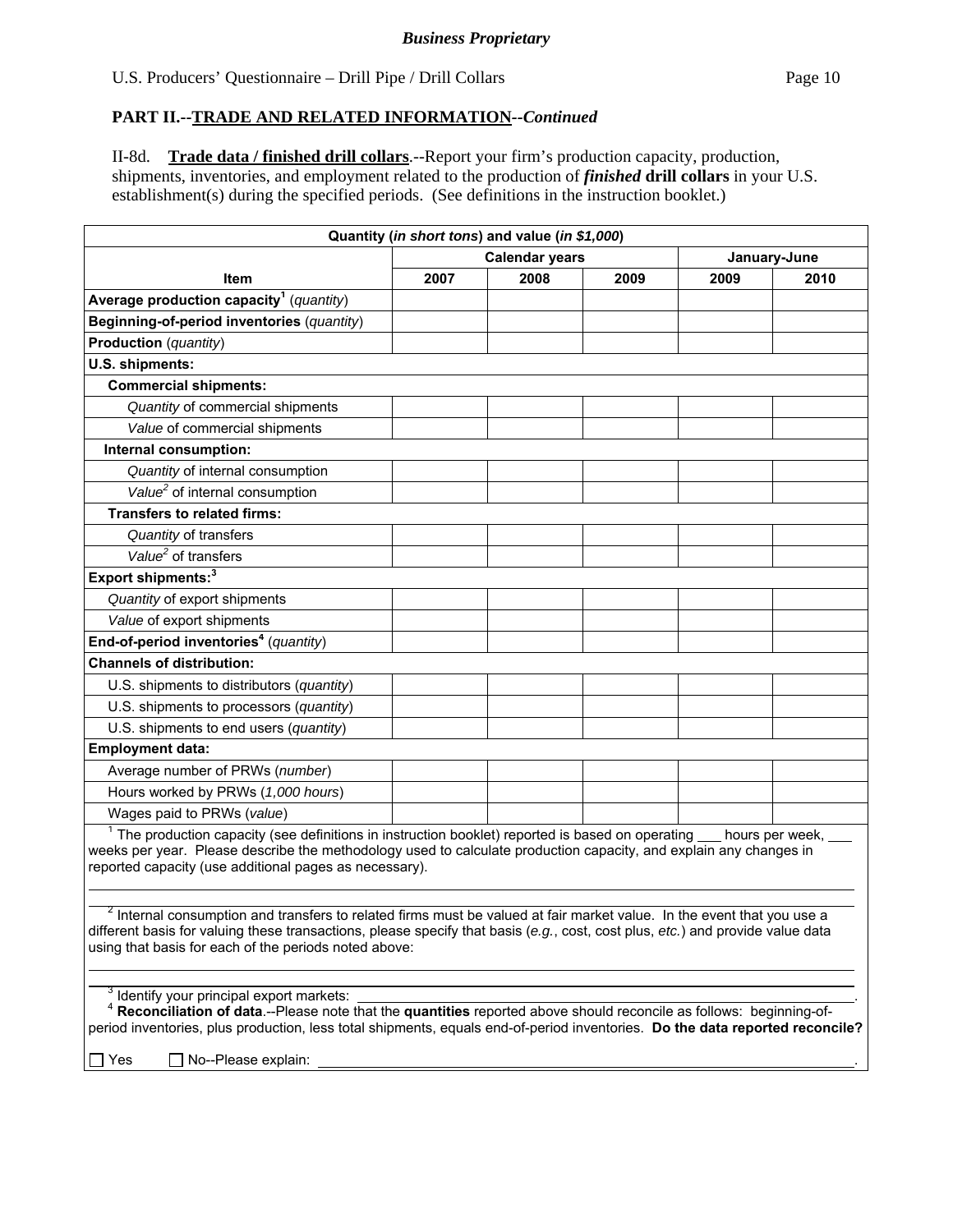l

 $\overline{a}$ 

 $\overline{a}$ 

 $\overline{a}$ 

 $\overline{a}$ 

 $\overline{a}$ 

 $\overline{a}$ 

 $\overline{a}$ 

 $\overline{a}$ 

 $\overline{a}$ 

# **PART II.--TRADE AND RELATED INFORMATION***--Continued*

II-9a. If your firm produces **finished** *drill pipe* in the United States, please respond to the following additional questions.

Please describe the technical expertise required by your drill pipe finishing operations.

What inputs / machines / parts are used in your drill pipe finishing operations, and what portion are sourced in the United States?

II-9b. If your firm produces **finished** *drill collars* in the United States, please respond to the following additional questions.

Please describe the technical expertise required by your drill collar finishing operations.

What inputs / machines / parts are used in your drill collar finishing operations, and what portion are sourced in the United States?

II-10. **Related firms**.--If you reported transfers to related firms in question II-8, please indicate the nature of the relationship between your firm and the related firms (*e.g.*, joint venture, wholly owned subsidiary), whether the transfers were priced at market value or by a non-market formula, whether your firm retained marketing rights to all transfers, and whether the related firms also processed inputs from sources other than your firm.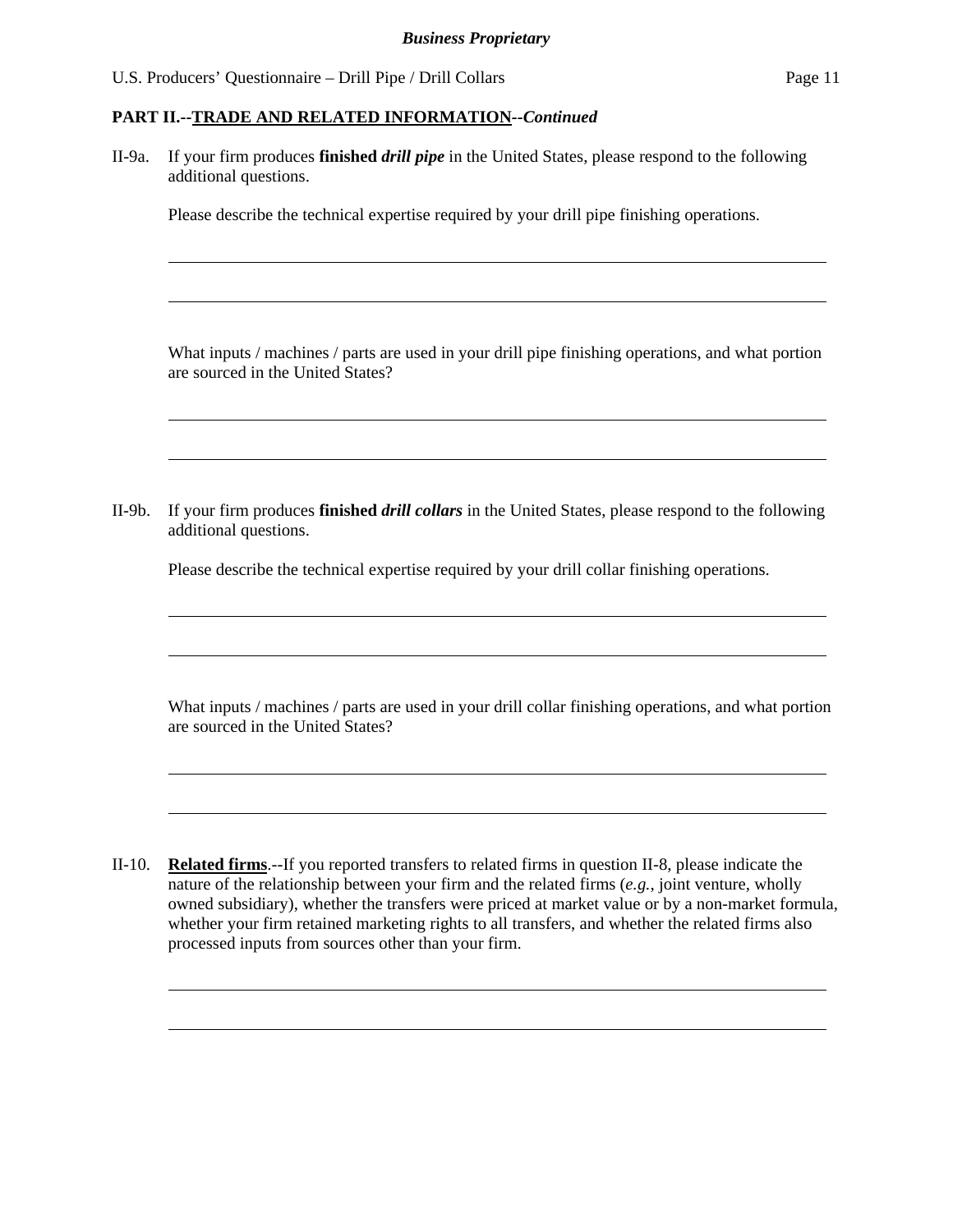# U.S. Producers' Questionnaire – Drill Pipe / Drill Collars Page 12

#### **PART II.--TRADE AND RELATED INFORMATION***--Continued*

II-11a. **Purchases / unfinished drill pipe**.--Other than direct imports, has your firm otherwise purchased *unfinished* **drill pipe** since January 1, 2007? (See definitions in the instruction booklet.)

|                                                                                                                                                                            |      | (Quantity in short tons, value in \$1,000) |      |              |      |
|----------------------------------------------------------------------------------------------------------------------------------------------------------------------------|------|--------------------------------------------|------|--------------|------|
|                                                                                                                                                                            |      | <b>Calendar years</b>                      |      | January-June |      |
| <b>Item</b>                                                                                                                                                                | 2007 | 2008                                       | 2009 | 2009         | 2010 |
| PURCHASES FROM U.S. IMPORTERS <sup>2</sup><br>OF UNFINISHED DRILL PIPE FROM--                                                                                              |      |                                            |      |              |      |
| <b>CHINA:</b>                                                                                                                                                              |      |                                            |      |              |      |
| Quantity                                                                                                                                                                   |      |                                            |      |              |      |
| Value                                                                                                                                                                      |      |                                            |      |              |      |
| <b>ALL OTHER COUNTRIES:</b>                                                                                                                                                |      |                                            |      |              |      |
| Quantity                                                                                                                                                                   |      |                                            |      |              |      |
| Value                                                                                                                                                                      |      |                                            |      |              |      |
| <b>PURCHASES FROM DOMESTIC</b><br>PRODUCERS:2                                                                                                                              |      |                                            |      |              |      |
| Quantity                                                                                                                                                                   |      |                                            |      |              |      |
| Value                                                                                                                                                                      |      |                                            |      |              |      |
| PURCHASES FROM OTHER SOURCES: <sup>2</sup>                                                                                                                                 |      |                                            |      |              |      |
| Quantity                                                                                                                                                                   |      |                                            |      |              |      |
| Value                                                                                                                                                                      |      |                                            |      |              |      |
| Please indicate your reasons for purchasing this product. If your reasons differ by source, please elaborate.                                                              |      |                                            |      |              |      |
| $2$ Please list the name of the firm(s) from which you purchased this product. If your suppliers differ by source,<br>please identify the source for each listed supplier. |      |                                            |      |              |      |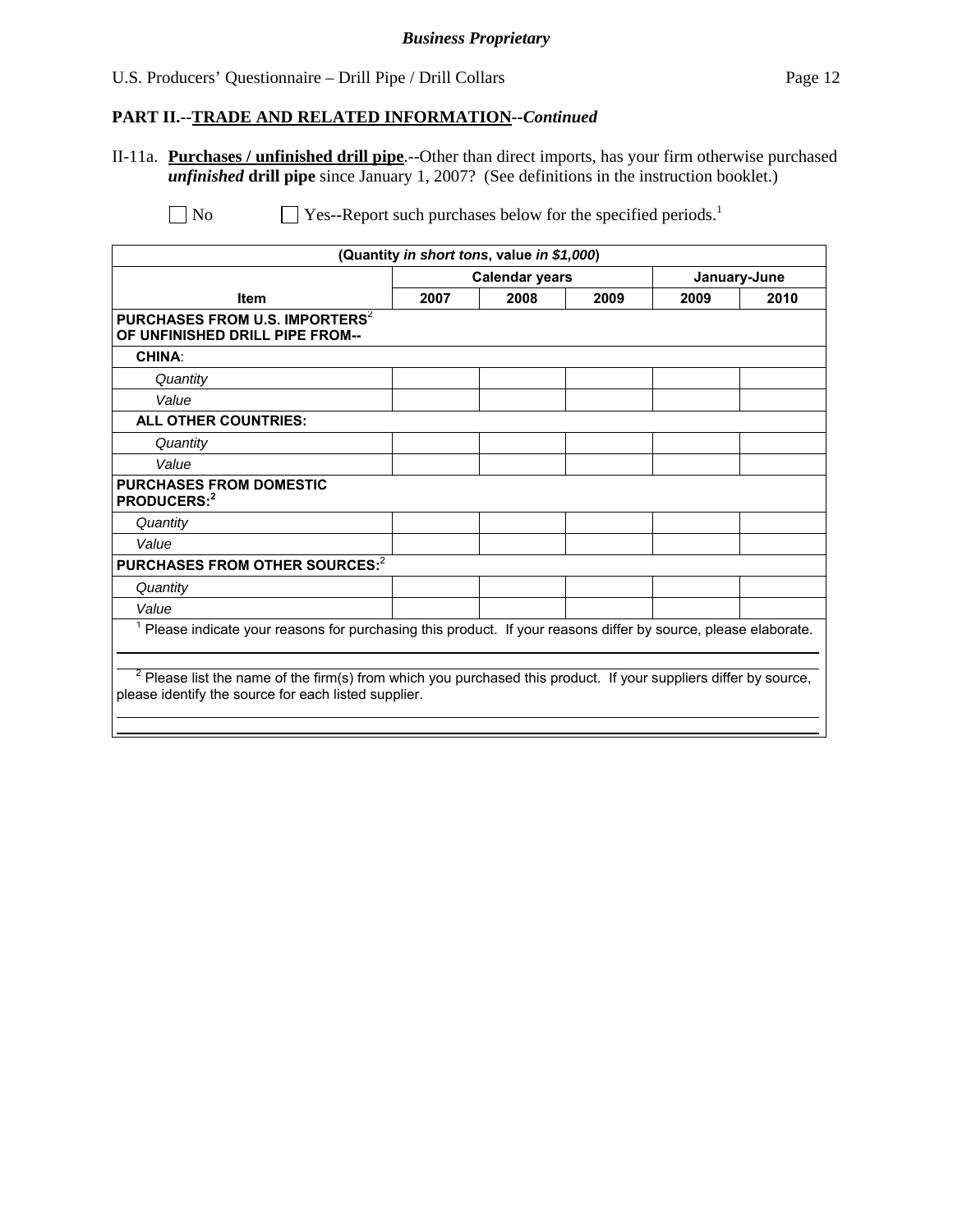# U.S. Producers' Questionnaire – Drill Pipe / Drill Collars Page 13

# **PART II.--TRADE AND RELATED INFORMATION***--Continued*

II-11b. **Purchases / finished drill pipe**.--Other than direct imports, has your firm otherwise purchased *finished* **drill pipe** since January 1, 2007? (See definitions in the instruction booklet.)

|                                                                                                                                                                                     |      | (Quantity in short tons, value in \$1,000) |      |      |              |
|-------------------------------------------------------------------------------------------------------------------------------------------------------------------------------------|------|--------------------------------------------|------|------|--------------|
|                                                                                                                                                                                     |      | <b>Calendar years</b>                      |      |      | January-June |
| <b>Item</b>                                                                                                                                                                         | 2007 | 2008                                       | 2009 | 2009 | 2010         |
| PURCHASES FROM U.S. IMPORTERS <sup>23</sup><br>OF FINISHED DRILL PIPE FROM--                                                                                                        |      |                                            |      |      |              |
| <b>CHINA:</b>                                                                                                                                                                       |      |                                            |      |      |              |
| Quantity                                                                                                                                                                            |      |                                            |      |      |              |
| Value                                                                                                                                                                               |      |                                            |      |      |              |
| <b>ALL OTHER COUNTRIES:</b>                                                                                                                                                         |      |                                            |      |      |              |
| Quantity                                                                                                                                                                            |      |                                            |      |      |              |
| Value                                                                                                                                                                               |      |                                            |      |      |              |
| <b>PURCHASES FROM DOMESTIC</b><br>PRODUCERS: $23$                                                                                                                                   |      |                                            |      |      |              |
| Quantity                                                                                                                                                                            |      |                                            |      |      |              |
| Value                                                                                                                                                                               |      |                                            |      |      |              |
| <b>PURCHASES FROM OTHER</b><br>SOURCES: $23$                                                                                                                                        |      |                                            |      |      |              |
| Quantity                                                                                                                                                                            |      |                                            |      |      |              |
| Value                                                                                                                                                                               |      |                                            |      |      |              |
| <sup>1</sup> Please indicate your reasons for purchasing this product. If your reasons differ by source, please elaborate.                                                          |      |                                            |      |      |              |
| <sup>2</sup> Please list the name of the firm(s) from which you purchased this product. If your suppliers differ by source,<br>please identify the source for each listed supplier. |      |                                            |      |      |              |
| $3$ Please report your firm's purchases of premium drill pipe (quantity and value) for each period. Please<br>refer to the definition of "premium" in part V of this questionnaire. |      |                                            |      |      |              |
|                                                                                                                                                                                     |      |                                            |      |      |              |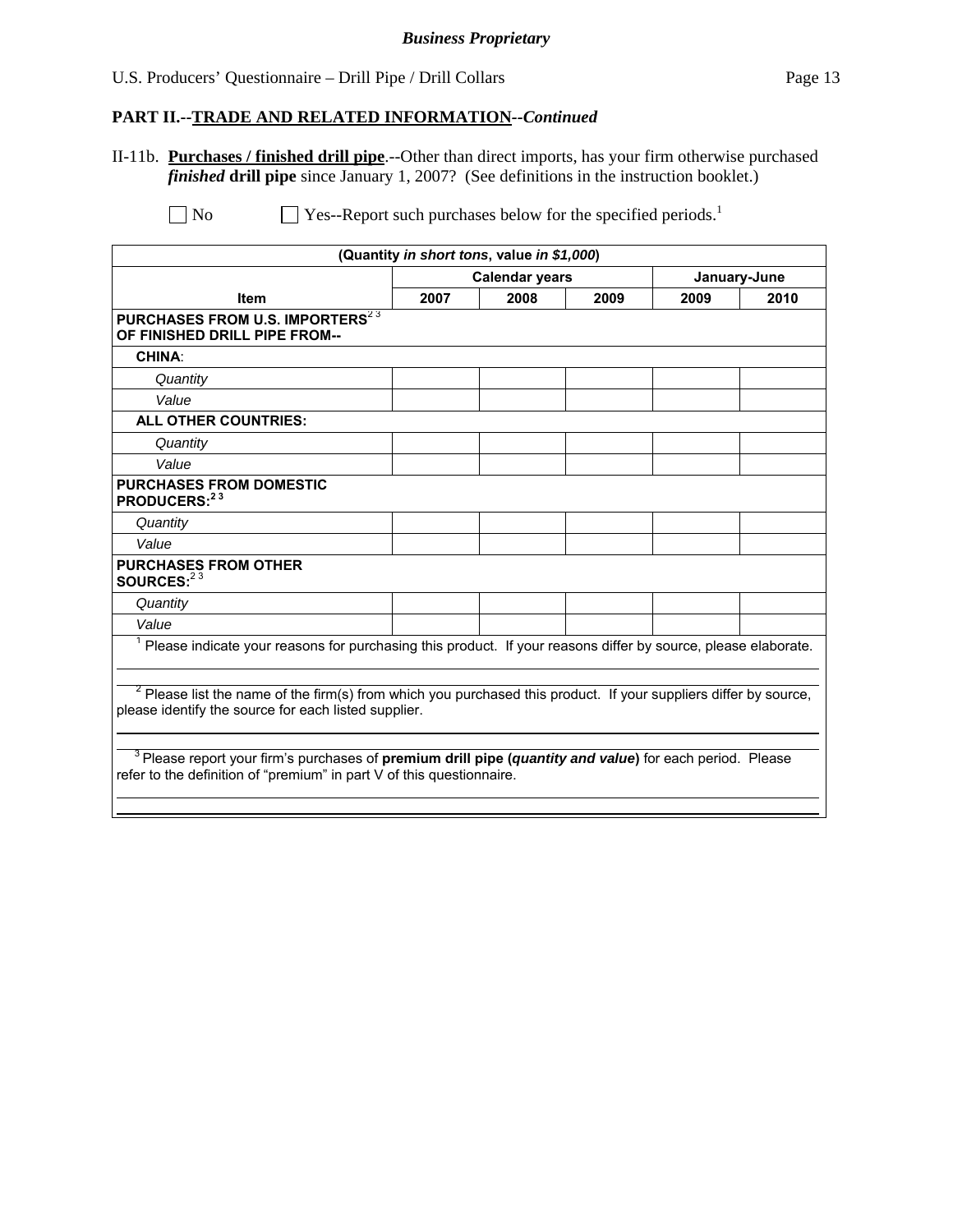#### U.S. Producers' Questionnaire – Drill Pipe / Drill Collars Page 14

#### **PART II.--TRADE AND RELATED INFORMATION***--Continued*

II-11c. **Purchases / unfinished drill collars**.--Other than direct imports, has your firm otherwise purchased *unfinished* **drill collars** since January 1, 2007? (See definitions in the instruction booklet.)

| <b>Calendar years</b>                                |      |      | January-June                               |                                                                                                                                                                                                                                                  |
|------------------------------------------------------|------|------|--------------------------------------------|--------------------------------------------------------------------------------------------------------------------------------------------------------------------------------------------------------------------------------------------------|
| 2007                                                 | 2008 | 2009 | 2009                                       | 2010                                                                                                                                                                                                                                             |
|                                                      |      |      |                                            |                                                                                                                                                                                                                                                  |
|                                                      |      |      |                                            |                                                                                                                                                                                                                                                  |
|                                                      |      |      |                                            |                                                                                                                                                                                                                                                  |
|                                                      |      |      |                                            |                                                                                                                                                                                                                                                  |
|                                                      |      |      |                                            |                                                                                                                                                                                                                                                  |
|                                                      |      |      |                                            |                                                                                                                                                                                                                                                  |
|                                                      |      |      |                                            |                                                                                                                                                                                                                                                  |
|                                                      |      |      |                                            |                                                                                                                                                                                                                                                  |
|                                                      |      |      |                                            |                                                                                                                                                                                                                                                  |
|                                                      |      |      |                                            |                                                                                                                                                                                                                                                  |
|                                                      |      |      |                                            |                                                                                                                                                                                                                                                  |
|                                                      |      |      |                                            |                                                                                                                                                                                                                                                  |
|                                                      |      |      |                                            |                                                                                                                                                                                                                                                  |
|                                                      |      |      |                                            |                                                                                                                                                                                                                                                  |
| please identify the source for each listed supplier. |      |      |                                            |                                                                                                                                                                                                                                                  |
|                                                      |      |      | (Quantity in short tons, value in \$1,000) | <sup>1</sup> Please indicate your reasons for purchasing this product. If your reasons differ by source, please elaborate.<br>$2$ Please list the name of the firm(s) from which you purchased this product. If your suppliers differ by source, |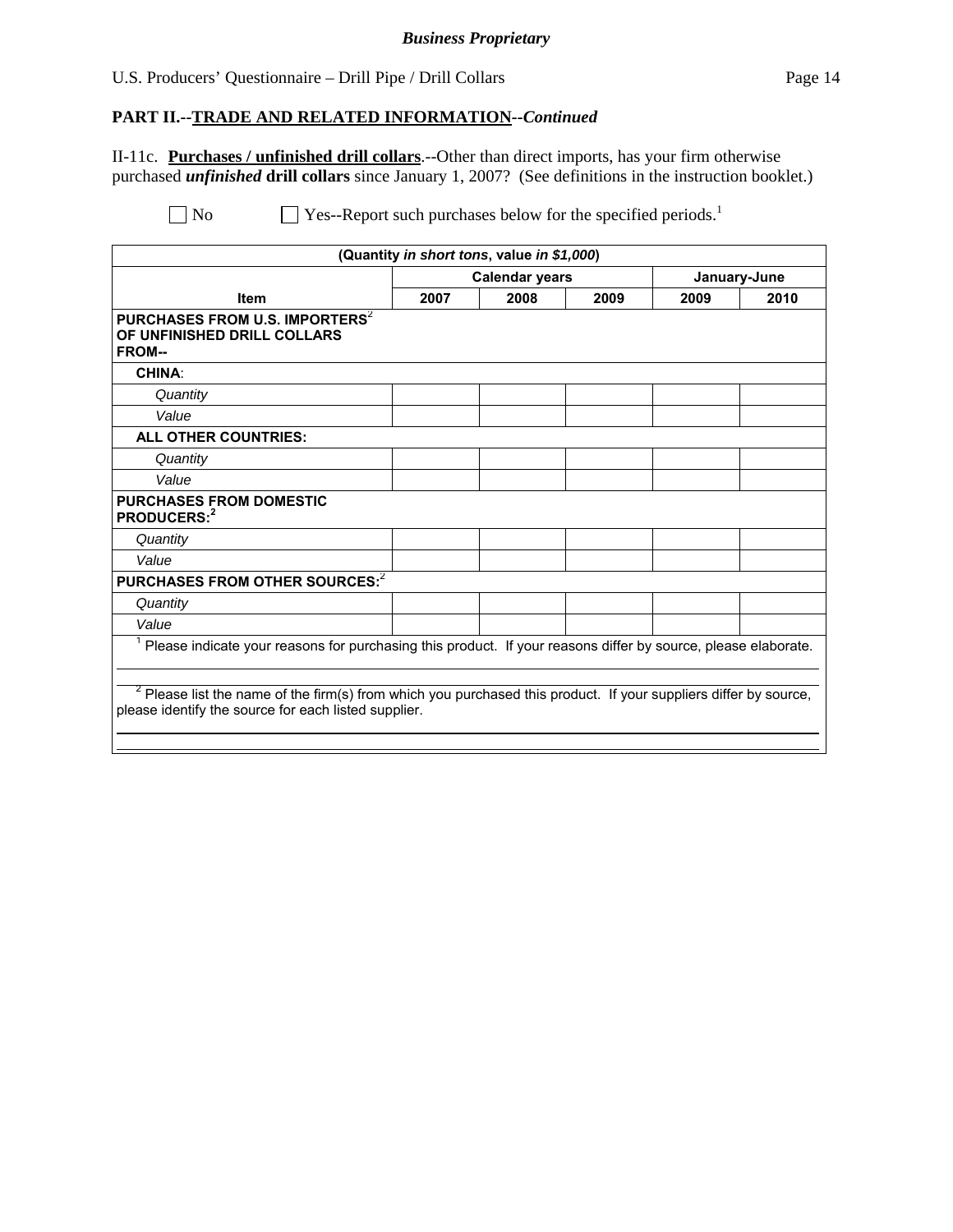# U.S. Producers' Questionnaire – Drill Pipe / Drill Collars Page 15

#### **PART II.--TRADE AND RELATED INFORMATION***--Continued*

II-11d. **Purchases / finished drill collars**.--Other than direct imports, has your firm otherwise purchased *finished* **drill collars** since January 1, 2007? (See definitions in the instruction booklet.)

|                                                                                                                                                                            |      | (Quantity in short tons, value in \$1,000) |      |      |              |
|----------------------------------------------------------------------------------------------------------------------------------------------------------------------------|------|--------------------------------------------|------|------|--------------|
|                                                                                                                                                                            |      | <b>Calendar years</b>                      |      |      | January-June |
| <b>Item</b>                                                                                                                                                                | 2007 | 2008                                       | 2009 | 2009 | 2010         |
| PURCHASES FROM U.S. IMPORTERS <sup>2</sup><br>OF FINISHED DRILL COLLARS FROM--                                                                                             |      |                                            |      |      |              |
| <b>CHINA:</b>                                                                                                                                                              |      |                                            |      |      |              |
| Quantity                                                                                                                                                                   |      |                                            |      |      |              |
| Value                                                                                                                                                                      |      |                                            |      |      |              |
| ALL OTHER COUNTRIES:                                                                                                                                                       |      |                                            |      |      |              |
| Quantity                                                                                                                                                                   |      |                                            |      |      |              |
| Value                                                                                                                                                                      |      |                                            |      |      |              |
| <b>PURCHASES FROM DOMESTIC</b><br>PRODUCERS:2                                                                                                                              |      |                                            |      |      |              |
| Quantity                                                                                                                                                                   |      |                                            |      |      |              |
| Value                                                                                                                                                                      |      |                                            |      |      |              |
| PURCHASES FROM OTHER SOURCES: <sup>2</sup>                                                                                                                                 |      |                                            |      |      |              |
| Quantity                                                                                                                                                                   |      |                                            |      |      |              |
| Value                                                                                                                                                                      |      |                                            |      |      |              |
| Please indicate your reasons for purchasing this product. If your reasons differ by source, please elaborate.                                                              |      |                                            |      |      |              |
| $2$ Please list the name of the firm(s) from which you purchased this product. If your suppliers differ by source,<br>please identify the source for each listed supplier. |      |                                            |      |      |              |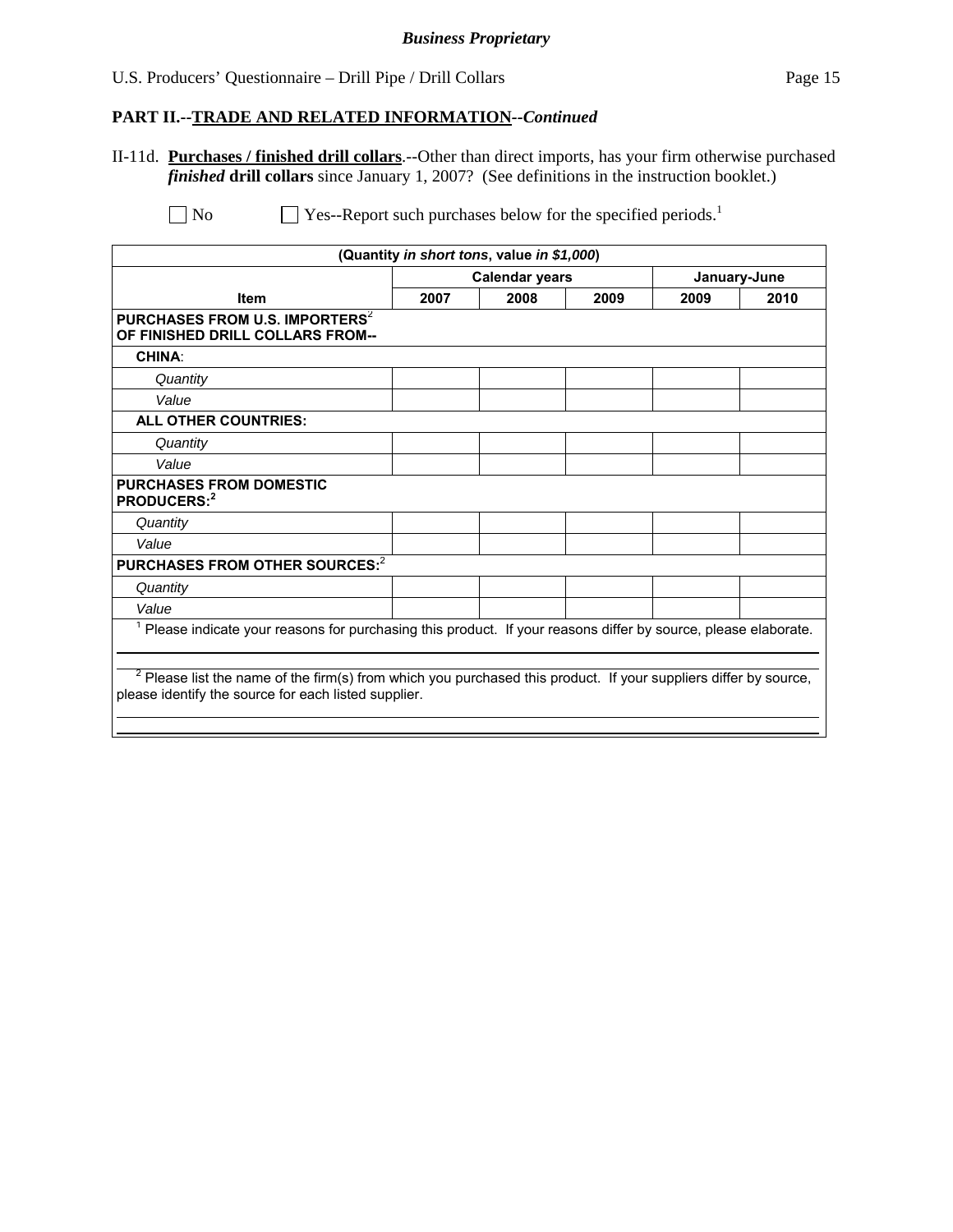#### **PART II.--TRADE AND RELATED INFORMATION***--Continued*

II-11e. **Purchases / used drill pipe / drill collars**.--Other than direct imports, has your firm otherwise purchased *used/refurbished* **drill pipe or drill collars** since January 1, 2007?

 $\Box$  No  $\Box$  Yes--Report such purchases below for the specified periods.<sup>1</sup>

|                                                                                                                                                                                    |      | (Quantity in short tons, value in \$1,000) |  |              |      |  |  |  |
|------------------------------------------------------------------------------------------------------------------------------------------------------------------------------------|------|--------------------------------------------|--|--------------|------|--|--|--|
|                                                                                                                                                                                    |      | <b>Calendar years</b>                      |  | January-June |      |  |  |  |
| <b>Item</b>                                                                                                                                                                        | 2007 | 2008<br>2009                               |  |              | 2010 |  |  |  |
| PURCHASES OF USED/REFURBISHED DRILL PIPE <sup>2</sup>                                                                                                                              |      |                                            |  |              |      |  |  |  |
| Quantity                                                                                                                                                                           |      |                                            |  |              |      |  |  |  |
| Value                                                                                                                                                                              |      |                                            |  |              |      |  |  |  |
| PURCHASES OF USED/REFURBISHED DRILL COLLARS <sup>2</sup>                                                                                                                           |      |                                            |  |              |      |  |  |  |
| Quantity                                                                                                                                                                           |      |                                            |  |              |      |  |  |  |
| Value                                                                                                                                                                              |      |                                            |  |              |      |  |  |  |
| Please indicate your reasons for purchasing this product. If your reasons differ by source, please elaborate.                                                                      |      |                                            |  |              |      |  |  |  |
|                                                                                                                                                                                    |      |                                            |  |              |      |  |  |  |
| Please list the name of the firm(s), and source from which you purchased this product. If your suppliers differ<br>by source, please identify the source for each listed supplier. |      |                                            |  |              |      |  |  |  |
|                                                                                                                                                                                    |      |                                            |  |              |      |  |  |  |

# II-12. **Used product sales.--**

 $\overline{a}$ 

(a) Does your firm sell used drill pipe or drill collars?

- No Yes
- (b) Please identify the types of customers (e.g., large drilling contractors, small drilling contractors, rental companies, distributors, etc) to which you have sold used products:

(c) How do you determine the price of used product?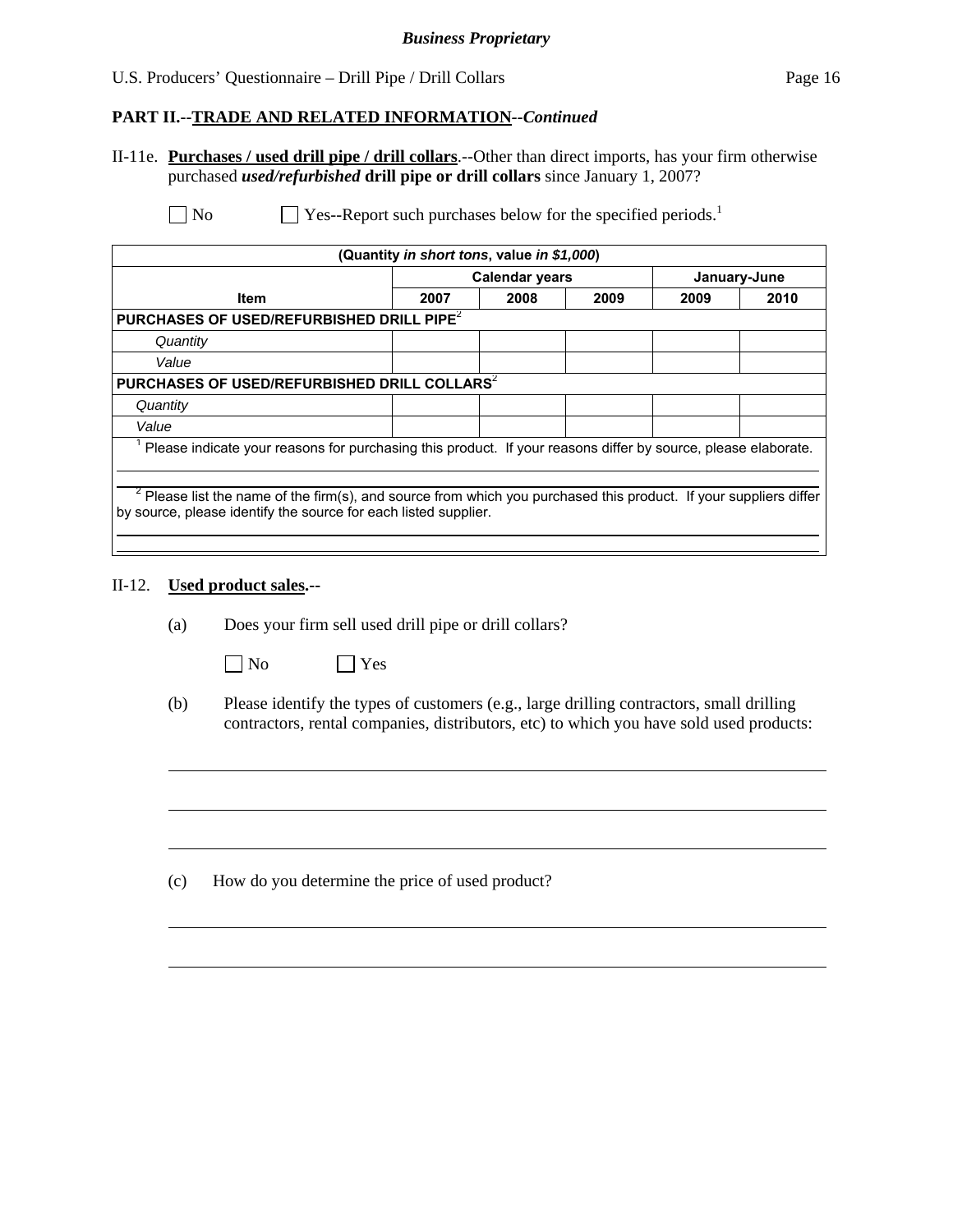II-13. Please report the quantity (in *short tons*) of drill pipe or drill collars that was entered into your firm's "order books" at the close of the specified months (i.e., drill pipe or drill collars that had been purchased or arranged for purchase and which was on your firm's production schedule at the specified period of time). Please also report the lead times that your firm was quoting at mid-year (June 30) during the specified years.

|               | <b>Unfinished</b> | <b>Finished drill</b> | <b>Unfinished</b> | <b>Finished drill</b> |              |
|---------------|-------------------|-----------------------|-------------------|-----------------------|--------------|
| <b>Period</b> | drill pipe        | pipe                  | drill collars     | collars               | <b>Total</b> |
| 2007:         |                   |                       |                   |                       |              |
| March 31      |                   |                       |                   |                       |              |
| June 30       |                   |                       |                   |                       |              |
| September 30  |                   |                       |                   |                       |              |
| December 31   |                   |                       |                   |                       |              |
| 2008:         |                   |                       |                   |                       |              |
| March 31      |                   |                       |                   |                       |              |
| June 30       |                   |                       |                   |                       |              |
| September 30  |                   |                       |                   |                       |              |
| December 31   |                   |                       |                   |                       |              |
| 2009:         |                   |                       |                   |                       |              |
| March 31      |                   |                       |                   |                       |              |
| June 30       |                   |                       |                   |                       |              |
| September 30  |                   |                       |                   |                       |              |
| December 31   |                   |                       |                   |                       |              |
| 2010:         |                   |                       |                   |                       |              |
| March 31      |                   |                       |                   |                       |              |
| June 30       |                   |                       |                   |                       |              |
| September 30  |                   |                       |                   |                       |              |

|               | Lead time (days)  |                       |                   |                       |  |  |  |  |  |
|---------------|-------------------|-----------------------|-------------------|-----------------------|--|--|--|--|--|
|               | <b>Unfinished</b> | <b>Finished drill</b> | <b>Unfinished</b> | <b>Finished drill</b> |  |  |  |  |  |
| <b>Period</b> | drill pipe        | pipe                  | drill collars     | collars               |  |  |  |  |  |
| June 30, 2007 |                   |                       |                   |                       |  |  |  |  |  |
| June 30, 2008 |                   |                       |                   |                       |  |  |  |  |  |
| June 30, 2009 |                   |                       |                   |                       |  |  |  |  |  |
| June 30, 2010 |                   |                       |                   |                       |  |  |  |  |  |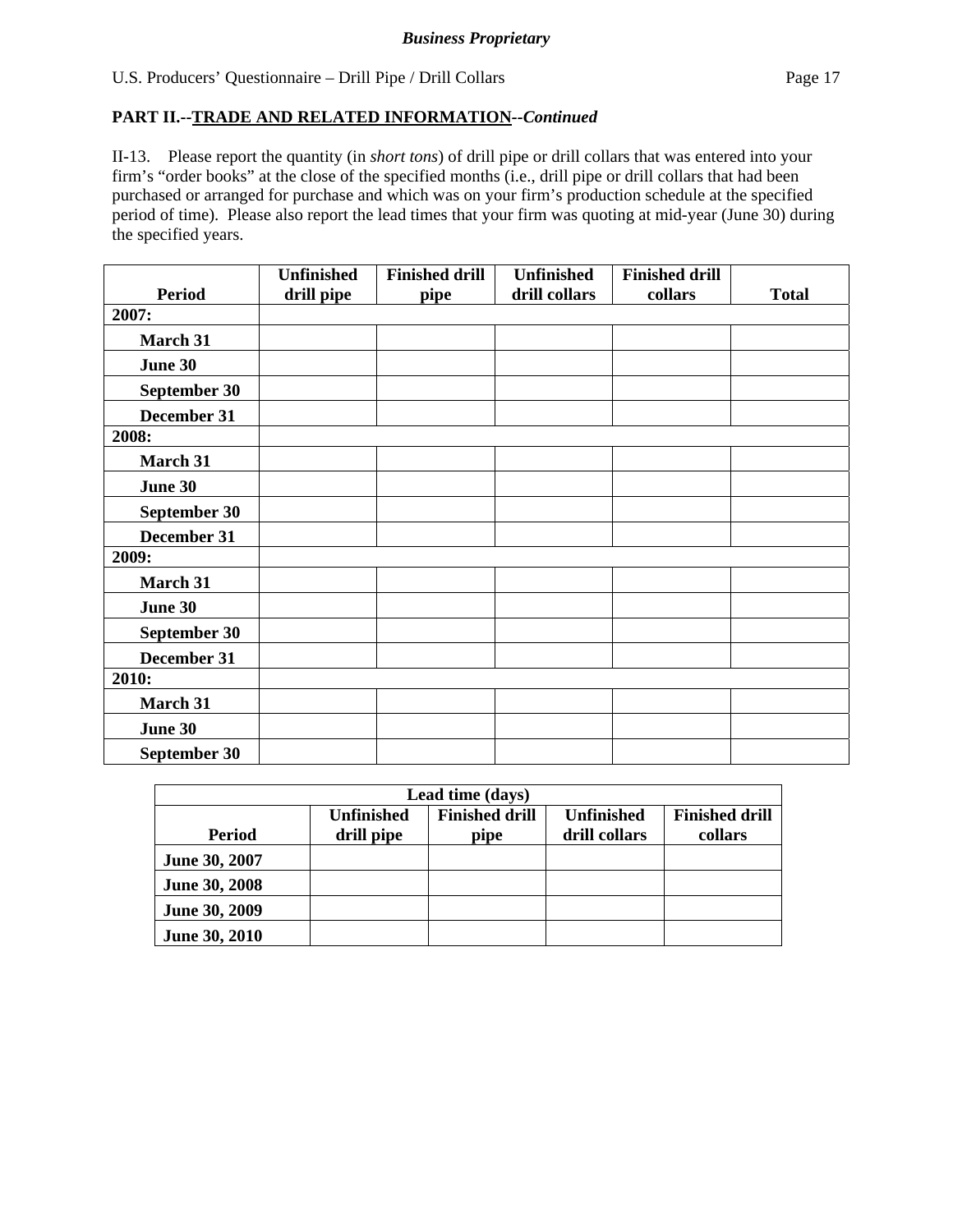#### II-14. **COMPARABILITY OF** *UNFINISHED* **DRILL PIPE / DRILL COLLARS AND**  *FINISHED* **DRILL PIPE / DRILL COLLARS**.--Please describe the differences and similarities in unfinished drill pipe / drill collars and finished drill pipe / drill collars for the following factors:

**If your responses on any of the following questions differ between** *drill pipe* **(whether unfinished or finished) and** *drill collars* **(whether unfinished or finished), please answer for each product separately and identify if answers apply to drill pipe or drill collars.** 

**(a) Whether the upstream article is dedicated to the production of the downstream article (e.g., what percentage of unfinished drill pipe / drill collars is used in the production of finished drill pipe / drill collars):** 

**(b) Whether there are perceived to be separate markets for the upstream (unfinished drill pipe / drill collars) and downstream (finished drill pipe / drill collars) articles**:

**(c) Differences in the physical characteristics and functions of the upstream (unfinished drill pipe / drill collars) and downstream (finished drill pipe / drill collars) articles:** 

**(d) Differences in the cost or value of unfinished drill pipe / drill collars compared to finished drill pipe / drill collars:** 

**(e) Significance and extent of the processes used to transform the upstream (unfinished drill pipe / drill collars) into the downstream (finished drill pipe / drill collars) article:**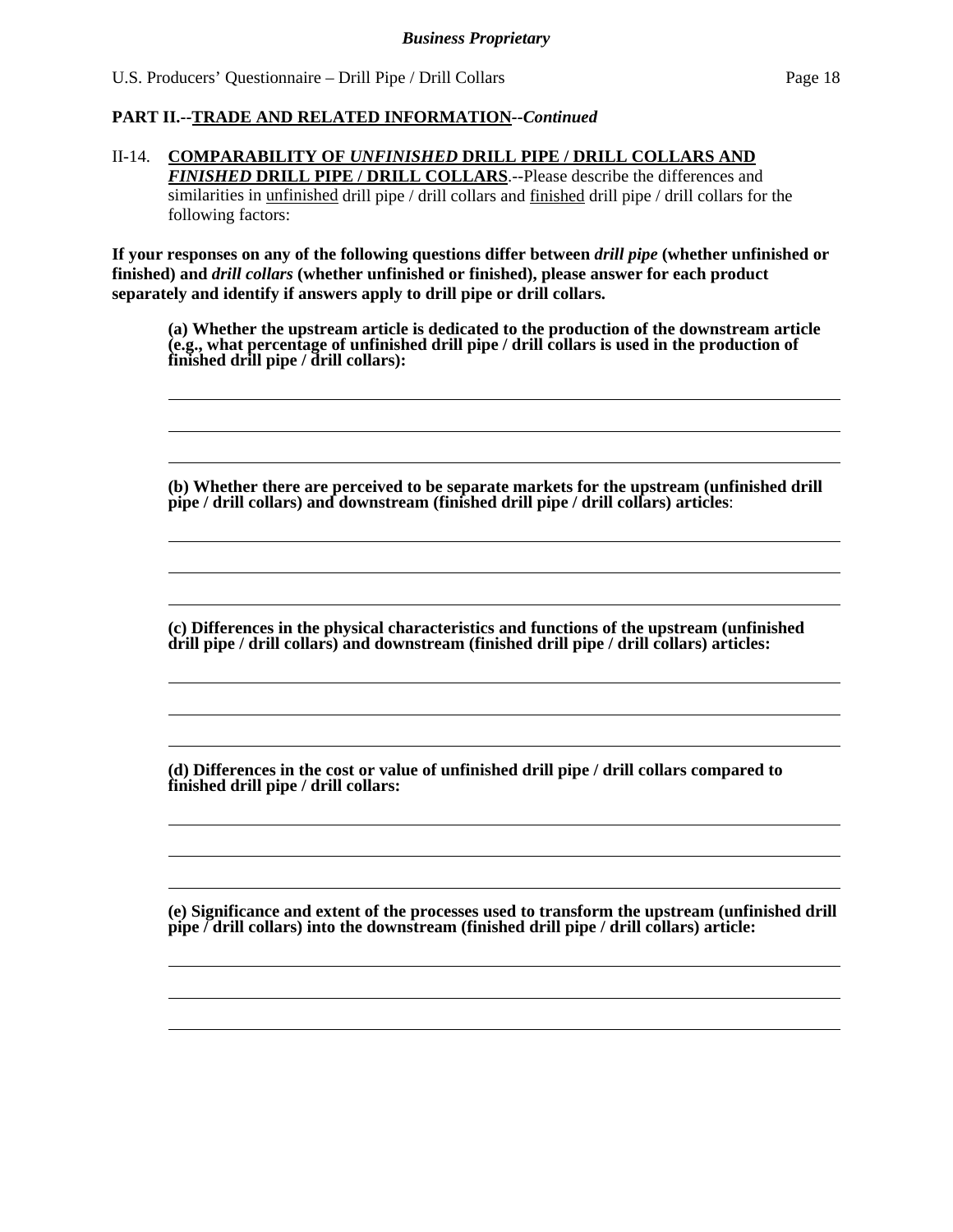#### II-15. **COMPARABILITY OF DRILL PIPE AND DRILL COLLARS**.–

 Please describe the **differences and similarities between drill pipe and drill collar** with respect to the following factors: (a) **characteristics and uses**--describe the differences and similarities in the physical characteristics and end uses; (b) **interchangeability**--discuss the interchangeability in end use of the two products; (c) **manufacturing processes**--describe the two processes; (d) **channels of distribution**--describe the specific end use/customer requirements and channels of distribution/market situation in which the products are sold; (e) **customer and producer perceptions**--describe any perceived differences in the two products (e.g., sales/marketing practices); and (f) **price**--provide a discussion and specific examples of prices for the two products. Use additional pages as necessary.

 **(a) Characteristics and uses:** 

**(b) Interchangeability:** 

**(c) Manufacturing processes:** 

**(d) Channels of distribution:** 

**(e) Customer and producer perceptions:** 

**(f) Price:**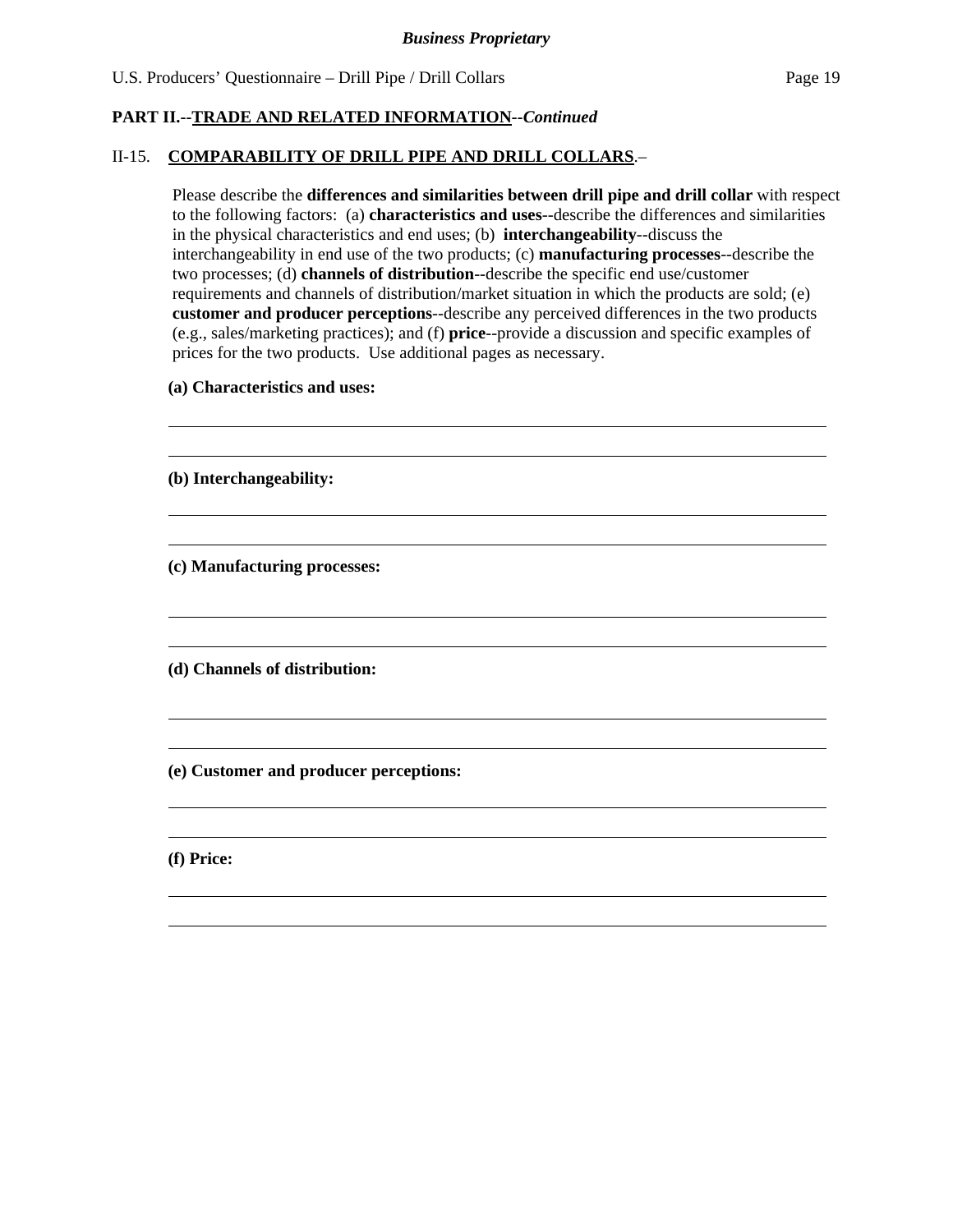# **PART III.--FINANCIAL INFORMATION**

Further information on this part of the questionnaire can be obtained from David Boyland (202-708-4725, david.boyland@usitc.gov).

III-1. Who should be contacted regarding the requested financial information?

Company contact:

l

 $\overline{a}$ 

 $\overline{a}$ 

 $\overline{a}$ 

 $\overline{a}$ 

 $\overline{a}$ 

Name and title

 $($ 

Phone number E-mail address

III-2. Briefly describe your financial accounting system.

l

- A. When does your fiscal year end (month and day)? If your fiscal year changed during the period examined, explain below:
- B.1. Describe the lowest level of operations (e.g., plant, division, company-wide) for which financial statements are prepared that include drill pipe or drill collars:
	- l 2. Does your firm prepare profit/loss statements for drill pipe or drill collars?  $\Box$  Yes  $\Box$  No
	- 3. How often did your firm (or parent company) prepare financial statements (including annual reports, 10Ks)? Please check relevant items below. Audited, unaudited, annual reports,  $\Box$  10Ks,  $\Box$  10 Qs, Monthly,  $\Box$  quarterly,  $\Box$  semi-annually,  $\Box$  annually
	- 4. Accounting basis:  $\Box$  GAAP,  $\Box$  cash,  $\Box$  tax, or  $\Box$  other comprehensive (specify)

*Note: The Commission may request that your company submit copies of its financial statements, including internal profit-and-loss statements for the division or product group that includes drill pipe or drill collars, as well as those statements and worksheets used to compile data for your firm's questionnaire response.* 

III-3. Briefly describe your cost accounting system (*e.g.*, standard cost, job order cost, *etc.*).

III-4. Briefly describe your allocation basis, if any, for COGS, SG&A, and interest expense and other income and expenses.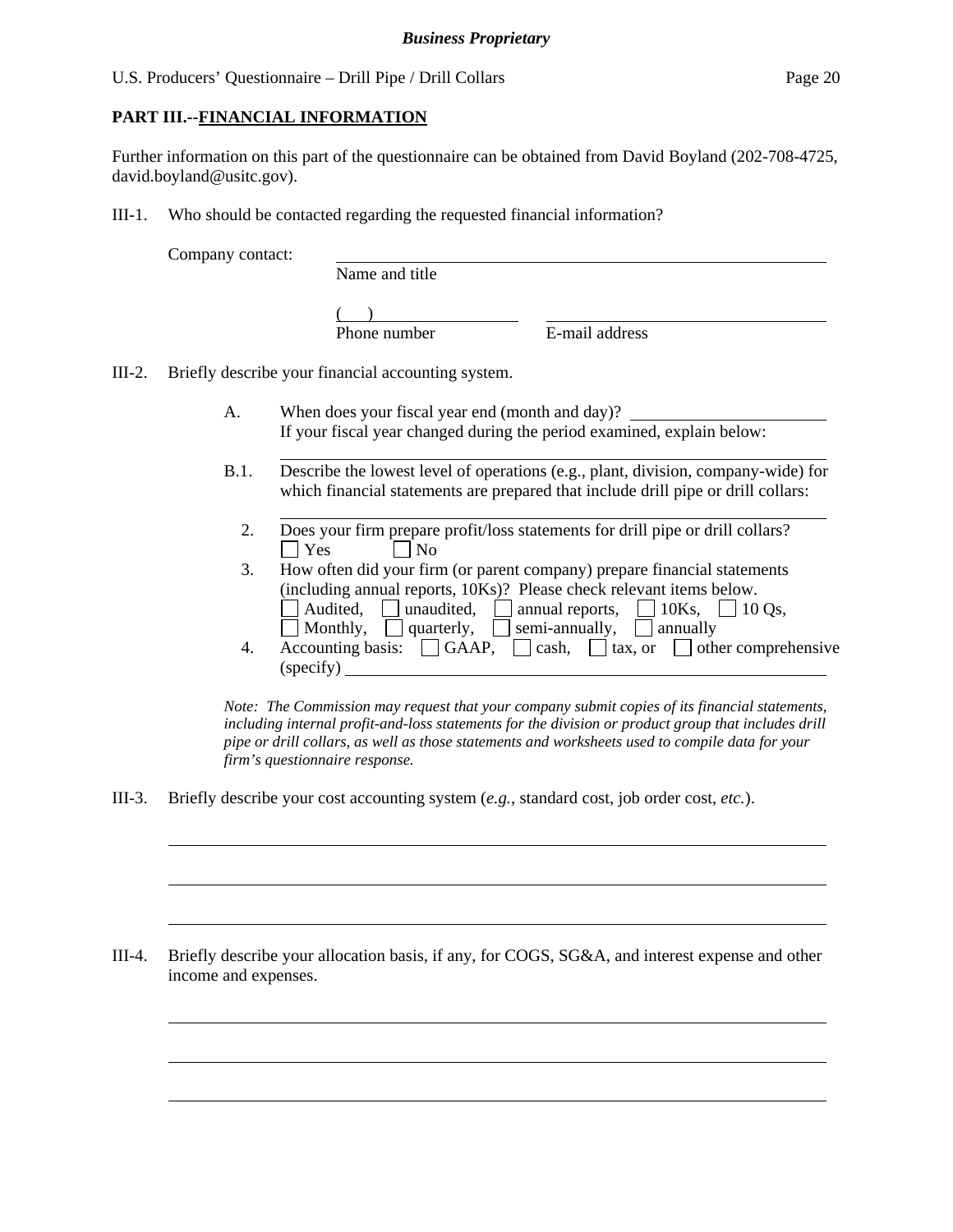# **PART III.--FINANCIAL INFORMATION***--Continued*

III-5. Please list the products you produced in the facilities in which you produced drill pipe and/or drill collars, and provide the share of net sales accounted for by these other products in your most recent fiscal year:

| <b>Products</b>                            | <b>Share of sales</b> |
|--------------------------------------------|-----------------------|
| Drill pipe and drill collars               |                       |
| Casing / tubing / coupling stock           |                       |
| Standard / line / pressure pipe (seamless) |                       |
| Other                                      |                       |
| Other                                      |                       |

III-6. Does your firm purchase inputs (raw materials, labor, energy, or any other services) used in the production of drill pipe or drill collars from any related firm?

■ Yes--Continue to question III-7 below. ■ No--Continue to question III-9 below.

III-7. In the space provided below, identify the inputs related to the production of drill pipe or drill collars that your firm purchases from related parties whose financial statements are ultimately consolidated with the financial statements of your firm.

Input Related party l l <u> 1989 - Johann Barbara, martxa al-</u> l l  $\overline{\phantom{a}}$ l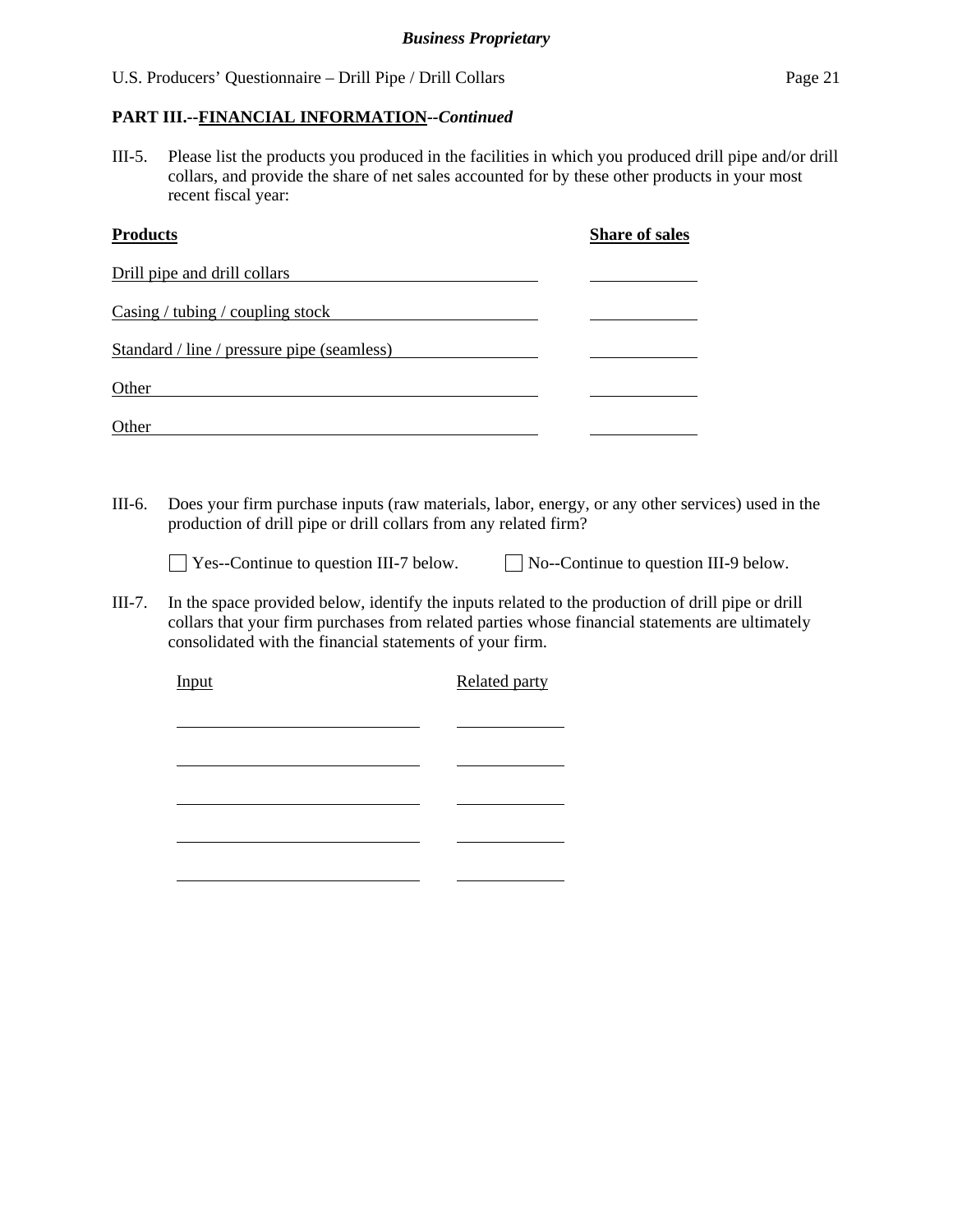# **PART III.--FINANCIAL INFORMATION***--Continued*

III-8. All intercompany profit on inputs purchased from related parties that is eliminated pursuant to formal financial statement consolidation should also be eliminated from the costs reported to the Commission in question III-10 (i.e., costs reported in question III-10, to the extent that they reflect inputs purchased from related parties, should only reflect the related party's cost and not include an associated profit component). Reasonable methods for determining and eliminating the associated profit on inputs purchased from related parties are acceptable.

 Has your firm complied with the Commission's instructions regarding costs associated with inputs purchased from related parties?

 $\Box$  Yes  $\Box$  No--Please contact David Boyland (202-708-4725, david.boyland@usitc.gov).

III-9. Nonrecurring charges/gains.—For each annual and interim period for which financial results are reported in question III-10 please identify specific/relevant nonrecurring charges/gains which are reflected in the company's reported financial results. In the schedule below, please report the particular expense/cost and/or income line items from question III-10 where associated nonrecurring charges/gains are included, a brief description of the nonrecurring charge/gain, and the associated amount (*in \$1,000 dollars*).

|                                                                                                                                                                                                                                                          | Fiscal years ended--                               |                                                       |  | January-June |      |  |
|----------------------------------------------------------------------------------------------------------------------------------------------------------------------------------------------------------------------------------------------------------|----------------------------------------------------|-------------------------------------------------------|--|--------------|------|--|
| <b>Item</b>                                                                                                                                                                                                                                              |                                                    |                                                       |  | 2009         | 2010 |  |
| Non-recurring charges/gains: (In the far left column please provide a brief description of each nonrecurring charge/gain<br>and indicate the particular expense/cost/income line items where the associated charges/gains are included in table III-10.) |                                                    |                                                       |  |              |      |  |
| Description and in which table III-10a line item                                                                                                                                                                                                         | Value (in \$1,000 dollars) - Unfinished Drill Pipe |                                                       |  |              |      |  |
| 1.                                                                                                                                                                                                                                                       |                                                    |                                                       |  |              |      |  |
| 2.                                                                                                                                                                                                                                                       |                                                    |                                                       |  |              |      |  |
| 3.                                                                                                                                                                                                                                                       |                                                    |                                                       |  |              |      |  |
| 4.                                                                                                                                                                                                                                                       |                                                    |                                                       |  |              |      |  |
| Description and in which table III-10b line item                                                                                                                                                                                                         |                                                    | Value (in \$1,000 dollars) - Finished Drill Pipe      |  |              |      |  |
| 1.                                                                                                                                                                                                                                                       |                                                    |                                                       |  |              |      |  |
| 2.                                                                                                                                                                                                                                                       |                                                    |                                                       |  |              |      |  |
| 3.                                                                                                                                                                                                                                                       |                                                    |                                                       |  |              |      |  |
| 4.                                                                                                                                                                                                                                                       |                                                    |                                                       |  |              |      |  |
| Description and in which table III-10c line item                                                                                                                                                                                                         |                                                    | Value (in \$1,000 dollars) - Unfinished Drill Collars |  |              |      |  |
| 1.                                                                                                                                                                                                                                                       |                                                    |                                                       |  |              |      |  |
| 2.                                                                                                                                                                                                                                                       |                                                    |                                                       |  |              |      |  |
| 3.                                                                                                                                                                                                                                                       |                                                    |                                                       |  |              |      |  |
| 3.                                                                                                                                                                                                                                                       |                                                    |                                                       |  |              |      |  |
| Description and in which table III-10d line item                                                                                                                                                                                                         |                                                    | Value (in \$1,000 dollars) - Finished Drill Collars   |  |              |      |  |
| $\mathbf{1}$ .                                                                                                                                                                                                                                           |                                                    |                                                       |  |              |      |  |
| 2.                                                                                                                                                                                                                                                       |                                                    |                                                       |  |              |      |  |
| 3.                                                                                                                                                                                                                                                       |                                                    |                                                       |  |              |      |  |
| $\boldsymbol{4}$ .                                                                                                                                                                                                                                       |                                                    |                                                       |  |              |      |  |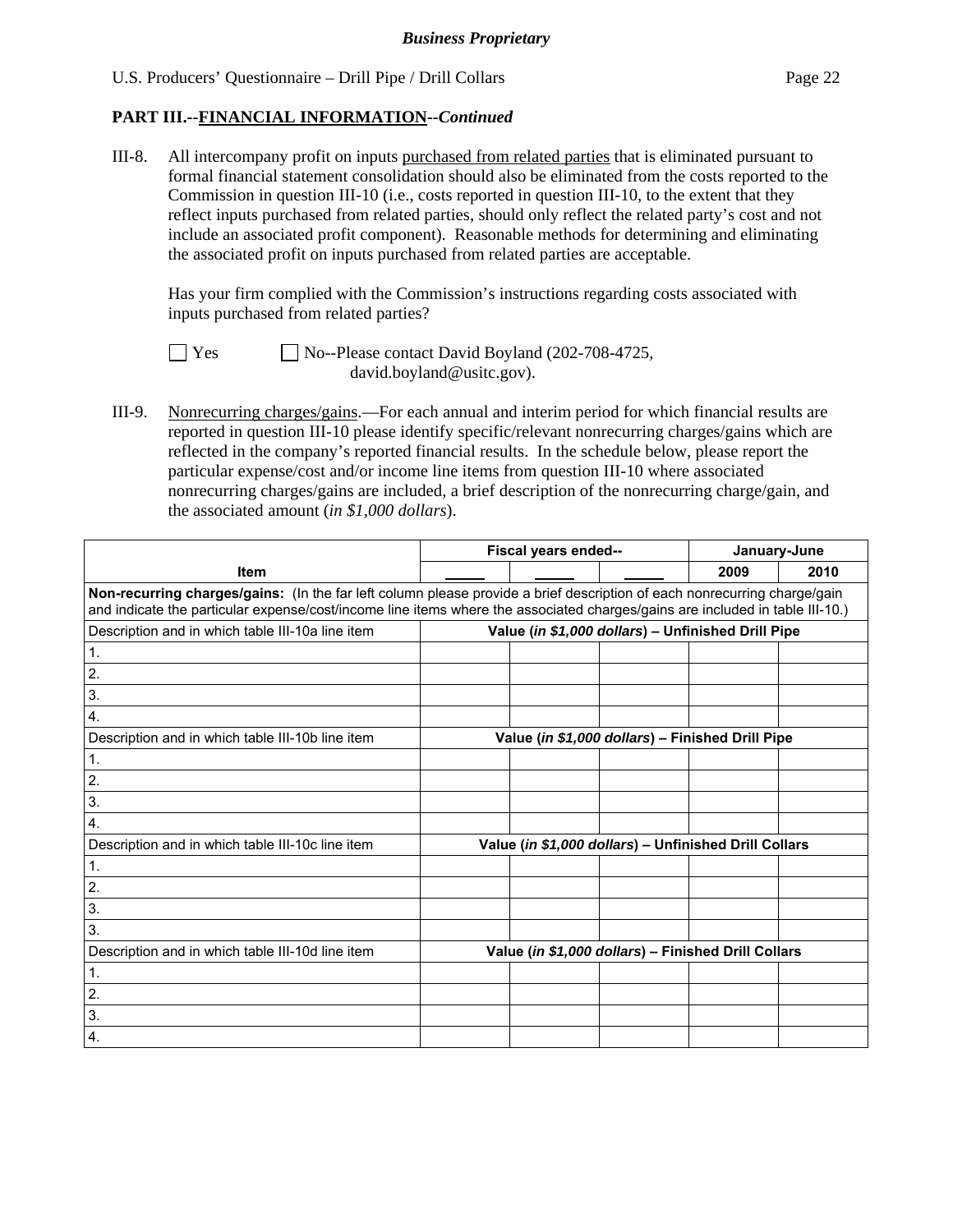III-10a. Operations on unfinished drill pipe.--Report the revenue and related cost information requested below on the unfinished drill pipe operations of your U.S. establishment(s).<sup>1</sup> Do not report resales of products. Note that internal consumption and transfers to related firms must be valued at fair market value and purchases from related firms must be at  $cost<sup>2</sup>$ . Provide data for your three most recently completed fiscal years in chronological order from left to right, and for the specified interim periods. If your firm was involved in tolling operations (either as the toller or as the tollee) please contact David Boyland at (202) 708-4725 before completing this section of the questionnaire.

| Quantity (in short tons) and value (in \$1,000 dollars)  |                      |              |      |      |
|----------------------------------------------------------|----------------------|--------------|------|------|
|                                                          | Fiscal years ended-- | January-June |      |      |
| Item                                                     |                      |              | 2009 | 2010 |
| Net sales quantities: <sup>3</sup>                       |                      |              |      |      |
| Commercial sales                                         |                      |              |      |      |
| Internal consumption                                     |                      |              |      |      |
| Transfers to related firms                               |                      |              |      |      |
| Total net sales quantities                               |                      |              |      |      |
| Net sales values: <sup>3</sup>                           |                      |              |      |      |
| <b>Commercial sales</b>                                  |                      |              |      |      |
| Internal consumption                                     |                      |              |      |      |
| Transfers to related firms                               |                      |              |      |      |
| Total net sales values                                   |                      |              |      |      |
| Cost of goods sold (COGS): <sup>4</sup>                  |                      |              |      |      |
| Raw materials                                            |                      |              |      |      |
| Direct labor                                             |                      |              |      |      |
| Other factory costs                                      |                      |              |      |      |
| <b>Total COGS</b>                                        |                      |              |      |      |
| Gross profit or (loss)                                   |                      |              |      |      |
| Selling, general, and administrative<br>(SG&A) expenses: |                      |              |      |      |
| Selling expenses                                         |                      |              |      |      |
| General and administrative expenses                      |                      |              |      |      |
| <b>Total SG&amp;A expenses</b>                           |                      |              |      |      |
| <b>Operating income (loss)</b>                           |                      |              |      |      |
| Other income and expenses:                               |                      |              |      |      |
| Interest expense                                         |                      |              |      |      |
| All other expense items                                  |                      |              |      |      |
| All other income items                                   |                      |              |      |      |
| All other income or expenses, net                        |                      |              |      |      |
| Net income or (loss) before income taxes                 |                      |              |      |      |
| Depreciation/amortization included above                 |                      |              |      |      |

to question III-8: Fiscal year 1 \_\_\_\_\_\_\_ Fiscal year 2 \_\_\_\_\_\_ Fiscal year 3 \_\_\_\_\_\_ interim 2009 \_\_\_\_\_\_ interim 2010 \_\_\_\_\_\_<br><sup>3</sup> Less discounts, returns, allowances, and prepaid freight. The quantities and values should appr quantities and values reported in Part II of this questionnaire.

 $4^4$ COGS should include costs associated with commercial sales, internal consumption, and transfers to related firms.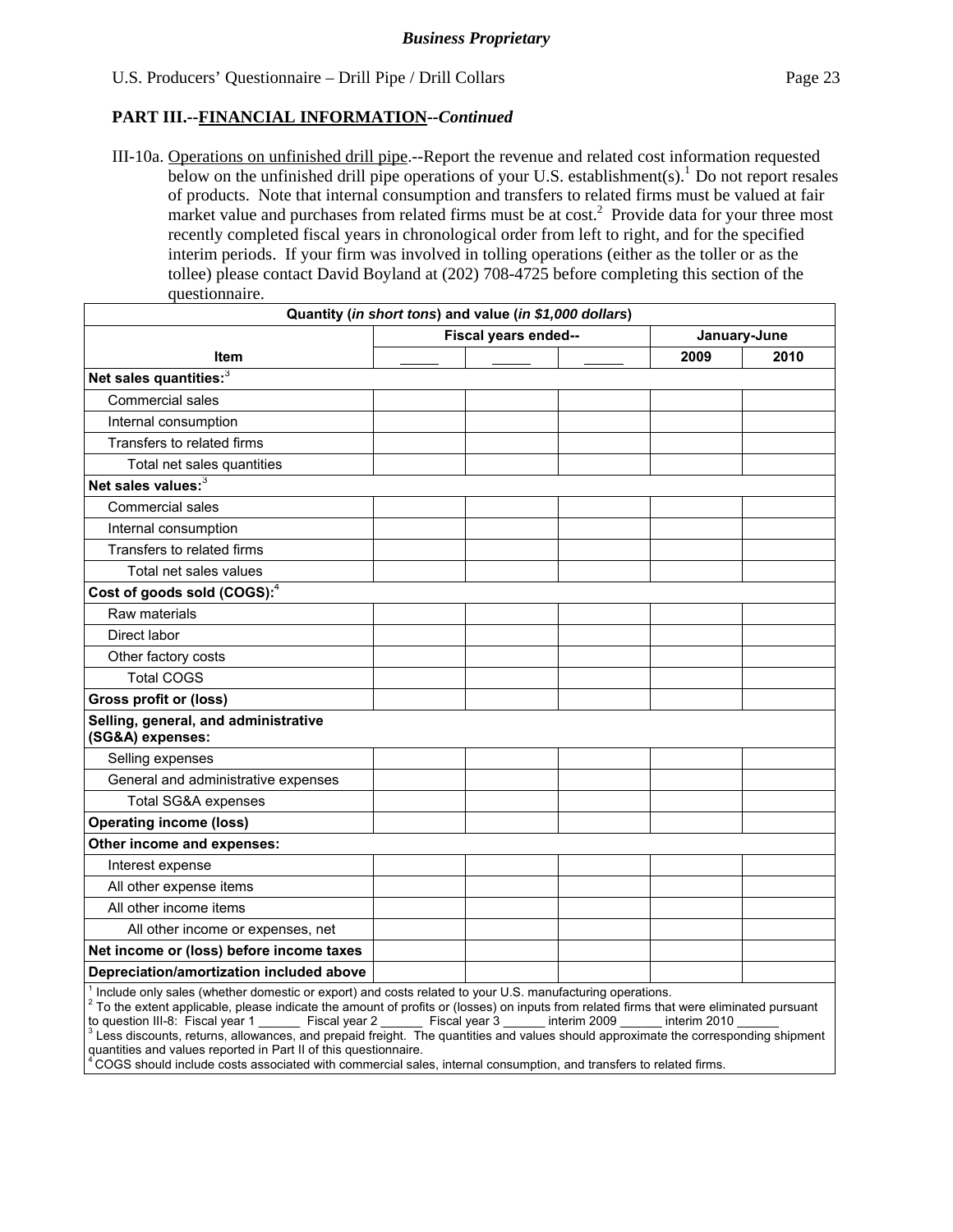III-10b. Operations on finished drill pipe.--Report the revenue and related cost information requested below on the finished drill pipe operations of your U.S. establishment(s).<sup>1</sup> Do not report resales of products. Note that internal consumption and transfers to related firms must be valued at fair market value and purchases from related firms must be at  $cost<sup>2</sup>$ . Provide data for your three most recently completed fiscal years in chronological order from left to right, and for the specified interim periods. If your firm was involved in tolling operations (either as the toller or as the tollee) please contact David Boyland at (202) 708-4725 before completing this section of the questionnaire.

|                                                          | Quantity (in short tons) and value (in \$1,000 dollars) |              |      |
|----------------------------------------------------------|---------------------------------------------------------|--------------|------|
|                                                          | Fiscal years ended--                                    | January-June |      |
| Item                                                     |                                                         | 2009         | 2010 |
| Net sales quantities:3                                   |                                                         |              |      |
| Commercial sales                                         |                                                         |              |      |
| Internal consumption                                     |                                                         |              |      |
| Transfers to related firms                               |                                                         |              |      |
| Total net sales quantities                               |                                                         |              |      |
| Net sales values: <sup>3</sup>                           |                                                         |              |      |
| Commercial sales                                         |                                                         |              |      |
| Internal consumption                                     |                                                         |              |      |
| Transfers to related firms                               |                                                         |              |      |
| Total net sales values                                   |                                                         |              |      |
| Cost of goods sold (COGS): <sup>4</sup>                  |                                                         |              |      |
| Raw materials                                            |                                                         |              |      |
| Direct labor                                             |                                                         |              |      |
| Other factory costs                                      |                                                         |              |      |
| <b>Total COGS</b>                                        |                                                         |              |      |
| Gross profit or (loss)                                   |                                                         |              |      |
| Selling, general, and administrative<br>(SG&A) expenses: |                                                         |              |      |
| Selling expenses                                         |                                                         |              |      |
| General and administrative expenses                      |                                                         |              |      |
| Total SG&A expenses                                      |                                                         |              |      |
| <b>Operating income (loss)</b>                           |                                                         |              |      |
| Other income and expenses:                               |                                                         |              |      |
| Interest expense                                         |                                                         |              |      |
| All other expense items                                  |                                                         |              |      |
| All other income items                                   |                                                         |              |      |
| All other income or expenses, net                        |                                                         |              |      |
| Net income or (loss) before income taxes                 |                                                         |              |      |
| Depreciation/amortization included above                 |                                                         |              |      |
|                                                          |                                                         |              |      |

1 Include only sales (whether domestic or export) and costs related to your U.S. manufacturing operations. 2

 $^{2}$  To the extent applicable, please indicate the amount of profits or (losses) on inputs from related firms that were eliminated pursuant to question III-8: Fiscal year 1 Fiscal year 2 Fiscal year 3 nuterim 2009 hterim to question III-8: Fiscal year 1 \_\_\_\_\_\_\_ Fiscal year 2 \_\_\_\_\_\_ Fiscal year 3 \_\_\_\_\_\_ interim 2009 \_\_\_\_\_\_ interim 2010 \_\_\_\_\_\_<br><sup>3</sup> Less discounts, returns, allowances, and prepaid freight. The quantities and values should appr quantities and values reported in Part II of this questionnaire.

4 COGS should include costs associated with commercial sales, internal consumption, and transfers to related firms.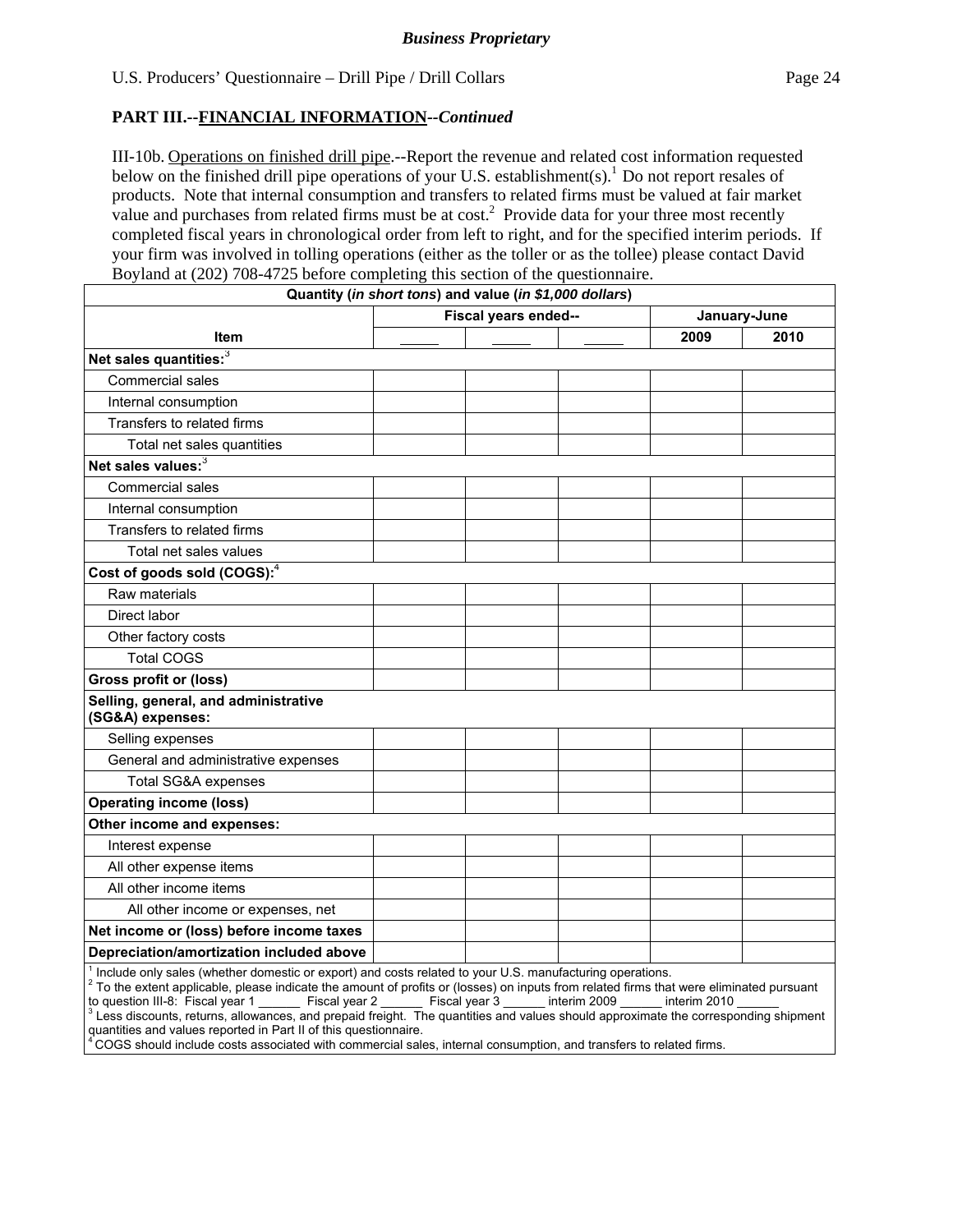III-10c. Operations on unfinished drill collars.--Report the revenue and related cost information requested below on the unfinished drill collar operations of your U.S. establishment(s).<sup>1</sup> Do not report resales of products. Note that internal consumption and transfers to related firms must be valued at fair market value and purchases from related firms must be at  $cost<sup>2</sup>$ . Provide data for your three most recently completed fiscal years in chronological order from left to right, and for the specified interim periods. If your firm was involved in tolling operations (either as the toller or as the tollee) please contact David Boyland at (202) 708-4725 before completing this section of the questionnaire.

|                                                          | Quantity (in short tons) and value (in \$1,000 dollars) |              |      |  |
|----------------------------------------------------------|---------------------------------------------------------|--------------|------|--|
|                                                          | Fiscal years ended--                                    | January-June |      |  |
| <b>Item</b>                                              |                                                         | 2009         | 2010 |  |
| Net sales quantities: <sup>3</sup>                       |                                                         |              |      |  |
| Commercial sales                                         |                                                         |              |      |  |
| Internal consumption                                     |                                                         |              |      |  |
| Transfers to related firms                               |                                                         |              |      |  |
| Tolling                                                  |                                                         |              |      |  |
| Total net sales quantities                               |                                                         |              |      |  |
| Net sales values: <sup>3</sup>                           |                                                         |              |      |  |
| Commercial sales                                         |                                                         |              |      |  |
| Internal consumption                                     |                                                         |              |      |  |
| Transfers to related firms                               |                                                         |              |      |  |
| Tolling                                                  |                                                         |              |      |  |
| Total net sales values                                   |                                                         |              |      |  |
| Cost of goods sold (COGS): <sup>4</sup>                  |                                                         |              |      |  |
| Raw materials                                            |                                                         |              |      |  |
| Direct labor                                             |                                                         |              |      |  |
| Other factory costs                                      |                                                         |              |      |  |
| <b>Total COGS</b>                                        |                                                         |              |      |  |
| Gross profit or (loss)                                   |                                                         |              |      |  |
| Selling, general, and administrative<br>(SG&A) expenses: |                                                         |              |      |  |
| Selling expenses                                         |                                                         |              |      |  |
| General and administrative expenses                      |                                                         |              |      |  |
| <b>Total SG&amp;A expenses</b>                           |                                                         |              |      |  |
| <b>Operating income (loss)</b>                           |                                                         |              |      |  |
| Other income and expenses:                               |                                                         |              |      |  |
| Interest expense                                         |                                                         |              |      |  |
| All other expense items                                  |                                                         |              |      |  |
| All other income items                                   |                                                         |              |      |  |
| All other income or expenses, net                        |                                                         |              |      |  |
| Net income or (loss) before income taxes                 |                                                         |              |      |  |
| Depreciation/amortization included above                 |                                                         |              |      |  |

to question III-8: Fiscal year 1 \_\_\_\_\_\_\_ Fiscal year 2 \_\_\_\_\_\_ Fiscal year 3 \_\_\_\_\_\_ interim 2009 \_\_\_\_\_\_ interim 2010 \_\_\_\_\_\_<br><sup>3</sup> Less discounts, returns, allowances, and prepaid freight. The quantities and values should appr quantities and values reported in Part II of this questionnaire.

4 COGS should include costs associated with commercial sales, internal consumption, and transfers to related firms.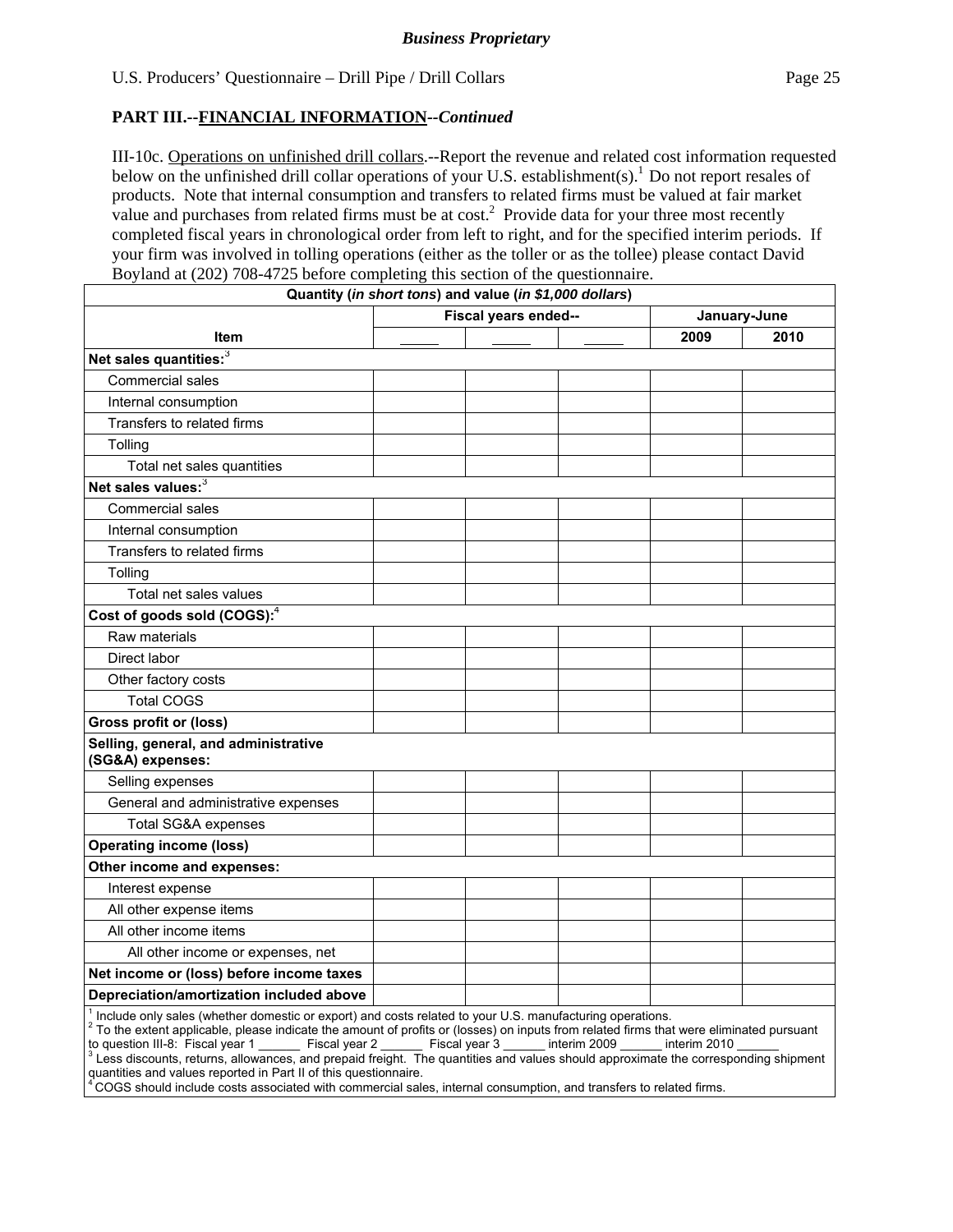III-10d. Operations on finished drill collars.--Report the revenue and related cost information requested below on the finished drill collar operations of your U.S. establishment(s).<sup>1</sup> Do not report resales of products. Note that internal consumption and transfers to related firms must be valued at fair market value and purchases from related firms must be at  $cost<sup>2</sup>$ . Provide data for your three most recently completed fiscal years in chronological order from left to right, and for the specified interim periods. If your firm was involved in tolling operations (either as the toller or as the tollee) please contact David Boyland at (202) 708-4725 before completing this section of the questionnaire.

|                                                          | Quantity (in short tons) and value (in \$1,000 dollars) |      |              |
|----------------------------------------------------------|---------------------------------------------------------|------|--------------|
|                                                          | Fiscal years ended--                                    |      | January-June |
| Item                                                     |                                                         | 2009 | 2010         |
| Net sales quantities:3                                   |                                                         |      |              |
| Commercial sales                                         |                                                         |      |              |
| Internal consumption                                     |                                                         |      |              |
| Transfers to related firms                               |                                                         |      |              |
| Total net sales quantities                               |                                                         |      |              |
| Net sales values: <sup>3</sup>                           |                                                         |      |              |
| Commercial sales                                         |                                                         |      |              |
| Internal consumption                                     |                                                         |      |              |
| Transfers to related firms                               |                                                         |      |              |
| Total net sales values                                   |                                                         |      |              |
| Cost of goods sold (COGS): <sup>4</sup>                  |                                                         |      |              |
| Raw materials                                            |                                                         |      |              |
| Direct labor                                             |                                                         |      |              |
| Other factory costs                                      |                                                         |      |              |
| <b>Total COGS</b>                                        |                                                         |      |              |
| <b>Gross profit or (loss)</b>                            |                                                         |      |              |
| Selling, general, and administrative<br>(SG&A) expenses: |                                                         |      |              |
| Selling expenses                                         |                                                         |      |              |
| General and administrative expenses                      |                                                         |      |              |
| <b>Total SG&amp;A expenses</b>                           |                                                         |      |              |
| <b>Operating income (loss)</b>                           |                                                         |      |              |
| Other income and expenses:                               |                                                         |      |              |
| Interest expense                                         |                                                         |      |              |
| All other expense items                                  |                                                         |      |              |
| All other income items                                   |                                                         |      |              |
| All other income or expenses, net                        |                                                         |      |              |
| Net income or (loss) before income taxes                 |                                                         |      |              |
| Depreciation/amortization included above                 |                                                         |      |              |
|                                                          |                                                         |      |              |

1 Include only sales (whether domestic or export) and costs related to your U.S. manufacturing operations. 2

 $^{2}$  To the extent applicable, please indicate the amount of profits or (losses) on inputs from related firms that were eliminated pursuant to question III-8: Fiscal year 1 Fiscal year 2 Fiscal year 3 nuterim 2009 hterim to question III-8: Fiscal year 1 \_\_\_\_\_\_\_ Fiscal year 2 \_\_\_\_\_\_ Fiscal year 3 \_\_\_\_\_\_ interim 2009 \_\_\_\_\_\_ interim 2010 \_\_\_\_\_\_<br><sup>3</sup> Less discounts, returns, allowances, and prepaid freight. The quantities and values should appr quantities and values reported in Part II of this questionnaire.

4 COGS should include costs associated with commercial sales, internal consumption, and transfers to related firms.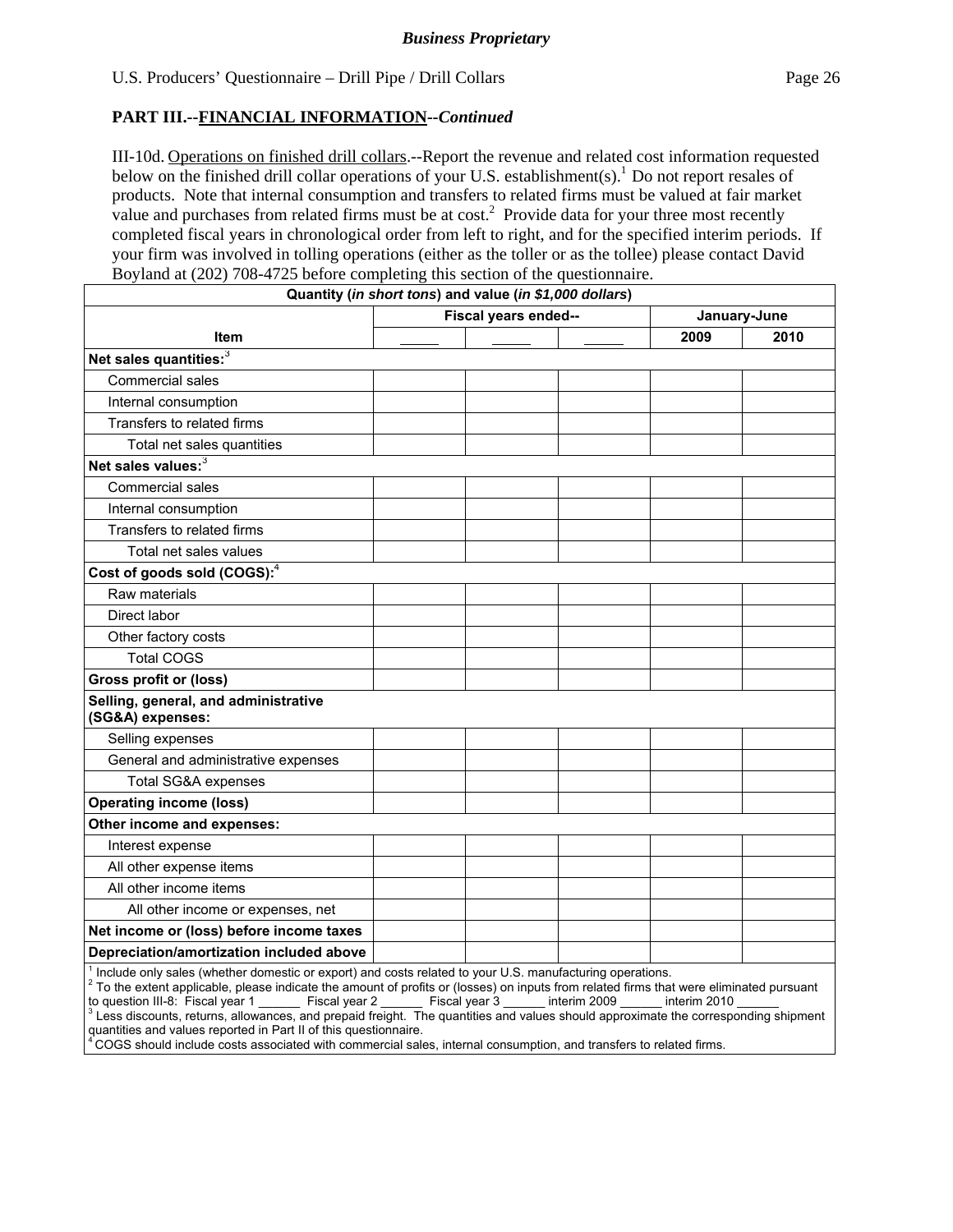# **PART III.--FINANCIAL INFORMATION***--Continued*

III-11. Asset values / drill pipe and drill collars.--Report the total assets associated with the production, warehousing, and sale of drill pipe and drill collars. If your firm does not maintain some or all of the specific asset data in the normal course of business, please estimate it based upon some rational method (such as production, sales, or costs) that is consistent with your cost allocations in the previous question. Your finished goods inventory value should reconcile with the inventory quantity data reported in Part II. Provide data as of the end of your three most recently completed fiscal years in chronological order from left to right, and for the specified interim periods.

| Value (in \$1,000 dollars)                                                  |  |                      |  |      |              |  |  |  |
|-----------------------------------------------------------------------------|--|----------------------|--|------|--------------|--|--|--|
|                                                                             |  | Fiscal years ended-- |  |      | January-June |  |  |  |
| <b>Item</b>                                                                 |  |                      |  | 2009 | 2010         |  |  |  |
| Assets associated with the production,<br>warehousing, and sale of product: |  |                      |  |      |              |  |  |  |
| 1. Current assets:                                                          |  |                      |  |      |              |  |  |  |
| A. Cash and equivalents                                                     |  |                      |  |      |              |  |  |  |
| B. Accounts receivable, net                                                 |  |                      |  |      |              |  |  |  |
| C. Inventories (finished goods)                                             |  |                      |  |      |              |  |  |  |
| D. Inventories (raw materials and work in<br>process)                       |  |                      |  |      |              |  |  |  |
| E. Other (describe: ________)                                               |  |                      |  |      |              |  |  |  |
| F. Total current assets (lines 1.A. through<br>1.E.                         |  |                      |  |      |              |  |  |  |
| 2. Property, plant, and equipment                                           |  |                      |  |      |              |  |  |  |
| A. Original cost of property, plant, and<br>equipment                       |  |                      |  |      |              |  |  |  |
| B. Less: Accumulated depreciation                                           |  |                      |  |      |              |  |  |  |
| C. Equals: Book value of property, plant,<br>and equipment                  |  |                      |  |      |              |  |  |  |
| 3. Other (describe: _____)                                                  |  |                      |  |      |              |  |  |  |
| 4. Other (describe: _____)                                                  |  |                      |  |      |              |  |  |  |
| <b>5. Total assets (lines 1.F., 2.C., 3 and 4)</b>                          |  |                      |  |      |              |  |  |  |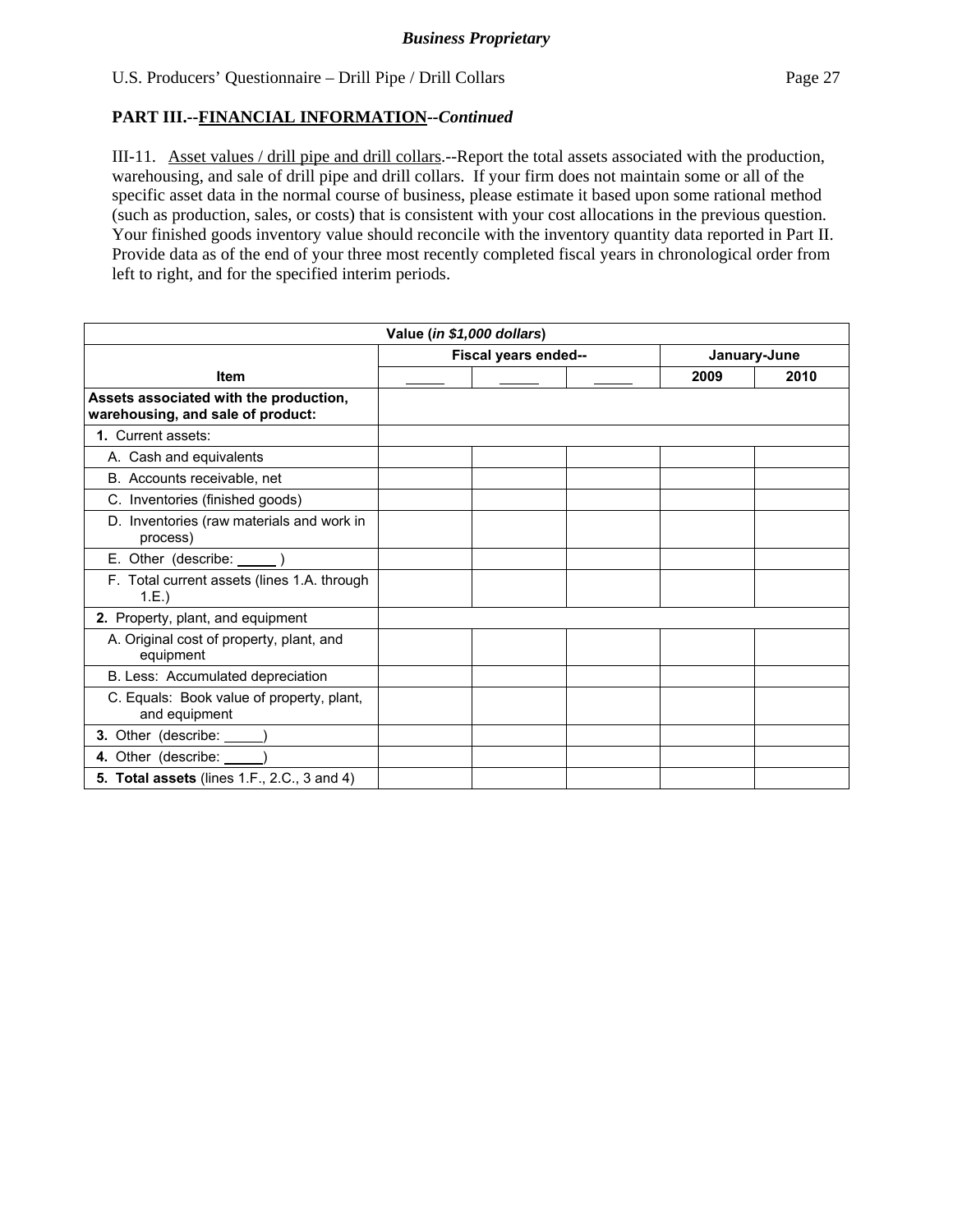# **PART III.--FINANCIAL INFORMATION***--Continued*

III-12a. Capital expenditures and research and development expenditures / unfinished drill pipe.--Report your firm's capital expenditures and research and development expenditures on unfinished drill pipe. Provide data for your three most recently completed fiscal years in chronological order from left to right, and for the specified interim periods.

| Value (in \$1,000 dollars)            |                                      |  |  |      |      |  |  |
|---------------------------------------|--------------------------------------|--|--|------|------|--|--|
|                                       | Fiscal years ended--<br>January-June |  |  |      |      |  |  |
| <b>Item</b>                           |                                      |  |  | 2009 | 2010 |  |  |
| <b>Capital expenditures</b>           |                                      |  |  |      |      |  |  |
| Research and development expenditures |                                      |  |  |      |      |  |  |

III-12b. Capital expenditures and research and development expenditures / finished drill pipe.--Report your firm's capital expenditures and research and development expenditures on finished drill pipe. Provide data for your three most recently completed fiscal years in chronological order from left to right, and for the specified interim periods.

| Value (in \$1,000 dollars)            |                                      |  |  |      |      |  |  |
|---------------------------------------|--------------------------------------|--|--|------|------|--|--|
|                                       | Fiscal years ended--<br>January-June |  |  |      |      |  |  |
| <b>Item</b>                           |                                      |  |  | 2009 | 2010 |  |  |
| <b>Capital expenditures</b>           |                                      |  |  |      |      |  |  |
| Research and development expenditures |                                      |  |  |      |      |  |  |

III-12c. Capital expenditures and research and development expenditures / unfinished drill collars.-- Report your firm's capital expenditures and research and development expenditures on unfinished drill collars. Provide data for your three most recently completed fiscal years in chronological order from left to right, and for the specified interim periods.

| Value (in \$1,000 dollars)            |                                      |  |  |      |      |  |  |
|---------------------------------------|--------------------------------------|--|--|------|------|--|--|
|                                       | Fiscal years ended--<br>January-June |  |  |      |      |  |  |
| <b>Item</b>                           |                                      |  |  | 2009 | 2010 |  |  |
| <b>Capital expenditures</b>           |                                      |  |  |      |      |  |  |
| Research and development expenditures |                                      |  |  |      |      |  |  |

III-12d. Capital expenditures and research and development expenditures / finished drill collars.--Report your firm's capital expenditures and research and development expenditures on finished drill collars. Provide data for your three most recently completed fiscal years in chronological order from left to right, and for the specified interim periods.

| Value (in \$1,000 dollars)            |                                      |  |  |      |      |  |  |
|---------------------------------------|--------------------------------------|--|--|------|------|--|--|
|                                       | Fiscal years ended--<br>January-June |  |  |      |      |  |  |
| <b>Item</b>                           |                                      |  |  | 2009 | 2010 |  |  |
| <b>Capital expenditures</b>           |                                      |  |  |      |      |  |  |
| Research and development expenditures |                                      |  |  |      |      |  |  |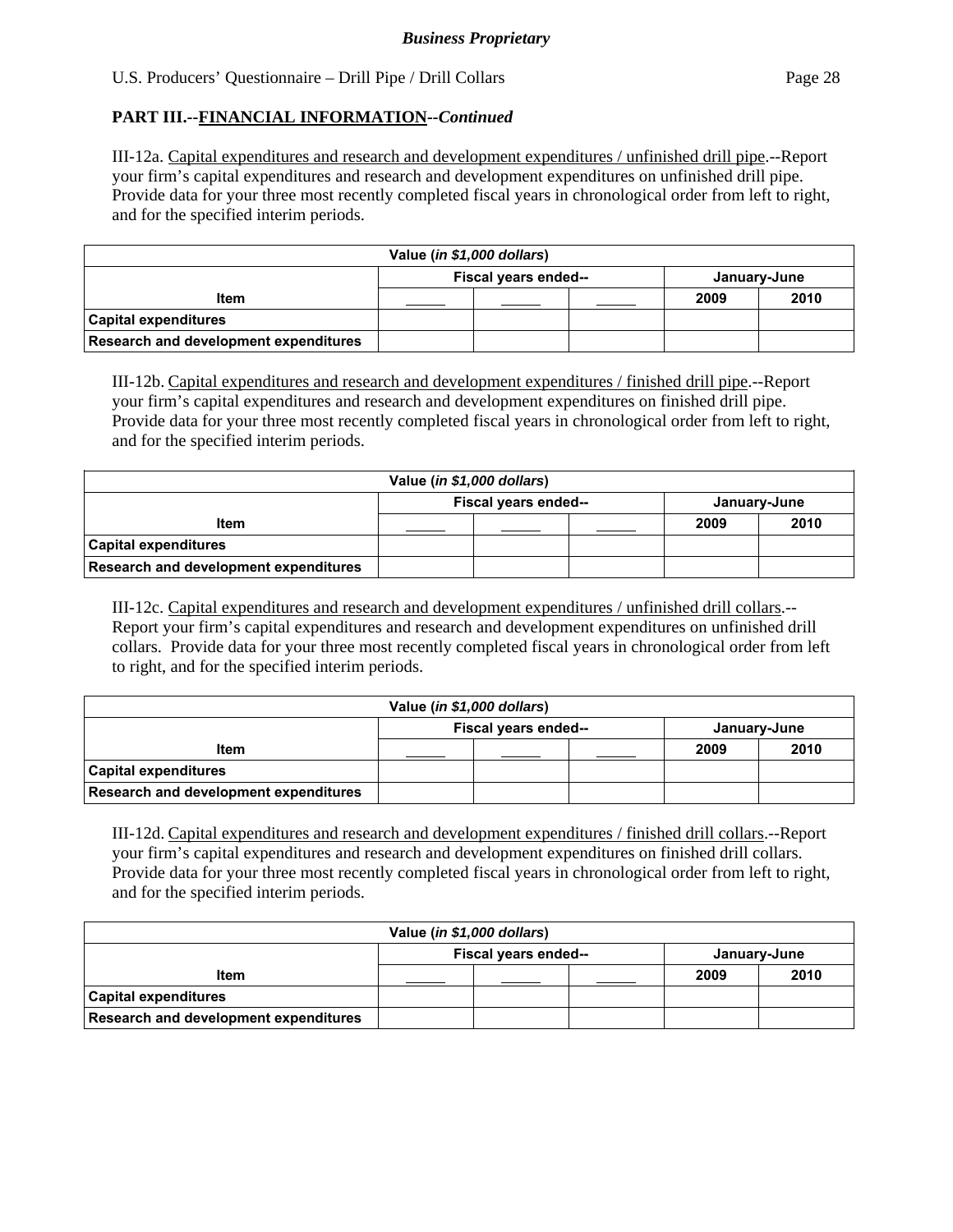# **PART III.--FINANCIAL INFORMATION***--Continued*

III-13a. Since January 1, 2007, has your firm experienced any actual negative effects on its return on investment or its growth, investment, ability to raise capital, existing development and production efforts (including efforts to develop a derivative or more advanced version of the product), or the scale of capital investments as a result of imports of **unfinished drill pipe** from China?

| No | Yes--My firm has experienced actual negative effects as follows: |
|----|------------------------------------------------------------------|
|    | Cancellation, postponement, or rejection of expansion projects   |
|    | Denial or rejection of investment proposal                       |
|    | Reduction in the size of capital investments                     |
|    | Rejection of bank loans                                          |
|    | Lowering of credit rating                                        |
|    |                                                                  |

- **Problem related to the issue of stocks or bonds**
- Other (specify)

III-13b. Since January 1, 2007, has your firm experienced any actual negative effects on its return on investment or its growth, investment, ability to raise capital, existing development and production efforts (including efforts to develop a derivative or more advanced version of the product), or the scale of capital investments as a result of imports of **finished drill pipe** from China?

 $\Box$  No  $\Box$  Yes--My firm has experienced actual negative effects as follows:

- Cancellation, postponement, or rejection of expansion projects
- Denial or rejection of investment proposal
- $\Box$  Reduction in the size of capital investments
- $\Box$  Rejection of bank loans
- **Lowering of credit rating**
- $\Box$  Problem related to the issue of stocks or bonds
- Other (specify)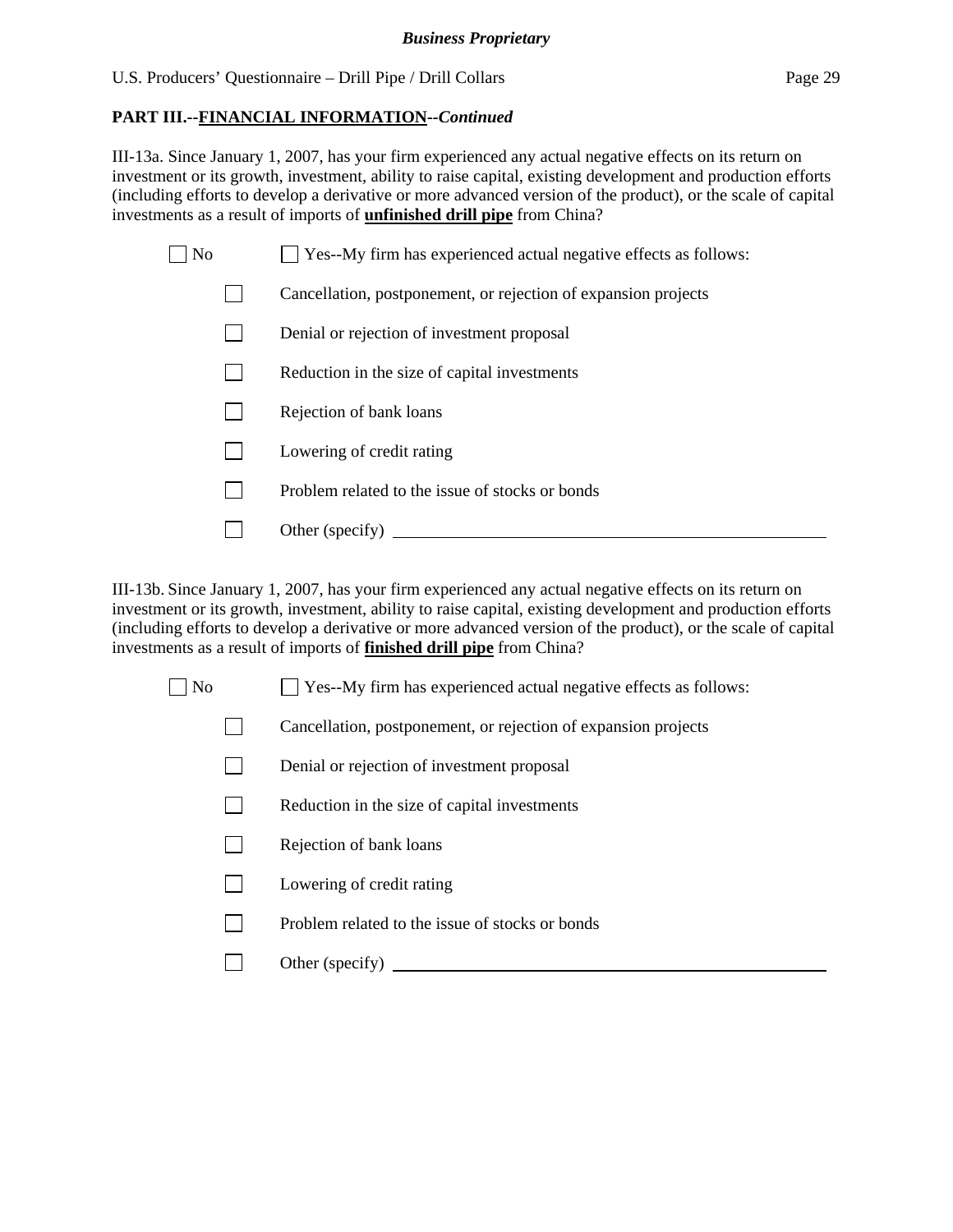# **PART III.--FINANCIAL INFORMATION***--Continued*

III-13c. Since January 1, 2007, has your firm experienced any actual negative effects on its return on investment or its growth, investment, ability to raise capital, existing development and production efforts (including efforts to develop a derivative or more advanced version of the product), or the scale of capital investments as a result of imports of **unfinished drill collars** from China?

| No | Yes--My firm has experienced actual negative effects as follows: |
|----|------------------------------------------------------------------|
|    | Cancellation, postponement, or rejection of expansion projects   |
|    | Denial or rejection of investment proposal                       |
|    | Reduction in the size of capital investments                     |
|    | Rejection of bank loans                                          |
|    | Lowering of credit rating                                        |
|    | Problem related to the issue of stocks or bonds                  |
|    | Other (specify)                                                  |

III-13d. Since January 1, 2007, has your firm experienced any actual negative effects on its return on investment or its growth, investment, ability to raise capital, existing development and production efforts (including efforts to develop a derivative or more advanced version of the product), or the scale of capital investments as a result of imports of **finished drill collars** from China?

 $\Box$  No  $\Box$  Yes--My firm has experienced actual negative effects as follows:

Cancellation, postponement, or rejection of expansion projects

- Denial or rejection of investment proposal
- $\Box$  Reduction in the size of capital investments
- $\Box$  Rejection of bank loans
- **Lowering of credit rating**
- $\Box$  Problem related to the issue of stocks or bonds
- Other (specify)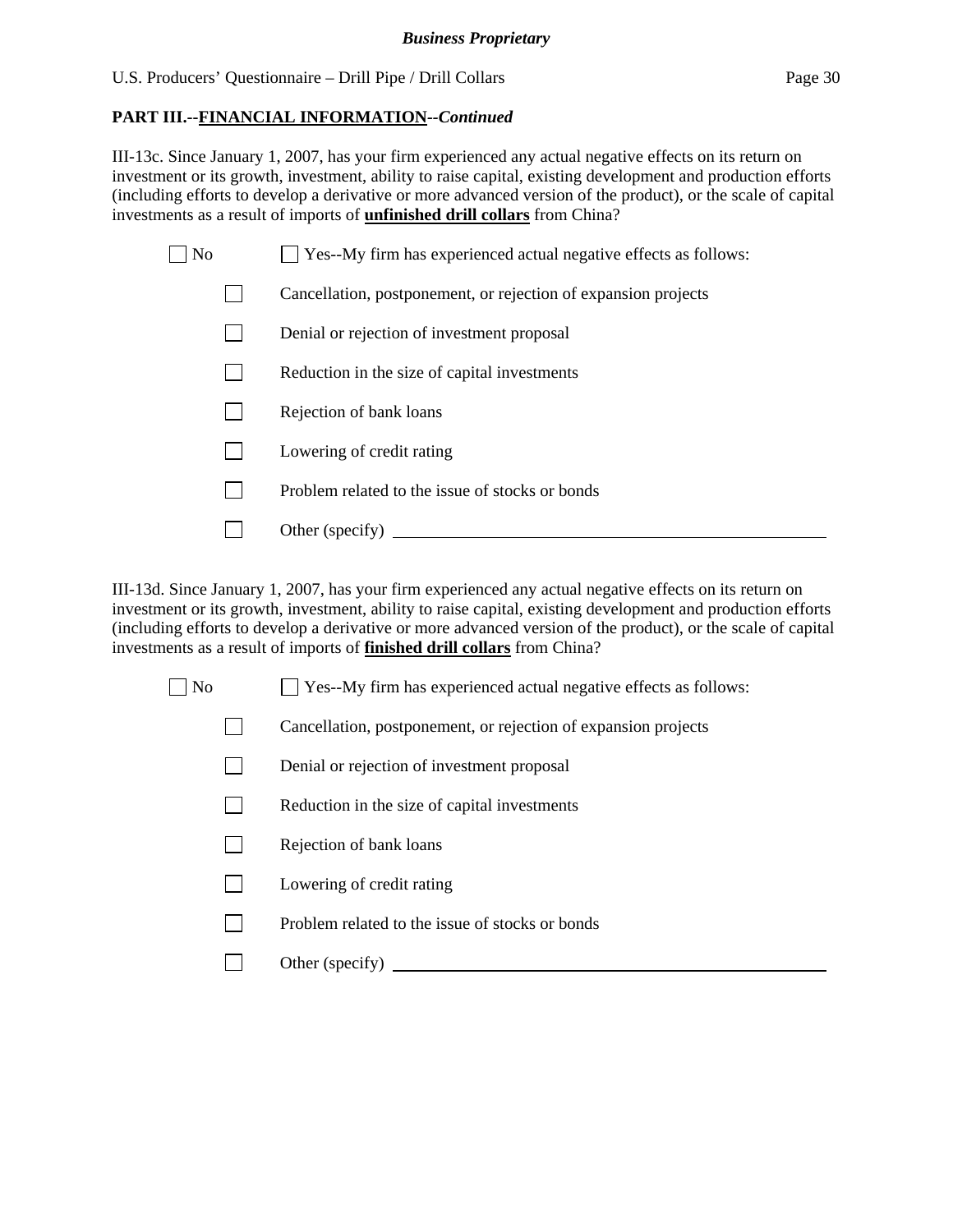# **PART III.--FINANCIAL INFORMATION***--Continued*

 $\overline{a}$ 

| III-14a. Does your firm anticipate any negative impact from imports of <i>unfinished drill pipe</i> from<br>China?    |
|-----------------------------------------------------------------------------------------------------------------------|
| III-14b. Does your firm anticipate any negative impact from imports of <b>finished drill pipe</b> from China?         |
|                                                                                                                       |
| III-14c. Does your firm anticipate any negative impact from imports of <i>unfinished drill collars</i> from<br>China? |
|                                                                                                                       |
| III-14d. Does your firm anticipate any negative impact from imports of <b>finished drill collars</b> from China?      |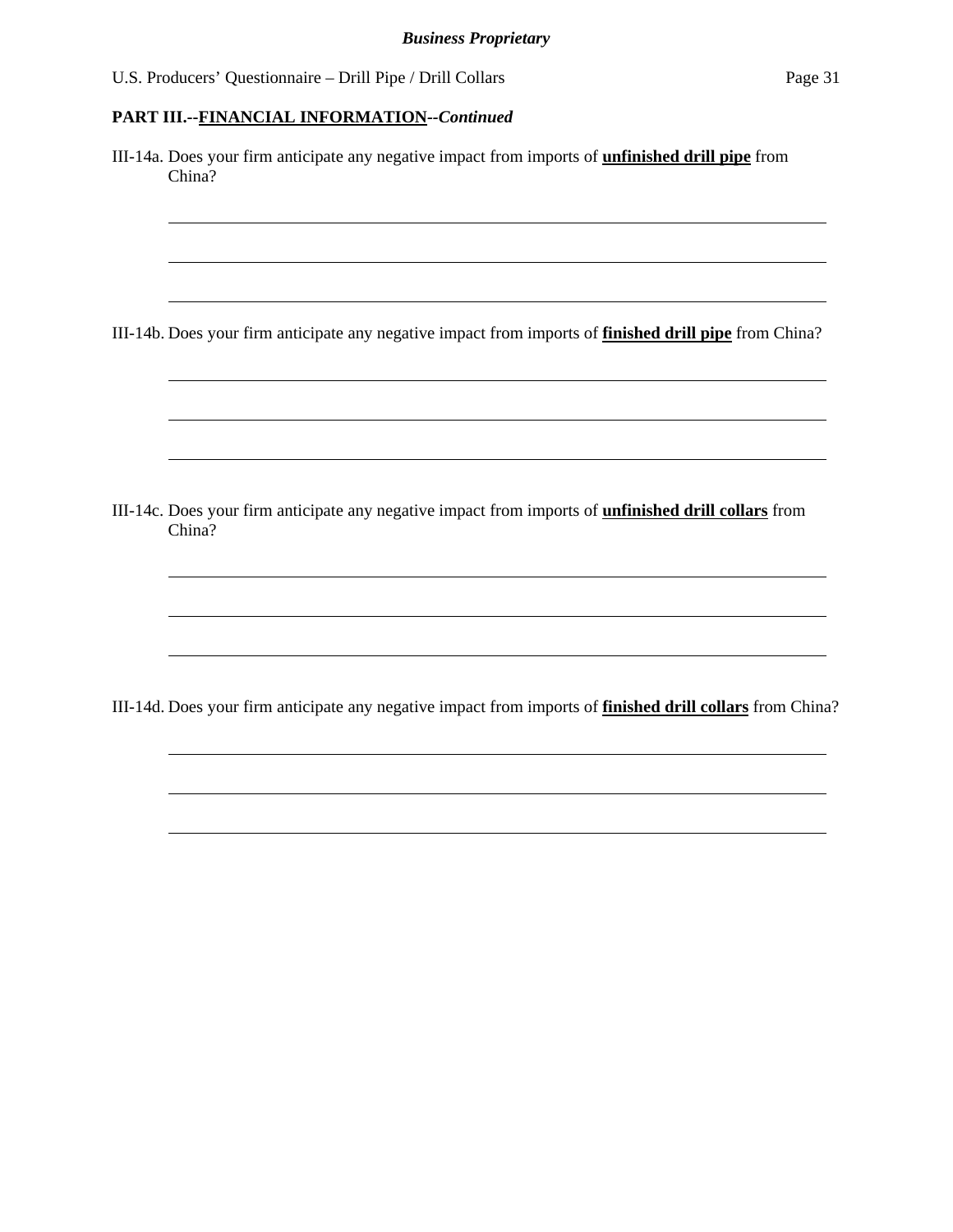# **PART IV.-- PRICING AND MARKETING** *--Continued*

Further information to this part of the questionnaire can be obtained from Amelia Preece (202-205-3250, amelia.preece@usitc.gov).

IV-1. **Contact information (price).--**Who should be contacted regarding the requested pricing and related information?

Company contact:

Name and title

 $($ 

Phone number E-mail address

# **PRICE DATA**

This section requests quarterly quantity and value data, f.o.b. your U.S. point of shipment, for your commercial shipments to unrelated U.S. customers since 2007 of the following products produced by your firm. **Please do not report sales of seconds, rejects, or used merchandise. Please note that total dollar values should be f.o.b., U.S. point of shipment and should not include U.S.-inland transportation costs. Total dollar values should reflect the** *final net* **amount paid to you (i.e., should be net of all deductions for discounts or rebates). See instruction booklet**.

*Product 1***.—Drill pipe, finished, 5"O.D., 19.5 lbs./ft., grade G-105 with tool joints attached.**  (For this product a common tool joint would be API NC 50 with 6 5/8 in. O.D., 3 ¼ in. ID.)

*Product 2***. —Drill pipe, finished, 4 1/2"O.D., 16.6 lbs./ft., grade G-105 with tool joints attached.** (For this product a common tool joint would be API NC 46 with 6 1/4 in. O.D., 3 in. ID.)

*Product 3***. —Drill pipe, finished 5" O.D. 19.5 lbs/ft., grade S-135 with tool joints attached.**  (For this product a common tool joint would be API NC 50 with 6 5/8 in. O.D., 2 ¾ in. ID.)

*Product 4***.—Drill pipe, unfinished, 5"O.D., 18.85 lbs./ft., 0.382" wall, 301 chemistry.** 

*Product 5***. —Heavy weight drill pipe, 5"O.D., 50.1 lbs./ft., with tool joints attached.** (For this product a common tool joint would be API NC 50 with 6 5/8 in. O.D., 3 in. ID.)

*Product 6***. —Drill collars, 6 1/2"O.D., x 2 13/16" ID with connections attached.** (For this product a common connection would be API NC 46.)

Note—The terms "pound," "foot," and "pounds per foot," as used in the definitions of these price items refer to the weight of the tube body exclusive of tool joints or connections. The weight of the tool joints or connections, however, should be included in the weights you report for finished price items in table IV-2.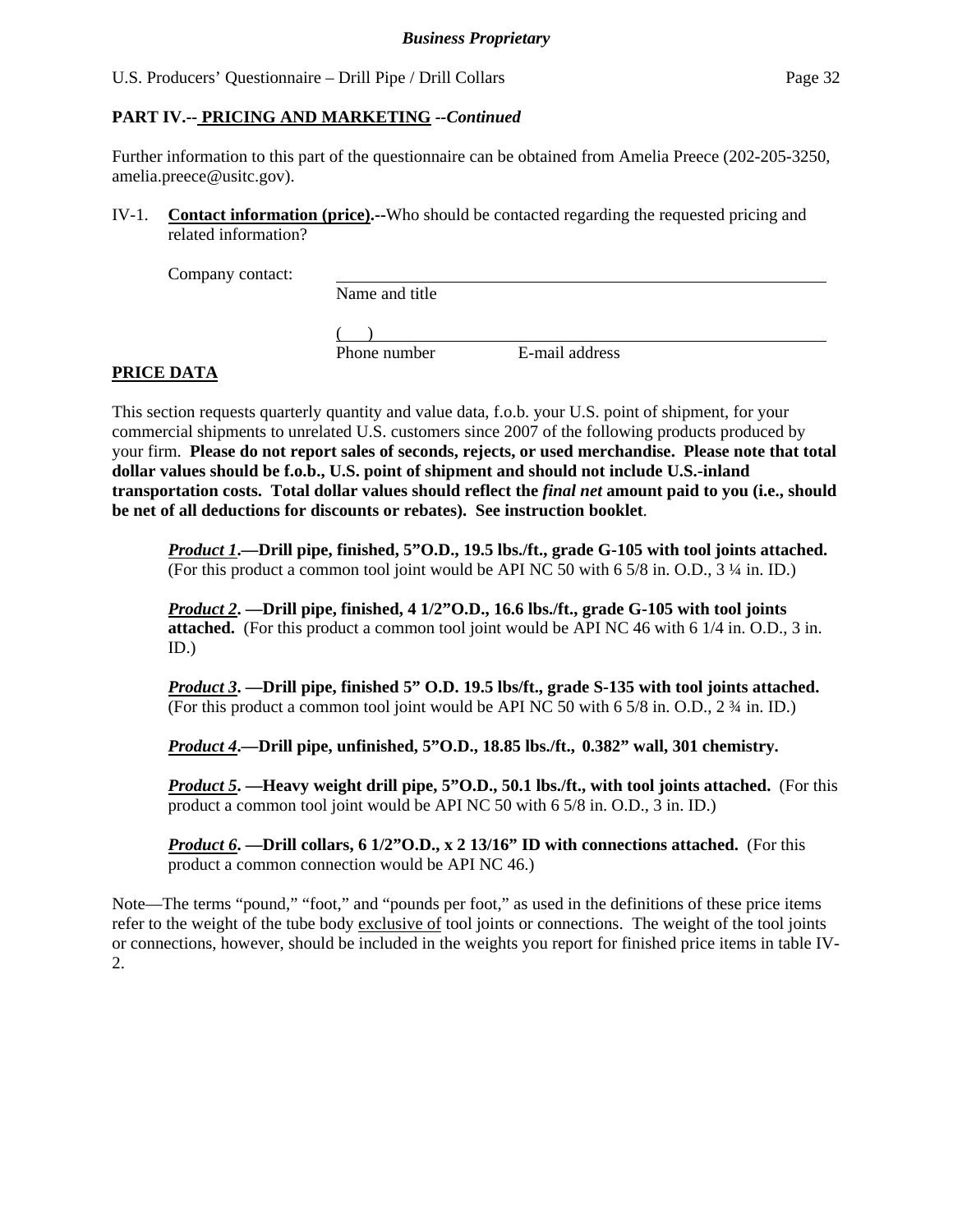# **PART IV.-- PRICING AND MARKETING** *--Continued*

IV-2. Pricing data.--Report below the quarterly price data<sup>1</sup> for pricing products<sup>2</sup> produced and sold by your firm to unrelated U.S. customers.

# **Sales to unrelated U.S. customers**

| (Quantity <i>in short tons and feet</i> , <sup>3</sup> value <i>in dollars</i> )                                                                                                                                                                                                                                                                                                                                                                                                                                                                              |                                              |           |       |                   |                  |              |                   |           |              |  |
|---------------------------------------------------------------------------------------------------------------------------------------------------------------------------------------------------------------------------------------------------------------------------------------------------------------------------------------------------------------------------------------------------------------------------------------------------------------------------------------------------------------------------------------------------------------|----------------------------------------------|-----------|-------|-------------------|------------------|--------------|-------------------|-----------|--------------|--|
|                                                                                                                                                                                                                                                                                                                                                                                                                                                                                                                                                               |                                              | Product 1 |       |                   | <b>Product 2</b> |              | Product 3         |           |              |  |
| <b>Period of</b>                                                                                                                                                                                                                                                                                                                                                                                                                                                                                                                                              | Quantity                                     |           |       |                   | Quantity         |              |                   | Quantity  |              |  |
| shipment                                                                                                                                                                                                                                                                                                                                                                                                                                                                                                                                                      | <b>Short tons</b>                            | Feet      | Value | <b>Short tons</b> | Feet             | <b>Value</b> | <b>Short tons</b> | Feet      | <b>Value</b> |  |
| 2007: Jan.-March                                                                                                                                                                                                                                                                                                                                                                                                                                                                                                                                              |                                              |           |       |                   |                  |              |                   |           |              |  |
| April-June                                                                                                                                                                                                                                                                                                                                                                                                                                                                                                                                                    |                                              |           |       |                   |                  |              |                   |           |              |  |
| July-Sept.                                                                                                                                                                                                                                                                                                                                                                                                                                                                                                                                                    |                                              |           |       |                   |                  |              |                   |           |              |  |
| Oct.-Dec.                                                                                                                                                                                                                                                                                                                                                                                                                                                                                                                                                     |                                              |           |       |                   |                  |              |                   |           |              |  |
| 2008: Jan.-March                                                                                                                                                                                                                                                                                                                                                                                                                                                                                                                                              |                                              |           |       |                   |                  |              |                   |           |              |  |
| April-June                                                                                                                                                                                                                                                                                                                                                                                                                                                                                                                                                    |                                              |           |       |                   |                  |              |                   |           |              |  |
| July-Sept.                                                                                                                                                                                                                                                                                                                                                                                                                                                                                                                                                    |                                              |           |       |                   |                  |              |                   |           |              |  |
| Oct.-Dec.                                                                                                                                                                                                                                                                                                                                                                                                                                                                                                                                                     |                                              |           |       |                   |                  |              |                   |           |              |  |
| 2009: Jan.-March                                                                                                                                                                                                                                                                                                                                                                                                                                                                                                                                              |                                              |           |       |                   |                  |              |                   |           |              |  |
| April-June                                                                                                                                                                                                                                                                                                                                                                                                                                                                                                                                                    |                                              |           |       |                   |                  |              |                   |           |              |  |
| July-Sept.                                                                                                                                                                                                                                                                                                                                                                                                                                                                                                                                                    |                                              |           |       |                   |                  |              |                   |           |              |  |
| Oct.-Dec.                                                                                                                                                                                                                                                                                                                                                                                                                                                                                                                                                     |                                              |           |       |                   |                  |              |                   |           |              |  |
| 2010: Jan.-March                                                                                                                                                                                                                                                                                                                                                                                                                                                                                                                                              |                                              |           |       |                   |                  |              |                   |           |              |  |
| April-June                                                                                                                                                                                                                                                                                                                                                                                                                                                                                                                                                    |                                              |           |       |                   |                  |              |                   |           |              |  |
|                                                                                                                                                                                                                                                                                                                                                                                                                                                                                                                                                               |                                              | Product 4 |       |                   | <b>Product 5</b> |              |                   | Product 6 |              |  |
|                                                                                                                                                                                                                                                                                                                                                                                                                                                                                                                                                               | Quantity                                     |           |       | Quantity          |                  |              | Quantity          |           |              |  |
|                                                                                                                                                                                                                                                                                                                                                                                                                                                                                                                                                               | <b>Short tons</b>                            | Feet      | Value | <b>Short tons</b> | Feet             | Value        | <b>Short tons</b> | Feet      | <b>Value</b> |  |
| 2007: Jan.-March                                                                                                                                                                                                                                                                                                                                                                                                                                                                                                                                              |                                              |           |       |                   |                  |              |                   |           |              |  |
| April-June                                                                                                                                                                                                                                                                                                                                                                                                                                                                                                                                                    |                                              |           |       |                   |                  |              |                   |           |              |  |
| July-Sept.                                                                                                                                                                                                                                                                                                                                                                                                                                                                                                                                                    |                                              |           |       |                   |                  |              |                   |           |              |  |
| Oct.-Dec.                                                                                                                                                                                                                                                                                                                                                                                                                                                                                                                                                     |                                              |           |       |                   |                  |              |                   |           |              |  |
| 2008: Jan.-March                                                                                                                                                                                                                                                                                                                                                                                                                                                                                                                                              |                                              |           |       |                   |                  |              |                   |           |              |  |
| April-June                                                                                                                                                                                                                                                                                                                                                                                                                                                                                                                                                    |                                              |           |       |                   |                  |              |                   |           |              |  |
| July-Sept.                                                                                                                                                                                                                                                                                                                                                                                                                                                                                                                                                    |                                              |           |       |                   |                  |              |                   |           |              |  |
| Oct.-Dec.                                                                                                                                                                                                                                                                                                                                                                                                                                                                                                                                                     |                                              |           |       |                   |                  |              |                   |           |              |  |
| 2009: Jan.-March                                                                                                                                                                                                                                                                                                                                                                                                                                                                                                                                              |                                              |           |       |                   |                  |              |                   |           |              |  |
| April-June                                                                                                                                                                                                                                                                                                                                                                                                                                                                                                                                                    |                                              |           |       |                   |                  |              |                   |           |              |  |
| July-Sept.                                                                                                                                                                                                                                                                                                                                                                                                                                                                                                                                                    |                                              |           |       |                   |                  |              |                   |           |              |  |
| Oct.-Dec.                                                                                                                                                                                                                                                                                                                                                                                                                                                                                                                                                     |                                              |           |       |                   |                  |              |                   |           |              |  |
| 2010: Jan.-March                                                                                                                                                                                                                                                                                                                                                                                                                                                                                                                                              |                                              |           |       |                   |                  |              |                   |           |              |  |
| April-June                                                                                                                                                                                                                                                                                                                                                                                                                                                                                                                                                    |                                              |           |       |                   |                  |              |                   |           |              |  |
| Net values (i.e., gross sales values less all discounts, allowances, rebates, prepaid freight, and the value of returned goods),<br>f.o.b. your U.S. point of shipment. Values include both the value of the drill pipe or drill collar and any tool joints or connectors.<br>Pricing product definitions are provided on the first page of Part IV.<br><sup>3</sup> Quantities of finished goods, both tons and feet, should include the weight/length of the drill pipe or drill collar and the<br>weight/length of any attached tool joints or connectors. |                                              |           |       |                   |                  |              |                   |           |              |  |
| Note.--If your product does not exactly meet the product specifications but is competitive with the specified product, provide a<br>description of your product:                                                                                                                                                                                                                                                                                                                                                                                              |                                              |           |       |                   |                  |              |                   |           |              |  |
| Product 1:                                                                                                                                                                                                                                                                                                                                                                                                                                                                                                                                                    | <u> 1980 - Jan Samuel Barbara, martin di</u> |           |       | Product 2:        |                  |              |                   |           |              |  |
| Product 4:<br>Product 3:                                                                                                                                                                                                                                                                                                                                                                                                                                                                                                                                      |                                              |           |       |                   |                  |              |                   |           |              |  |
| Product 6:<br>Product 5:<br>Note.--If your products do not have the tool joint or connector provided as an example on page 32, please report the other tool joints or<br>connectors used and the share of pricing product using these tool joints, by product.                                                                                                                                                                                                                                                                                                |                                              |           |       |                   |                  |              |                   |           |              |  |
|                                                                                                                                                                                                                                                                                                                                                                                                                                                                                                                                                               |                                              |           |       |                   |                  |              |                   |           |              |  |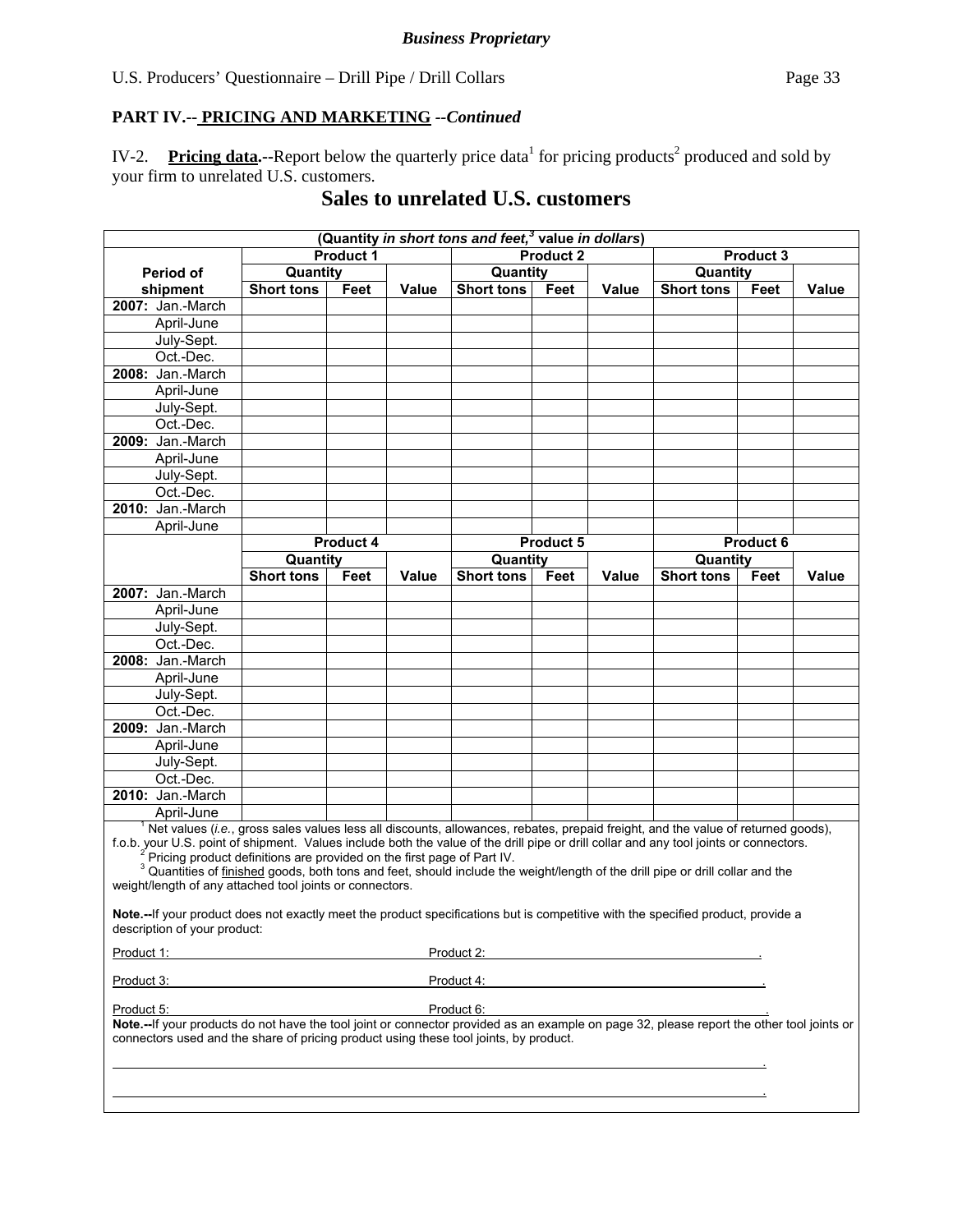#### **PART IV.-- PRICING AND MARKETING** *--Continued*

#### IV-3. **Value of trade-ins in price data.—**

(a) In question IV-2, were sales that involved trade/exchanges/swaps included?

| Product 1 | No | Yes |
|-----------|----|-----|
| Product 2 | No | Yes |
| Product 3 | No | Yes |
| Product 4 | Nο | Yes |
| Product 5 | No | Yes |
| Product 6 |    | 'es |

 (b) Has you firm ever accepted used products for partial or full payment for new product since 2007?

No—No customer has made such a request for drill pipe or drill collars.

No-Please explain.

l

 $\overline{a}$ 

 Yes—Please estimate the total value of sales since 2007 in which some used product was accepted as partial or full payment. thousands of dollars

(c) Are the trade/exchanges/swaps reported above used dollar for dollar in the purchase of new product?

No-- Please report how the value of trade/exchanges/swaps is determined.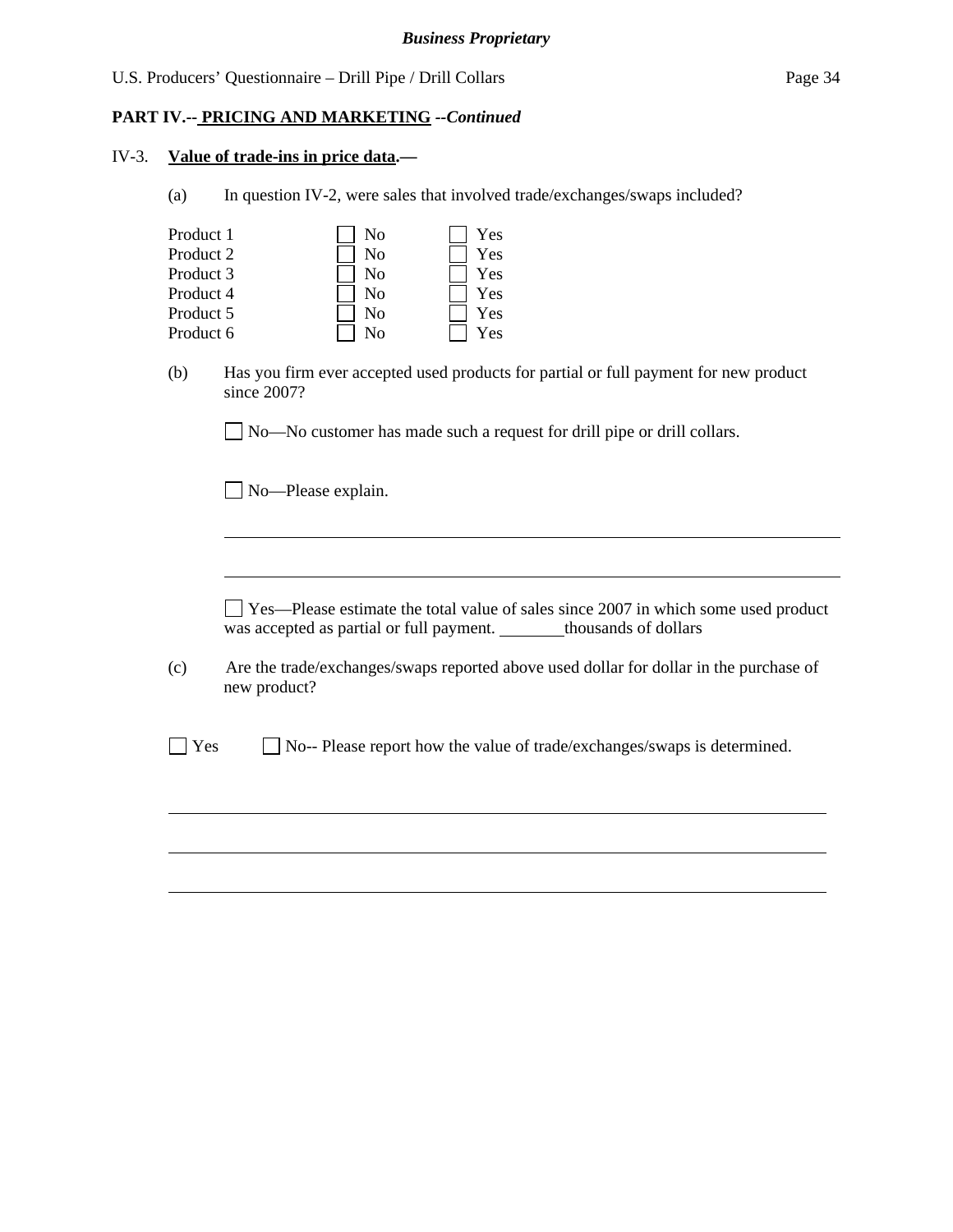# **PART IV.-- PRICING AND MARKETING** *--Continued*

|         |                                                                                                                                                                                                                                                                                                                                   | If your responses on any of the following questions differ between <i>unfinished</i> drill pipe and<br>drill collars and/or <i>finished</i> drill pipe and drill collars, please answer for each product<br>separately and identify if answers apply to unfinished or finished products. |                               |                                                                                                                                             |  |  |
|---------|-----------------------------------------------------------------------------------------------------------------------------------------------------------------------------------------------------------------------------------------------------------------------------------------------------------------------------------|------------------------------------------------------------------------------------------------------------------------------------------------------------------------------------------------------------------------------------------------------------------------------------------|-------------------------------|---------------------------------------------------------------------------------------------------------------------------------------------|--|--|
| IV-4.   | <b>Price setting.</b> -- How does your firm determine the prices that it charges for sales of drill pipe or<br>drill collars (check all that apply)? If your firm issues price lists, please include a copy of a<br>recent price list with your submission. If your price list is large, please only submit some sample<br>pages. |                                                                                                                                                                                                                                                                                          |                               |                                                                                                                                             |  |  |
|         |                                                                                                                                                                                                                                                                                                                                   | Transaction by transaction                                                                                                                                                                                                                                                               | Contracts                     | $\Box$ Set price lists                                                                                                                      |  |  |
|         |                                                                                                                                                                                                                                                                                                                                   |                                                                                                                                                                                                                                                                                          |                               |                                                                                                                                             |  |  |
|         |                                                                                                                                                                                                                                                                                                                                   |                                                                                                                                                                                                                                                                                          |                               |                                                                                                                                             |  |  |
| $IV-5.$ |                                                                                                                                                                                                                                                                                                                                   | <b>Discount policy.</b> -- Please indicate and describe your firm's discount policies (check all that<br>apply).                                                                                                                                                                         |                               |                                                                                                                                             |  |  |
|         |                                                                                                                                                                                                                                                                                                                                   | Quantity discounts                                                                                                                                                                                                                                                                       | Annual total volume discounts | No discounts                                                                                                                                |  |  |
|         |                                                                                                                                                                                                                                                                                                                                   | Other--Please describe: Note that the state of the state of the state of the state of the state of the state of the state of the state of the state of the state of the state of the state of the state of the state of the st                                                           |                               |                                                                                                                                             |  |  |
|         |                                                                                                                                                                                                                                                                                                                                   |                                                                                                                                                                                                                                                                                          |                               |                                                                                                                                             |  |  |
|         |                                                                                                                                                                                                                                                                                                                                   |                                                                                                                                                                                                                                                                                          |                               |                                                                                                                                             |  |  |
| IV-6.   |                                                                                                                                                                                                                                                                                                                                   | Pricing terms for drill pipe or drill collars.--                                                                                                                                                                                                                                         |                               |                                                                                                                                             |  |  |
|         | (a)                                                                                                                                                                                                                                                                                                                               |                                                                                                                                                                                                                                                                                          |                               | What are your firm's typical sales terms for its U.S.-produced drill pipe or drill collars<br>$(e.g., 2/10 \text{ net } 30 \text{ days})$ ? |  |  |
|         | (b)                                                                                                                                                                                                                                                                                                                               | (check one)                                                                                                                                                                                                                                                                              |                               | On what basis are your prices of domestic drill pipe or drill collars usually quoted?                                                       |  |  |
|         |                                                                                                                                                                                                                                                                                                                                   | F.o.b.--Please specify point:                                                                                                                                                                                                                                                            |                               | Delivered                                                                                                                                   |  |  |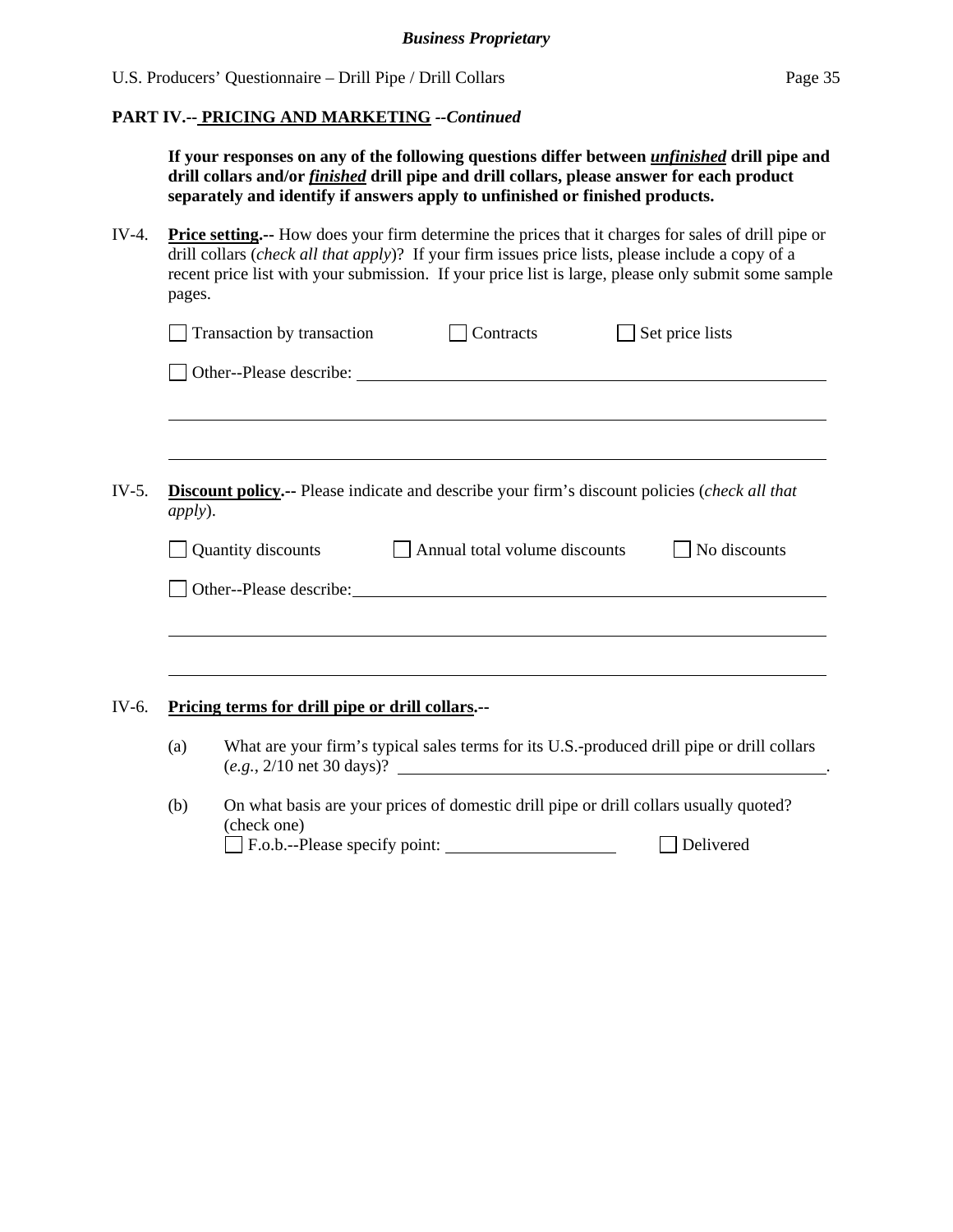#### **PART IV.-- PRICING AND MARKETING** *--Continued*

IV-7. **Contract versus spot.--**Approximately what share of your firm's sales of its U.S.-produced drill pipe or drill collars in 2009 were on a (1) long-term contract basis (multiple deliveries for more than 12 months), (2) short-term contract basis (multiple deliveries up to and including 12 months), and (3) spot sales not produced to order?

Share of sales (percent)

| Type of sale                                                                                                                     |                                                                                                                                                                                            |  | Drill pipe                                                                                                                                                                                                                    | Drill collars                                     |  |
|----------------------------------------------------------------------------------------------------------------------------------|--------------------------------------------------------------------------------------------------------------------------------------------------------------------------------------------|--|-------------------------------------------------------------------------------------------------------------------------------------------------------------------------------------------------------------------------------|---------------------------------------------------|--|
|                                                                                                                                  | Long-term contracts                                                                                                                                                                        |  |                                                                                                                                                                                                                               |                                                   |  |
|                                                                                                                                  | Short-term contracts                                                                                                                                                                       |  |                                                                                                                                                                                                                               |                                                   |  |
| Spot sales                                                                                                                       |                                                                                                                                                                                            |  |                                                                                                                                                                                                                               |                                                   |  |
| IV-8.                                                                                                                            | (a)                                                                                                                                                                                        |  | Long-term contact provisions.--If you sell on a long-term contract basis, please answer the<br>following questions with respect to provisions of a typical long-term contract.<br>What is the average duration of a contract? |                                                   |  |
| Can prices be renegotiated during the contract period?<br>(b)<br>Does the contract fix quantity, price, or both? $\Box$ Quantity |                                                                                                                                                                                            |  |                                                                                                                                                                                                                               | $ $ Yes<br>N <sub>o</sub><br>Price<br><b>Both</b> |  |
|                                                                                                                                  | (c)<br>(d)                                                                                                                                                                                 |  | Does the contract have a meet-or-release provision?                                                                                                                                                                           | N <sub>o</sub><br>Yes                             |  |
| IV-9.                                                                                                                            | <b>Short-term contract provisions.--</b> If you sell on a short-term contract basis, please answer the<br>following questions with respect to provisions of a typical short-term contract. |  |                                                                                                                                                                                                                               |                                                   |  |
|                                                                                                                                  | (a)                                                                                                                                                                                        |  | What is the average duration of a contract?                                                                                                                                                                                   |                                                   |  |
|                                                                                                                                  | (b)                                                                                                                                                                                        |  | Can prices be renegotiated during the contract period?                                                                                                                                                                        | $\mathbf{Yes}$<br>N <sub>o</sub>                  |  |
|                                                                                                                                  | (c)                                                                                                                                                                                        |  | Does the contract fix quantity, price, or both? $\Box$ Quantity                                                                                                                                                               | Price<br><b>Both</b>                              |  |
|                                                                                                                                  | (d)                                                                                                                                                                                        |  | Does the contract have a meet-or-release provision?                                                                                                                                                                           | Yes<br>N <sub>o</sub>                             |  |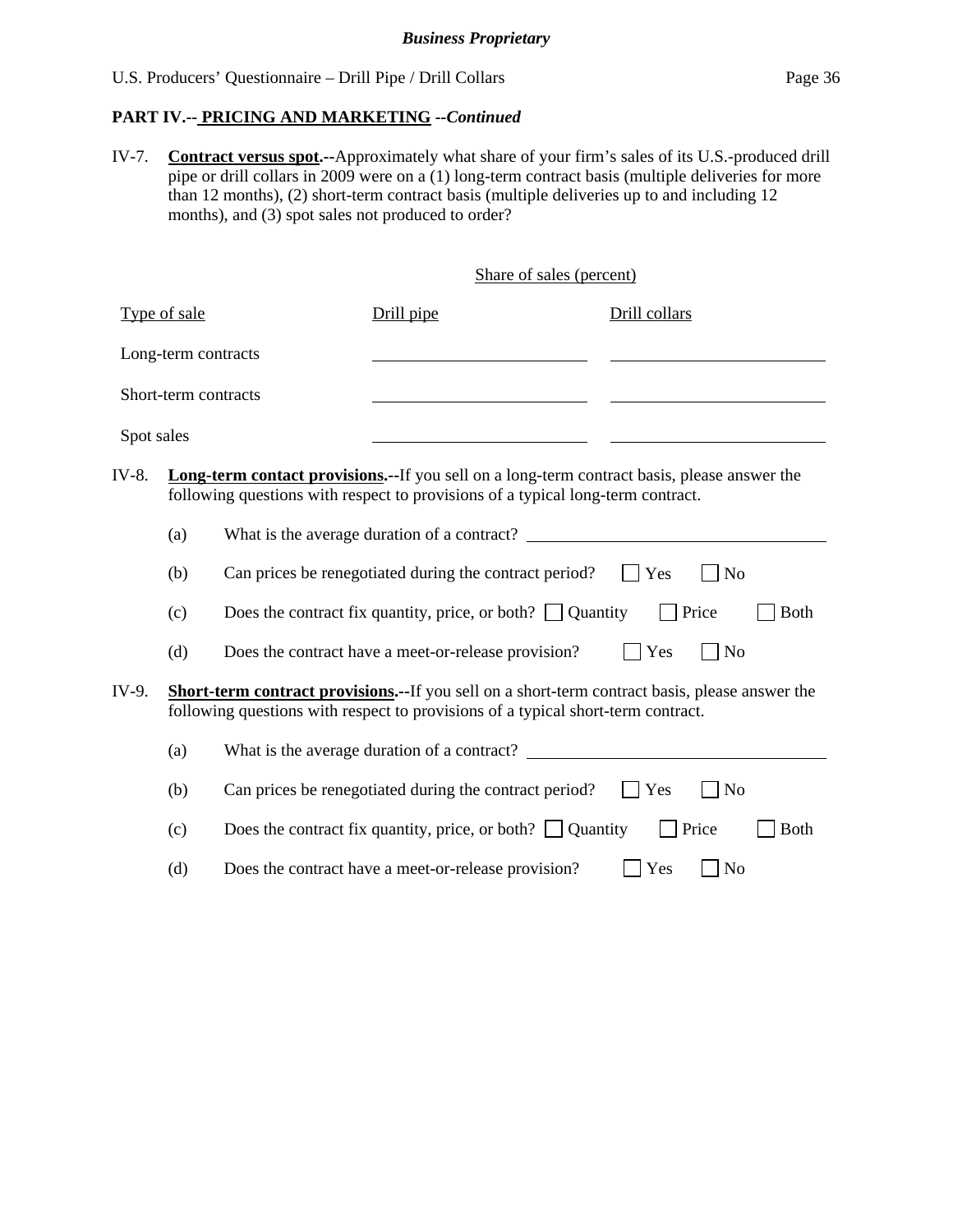#### **PART IV.-- PRICING AND MARKETING** *--Continued*

IV-10. **Lead times.--**What is your share of sales both from inventory and produced to order and what is the average lead time between a customer's order and the date of delivery for your firm's sales of your U.S.-produced drill pipe or drill collars?

|                      |                 |              | Drill pipe    |              |              |
|----------------------|-----------------|--------------|---------------|--------------|--------------|
|                      | Share of sales, | Average lead | Average lead  | Average lead | Average lead |
| Source               | 2009            | time 2007    | time 2008     | time 2009    | time 2010    |
| From inventory       |                 | days         | days          | days         | days         |
| Produced to<br>order |                 | days         | days          | days         | days         |
| Total                | 100 %           |              |               |              |              |
|                      |                 |              | Drill collars |              |              |
|                      | Share of sales, | Average lead | Average lead  | Average lead | Average lead |
| Source               | 2009            | time 2007    | time 2008     | time 2009    | time 2010    |
| From inventory       |                 | days         | days          | days         | days         |
| Produced to          |                 |              |               |              |              |
| order                |                 | days         | days          | days         | days         |
| Total                | 100 %           |              |               |              |              |

#### IV-11. **Shipping information.--**

- (a) What is the approximate percentage of the total delivered cost of drill pipe or drill collars that is accounted for by U.S. inland transportation costs? \_\_\_\_\_ percent.
- (b) Who generally arranges the transportation to your customers' locations? (check one)  $\Box$ Your firm or  $\Box$  purchaser
- (c) What proportion of your sales are delivered within 100 miles of your production facility? percent. Within 101 to 1,000 miles? percent. Over  $1,000$  miles? percent.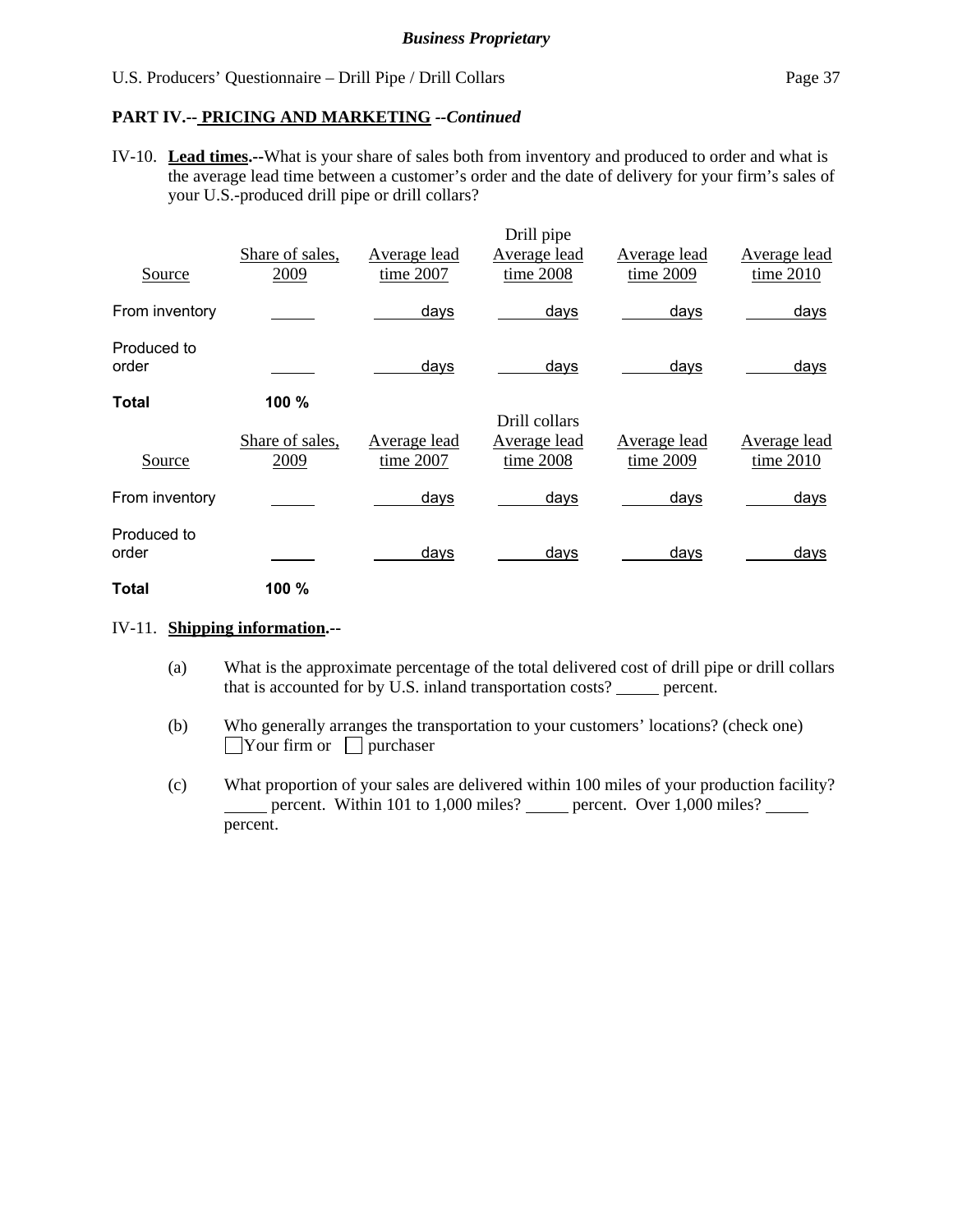# **PART IV.-- PRICING AND MARKETING** *--Continued*

IV-12. **Geographical shipments.--** What is the geographic market area in the United States served by your firm's shipments of drill pipe or drill collars? (check all that apply)

| Geographic area                                                                                                         | $\sqrt{ }$ if applicable |                      |  |
|-------------------------------------------------------------------------------------------------------------------------|--------------------------|----------------------|--|
|                                                                                                                         | <b>Drill Pipe</b>        | <b>Drill Collars</b> |  |
| Northeast.–CT, ME, MA, NH, NJ, NY, PA, RI, and VT.                                                                      |                          |                      |  |
| Midwest.–IL, IN, IA, KS, MI, MN, MO, NE, ND, OH, SD, and WI.                                                            |                          |                      |  |
| <b>Southeast.-AL, DE, DC, FL, GA, KY, MD, MS, NC, SC, TN, VA,</b><br>and WV.                                            |                          |                      |  |
| Central Southwest.-AR, LA, OK, and TX.                                                                                  |                          |                      |  |
| <b>Mountains.-AZ, CO, ID, MT, NV, NM, UT, and WY.</b>                                                                   |                          |                      |  |
| <b>Pacific Coast.–CA, OR, and WA.</b>                                                                                   |                          |                      |  |
| <b>Other</b> - All other markets in the United States not previously listed,<br>including AK, HI, PR, VI, among others. |                          |                      |  |

IV-13. **End uses.--**Describe the end uses of the drill pipe (unfinished or finished) or drill collars (unfinished or finished) that you manufacture. For each end-use product, what percentage of the total cost is accounted for by drill pipe or drill collars?

| End use (unfinished drill pipe)    | Share of total cost (percent) |
|------------------------------------|-------------------------------|
|                                    |                               |
|                                    |                               |
|                                    |                               |
| End use (finished drill pipe)      | Share of total cost (percent) |
|                                    |                               |
|                                    |                               |
|                                    |                               |
| End use (unfinished drill collars) | Share of total cost (percent) |
|                                    |                               |
|                                    |                               |
|                                    |                               |
| End use (finished drill collars)   | Share of total cost (percent) |
|                                    |                               |
|                                    |                               |
|                                    |                               |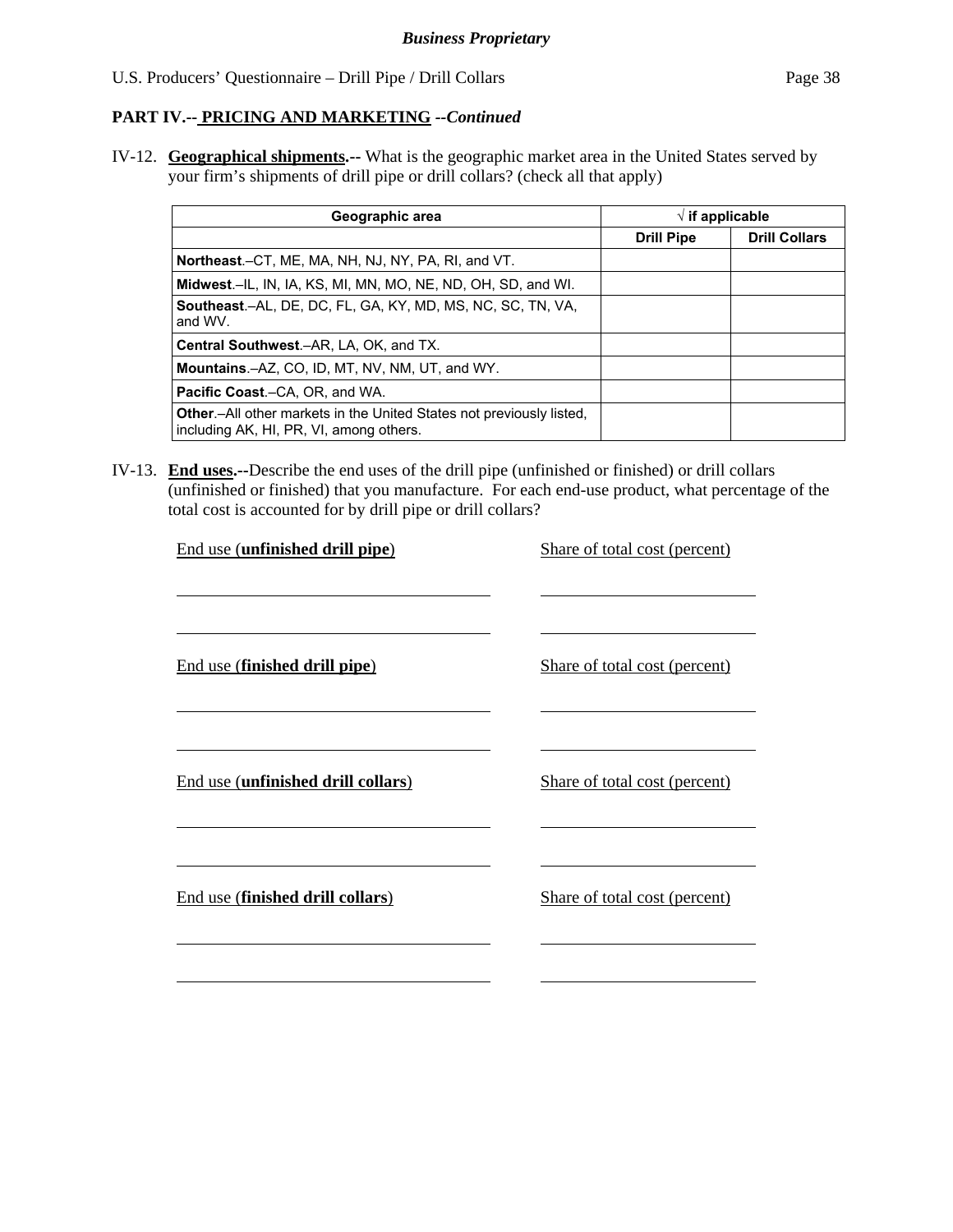# **PART IV.-- PRICING AND MARKETING** *--Continued*

IV-14. **Substitutes.--**Please list in order of importance any products that may be substituted for drill pipe or drill collars. For each possible substitute product, please describe the degree of substitutability and indicate whether changes in the price of the substitute affect the price for drill pipe or drill collars.

|    | <b>Substitute</b><br>(drill pipe)    | In what application is it<br>used | Have changes in the prices of this<br>substitute affected the price for drill pipe?       |  |
|----|--------------------------------------|-----------------------------------|-------------------------------------------------------------------------------------------|--|
| 1. |                                      |                                   | $\Box$ No<br>Yes--Please explain.                                                         |  |
|    |                                      |                                   |                                                                                           |  |
| 2. |                                      |                                   | $ $ No<br>Yes--Please explain.                                                            |  |
|    |                                      |                                   |                                                                                           |  |
| 3. |                                      |                                   | $\Box$ No<br>Yes--Please explain.                                                         |  |
|    |                                      |                                   |                                                                                           |  |
|    |                                      |                                   |                                                                                           |  |
|    | <b>Substitute</b><br>(drill collars) | In what application is it<br>used | Have changes in the prices of this<br>substitute affected the price for drill<br>collars? |  |
| 1. |                                      |                                   | N <sub>o</sub><br>Yes--Please explain.                                                    |  |
|    |                                      |                                   |                                                                                           |  |
| 2. |                                      |                                   | N <sub>o</sub><br>Yes--Please explain.                                                    |  |
|    |                                      |                                   |                                                                                           |  |
| 3. |                                      |                                   | N <sub>o</sub><br>Yes--Please explain.                                                    |  |

#### IV-15. **Demand trends.--**

(a) How has the demand within the United States for drill pipe or drill collars changed since 2007? What principal factors affect changes in demand?

| $\Box$ Increased | $\Box$ No Change | Decreased | Fluctuated |
|------------------|------------------|-----------|------------|
|                  |                  |           |            |
|                  |                  |           |            |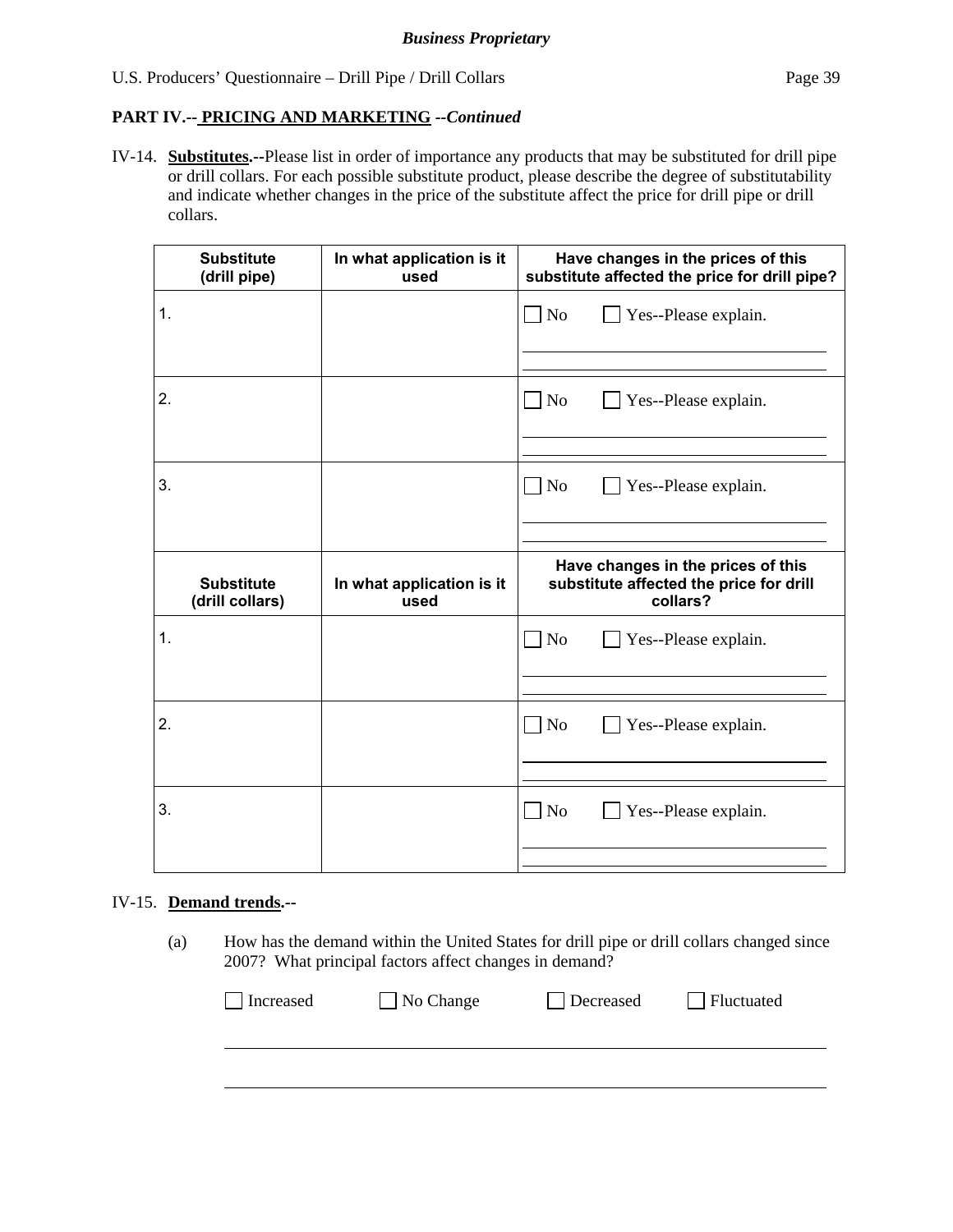# **PART IV.-- PRICING AND MARKETING** *--Continued*

|        | (b)            | How has the demand outside the United States (if known) for drill pipe or drill collars<br>changed since 2007? What principal factors affect changes in demand? |                                                                                                        |           |                                                                                                        |  |  |
|--------|----------------|-----------------------------------------------------------------------------------------------------------------------------------------------------------------|--------------------------------------------------------------------------------------------------------|-----------|--------------------------------------------------------------------------------------------------------|--|--|
|        |                | Increased                                                                                                                                                       | $\Box$ No Change                                                                                       | Decreased | Fluctuated                                                                                             |  |  |
|        | N <sub>o</sub> |                                                                                                                                                                 | marketing of drill pipe or drill collars since 2007?<br>Yes--Please describe and quantify if possible. |           | IV-16. Product changes.--Have there been any significant changes in the product range, product mix, or |  |  |
|        |                |                                                                                                                                                                 |                                                                                                        |           |                                                                                                        |  |  |
| IV-17. |                | <b>Business cycles.--</b><br>(including seasonal business)?                                                                                                     |                                                                                                        |           | (a) Is the drill pipe or drill collars market subject to business cycles or conditions of competition  |  |  |
|        |                | No (skip to question IV-18.)                                                                                                                                    |                                                                                                        |           | $\Box$ Yes-- Please describe below and then answer part (b).                                           |  |  |
|        |                | or drill collars since 2007?                                                                                                                                    |                                                                                                        |           | (b) Have there been any changes in the business cycles or conditions of competition for drill pipe     |  |  |
|        | No             |                                                                                                                                                                 | Yes-- Please describe.                                                                                 |           |                                                                                                        |  |  |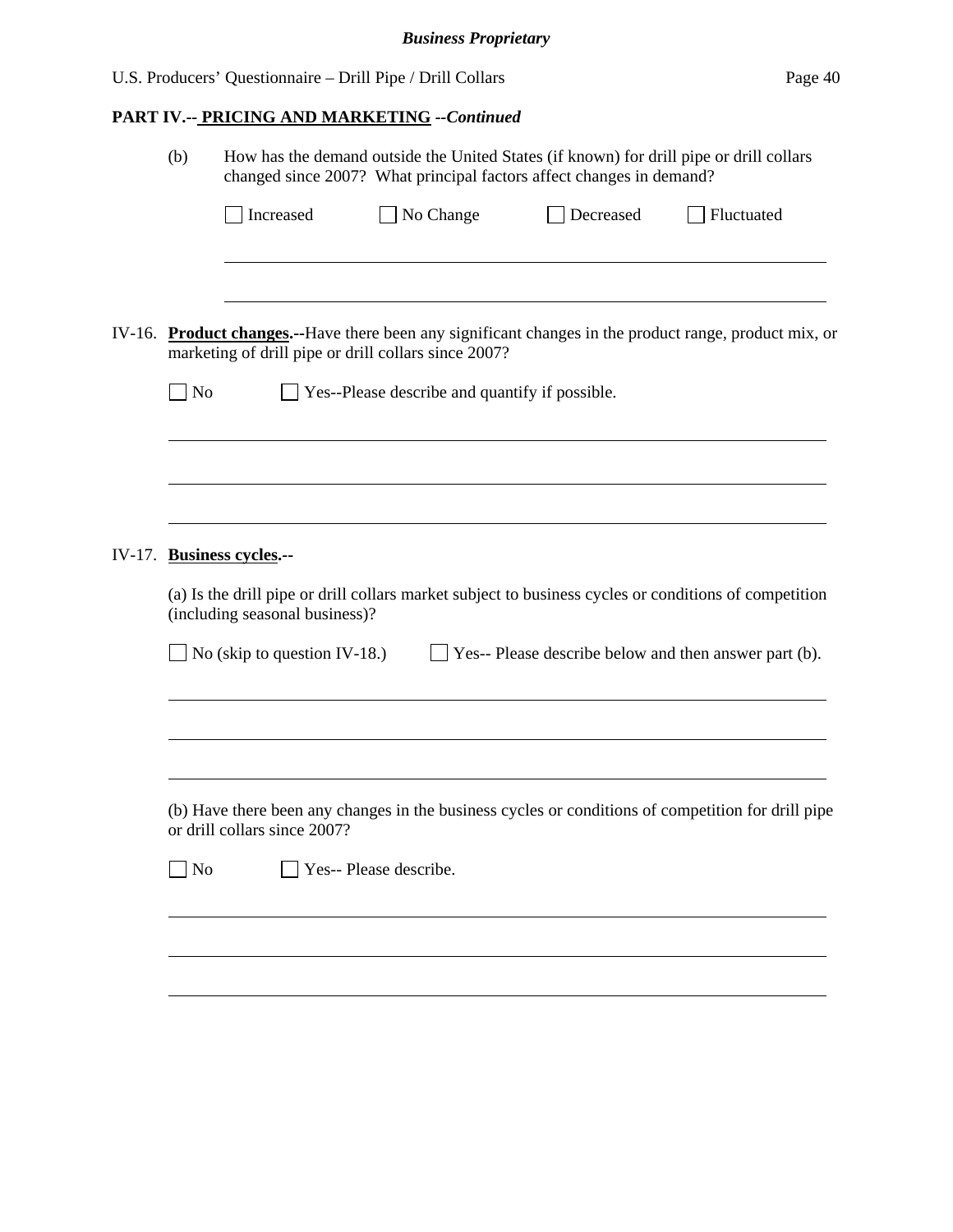# **PART IV.-- PRICING AND MARKETING** *--Continued*

IV-18. **Supply constraints.--**Has your firm refused, declined, or been unable to supply drill pipe or drill collars since 2007 (examples include placing customers on allocation or "controlled order entry," declining to accept new customers or renew existing customers, delivering less than the quantity promised, been unable to meet timely shipment commitments, etc.)?

 $\neg$  No  $\neg$  Yes-- Please describe.

 $\overline{a}$ 

IV-19. **Interchangeability.--**Are drill pipe or drill collars produced in the United States and in other countries interchangeable (*i.e.*, can they physically be used in the same applications)? Please indicate below, using "A" to indicate that the products from a specified country-pair are *always* interchangeable, "F" to indicate that the products are *frequently* interchangeable, "S" to indicate that the products are *sometimes* interchangeable, "N" to indicate that the products are *never* interchangeable, and "0" to indicate *no familiarity* with products from a specified country-pair.<sup>1</sup>

| <b>Product</b>       | Country-pair                                                                                                                                                                                    | China | <b>Other countries</b> |  |  |  |
|----------------------|-------------------------------------------------------------------------------------------------------------------------------------------------------------------------------------------------|-------|------------------------|--|--|--|
|                      | <b>United States</b>                                                                                                                                                                            |       |                        |  |  |  |
| <b>Drill pipe</b>    | China                                                                                                                                                                                           |       |                        |  |  |  |
|                      | <b>United States</b>                                                                                                                                                                            |       |                        |  |  |  |
| <b>Drill collars</b> | China                                                                                                                                                                                           |       |                        |  |  |  |
|                      | <sup>1</sup> For any country-pair producing drill pipe or drill collars which are sometimes or never<br>interchangeable, please explain the factors that limit or preclude interchangeable use: |       |                        |  |  |  |
|                      |                                                                                                                                                                                                 |       |                        |  |  |  |
|                      |                                                                                                                                                                                                 |       |                        |  |  |  |
|                      |                                                                                                                                                                                                 |       |                        |  |  |  |
|                      |                                                                                                                                                                                                 |       |                        |  |  |  |
|                      |                                                                                                                                                                                                 |       |                        |  |  |  |
|                      |                                                                                                                                                                                                 |       |                        |  |  |  |
|                      |                                                                                                                                                                                                 |       |                        |  |  |  |
|                      |                                                                                                                                                                                                 |       |                        |  |  |  |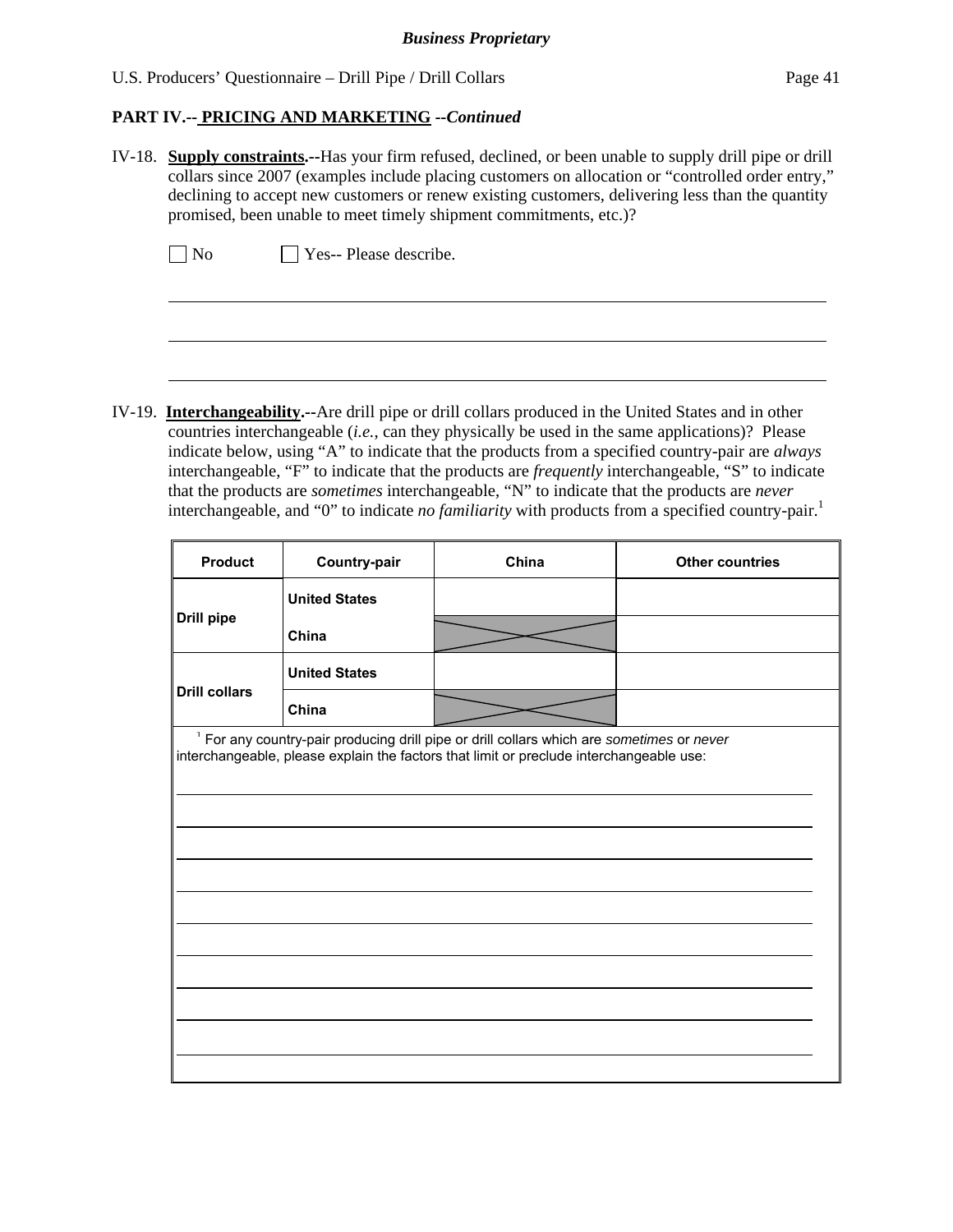$\mathbf{r}$ 

# **PART IV.-- PRICING AND MARKETING** *--Continued*

IV-20. **Factors other than price.--**Are differences other than price (*i.e.*, quality, availability, transportation network, product range, technical support, *etc.*) between drill pipe or drill collars produced in the United States and in other countries a significant factor in your firm's sales of the products? Please indicate below, using "A" to indicate that such differences are *always* significant, "F" to indicate that such differences are *frequently* significant, "S" to indicate that such differences are *sometimes* significant, "N" to indicate that such differences are *never* significant, and "0" to indicate *no familiarity* with products from a specified country-pair.<sup>1</sup>

| <b>Product</b>       | Country-pair                            | China                                                                                                    | <b>Other countries</b>                                                                                                |
|----------------------|-----------------------------------------|----------------------------------------------------------------------------------------------------------|-----------------------------------------------------------------------------------------------------------------------|
|                      | <b>United States</b>                    |                                                                                                          |                                                                                                                       |
| <b>Drill pipe</b>    | China                                   |                                                                                                          |                                                                                                                       |
|                      | <b>United States</b>                    |                                                                                                          |                                                                                                                       |
| <b>Drill collars</b> | China                                   |                                                                                                          |                                                                                                                       |
|                      | disadvantages imparted by such factors: | your firm's sales of drill pipe or drill collars, identify the country-pair and report the advantages or | <sup>1</sup> For any country-pair for which factors other than price always or frequently are a significant factor in |
|                      |                                         |                                                                                                          |                                                                                                                       |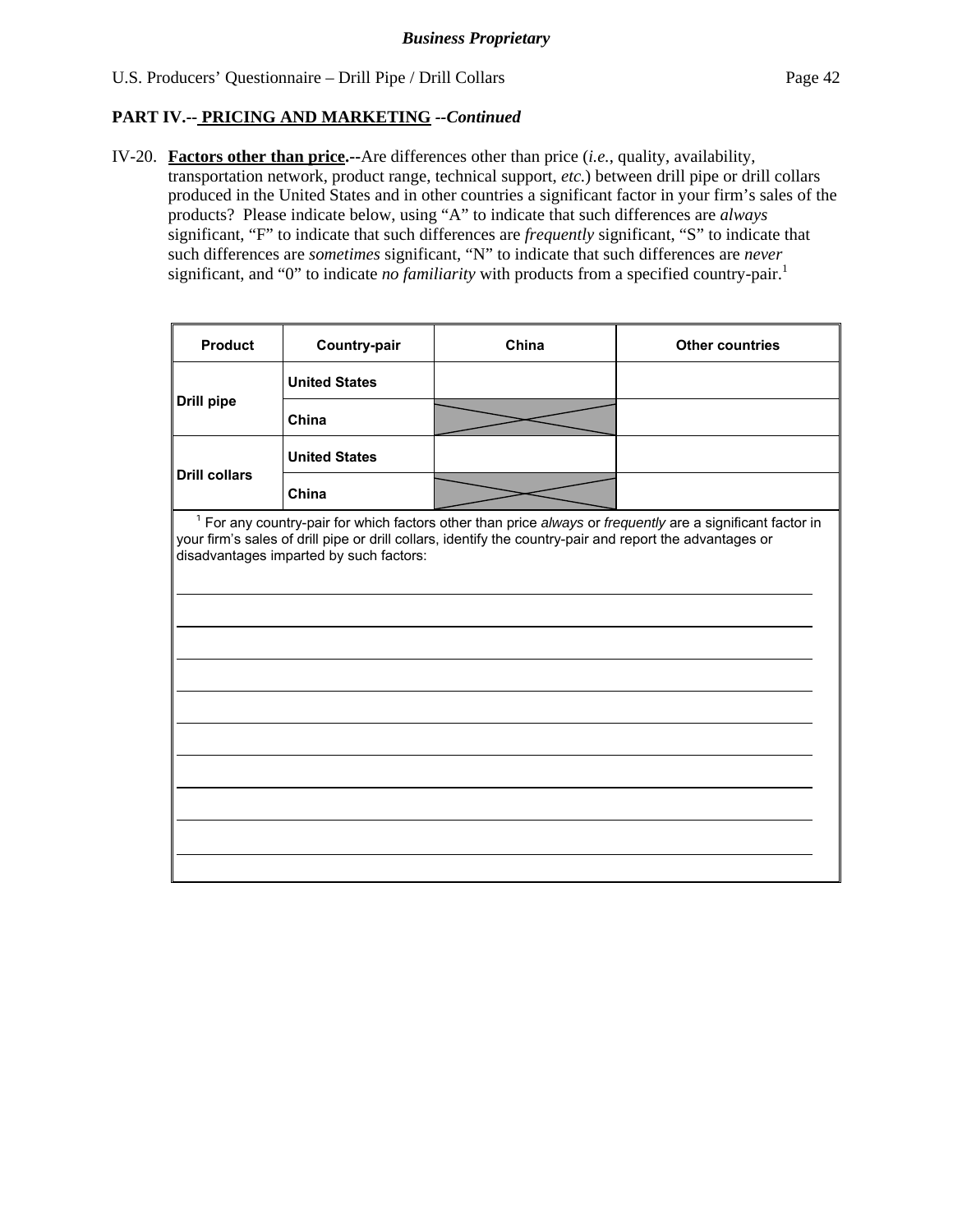# **PART IV.-- PRICING AND MARKETING** *--Continued*

IV-21. **Customer identification / drill pipe and drill collars**--Please identify below the names and addresses of your firm's 5 largest customers for **drill pipe and drill collars** since 2007. Please also provide the name and telephone number of a contact person and the share of the quantity of your firm's total shipments of **drill pipe and drill collars** that each of these customers accounted for in 2009.

|                  | Drill pipe             |                                                                |                       |                                         |                                     |  |  |
|------------------|------------------------|----------------------------------------------------------------|-----------------------|-----------------------------------------|-------------------------------------|--|--|
| No.              | <b>Customer's name</b> | Street address (not P.O.<br>box), city, state, and zip<br>code | <b>Contact person</b> | Area<br>code and<br>telephone<br>number | Share of<br>2009<br>sales<br>$(\%)$ |  |  |
| $\mathbf 1$      |                        |                                                                |                       |                                         |                                     |  |  |
| $\boldsymbol{2}$ |                        |                                                                |                       |                                         |                                     |  |  |
| $\mathbf 3$      |                        |                                                                |                       |                                         |                                     |  |  |
| $\pmb{4}$        |                        |                                                                |                       |                                         |                                     |  |  |
| ${\bf 5}$        |                        |                                                                |                       |                                         |                                     |  |  |
|                  |                        | <b>Drill collars</b>                                           |                       |                                         |                                     |  |  |
| $\mathbf 1$      |                        |                                                                |                       |                                         |                                     |  |  |
| $\boldsymbol{2}$ |                        |                                                                |                       |                                         |                                     |  |  |
| $\mathbf 3$      |                        |                                                                |                       |                                         |                                     |  |  |
| $\pmb{4}$        |                        |                                                                |                       |                                         |                                     |  |  |
| ${\bf 5}$        |                        |                                                                |                       |                                         |                                     |  |  |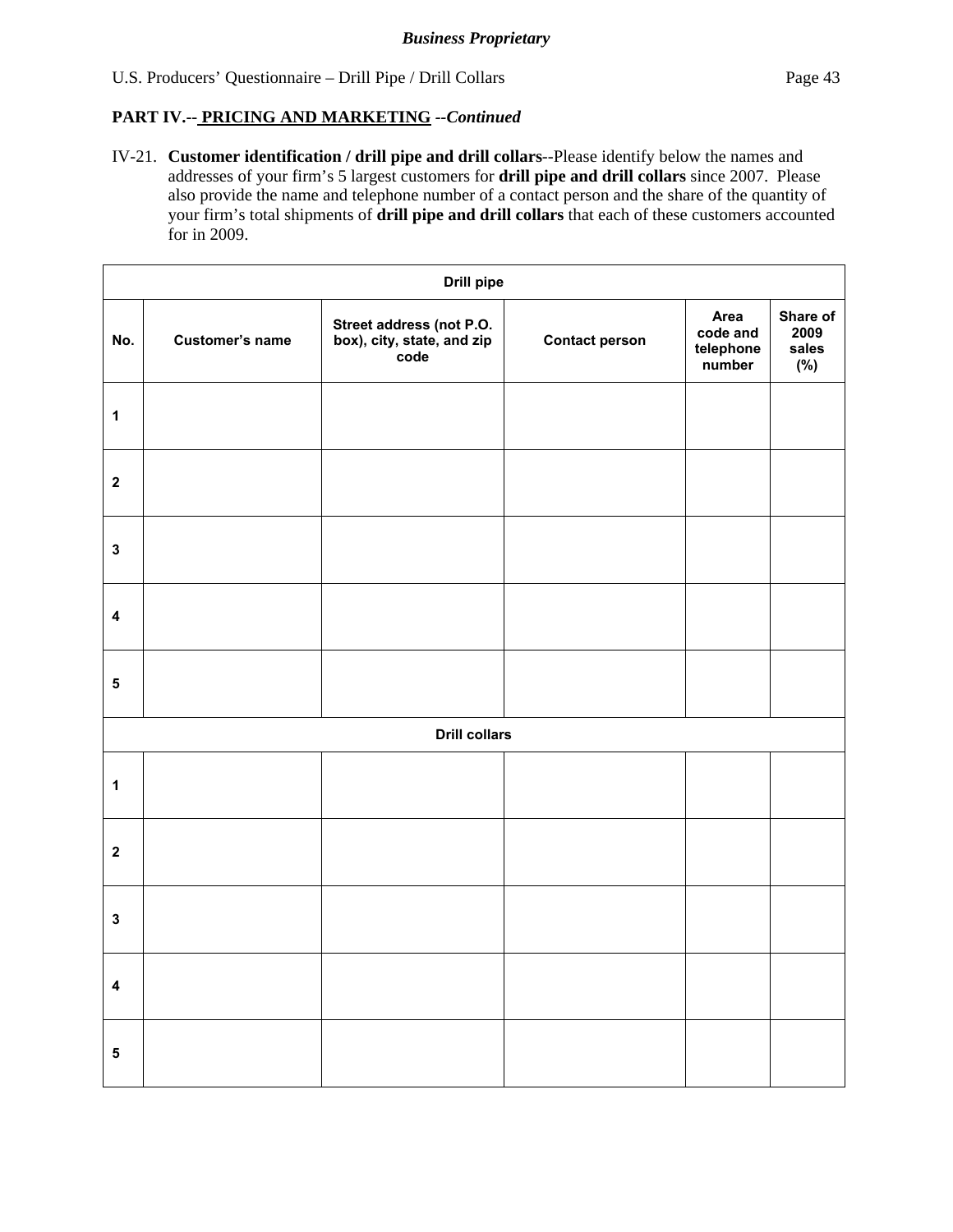# **PART IV.-- PRICING AND MARKETING** *--Continued*

#### IV-22. **COMPETITION FROM IMPORTS--LOST REVENUES**.-- **PLEASE DO NOT RE-SUBMIT ALLEGATIONS PROVIDED IN THE PRELIMINARY PHASE OF THIS INVESTIGATION.**

Since January 1, 2007: To avoid losing sales to competitors selling drill pipe or drill collars from China, did your firm:

| Reduce prices                       | $\Box$ No | $\Box$ Yes |
|-------------------------------------|-----------|------------|
| Roll back announced price increases | $\Box$ No | $\Box$ Yes |

If yes, please furnish as much of the following information as possible for each affected transaction. Document such allegations of lost revenues whenever possible (documentation could include copies of invoices, sales reports, or letters from customers). Please note that the Commission may contact the firms named to verify the allegations reported.

Customer name, contact person, phone and fax numbers Specific product(s) involved Date of your initial price quotation Quantity involved Your initial *rejected* price quotation (total delivered value) Your *accepted* price quotation (total delivered value) The country of origin of the competing imported product The competing price quotation of the imported product (total delivered value)

| Customer name,<br>contact person,<br>phone and fax<br>numbers | <b>Product</b> | Date of<br>quote | Quantity<br>(short tons) | <b>Initial</b><br>rejected U.S.<br>price (total<br>value--<br>dollars) | <b>Accepted</b><br>U.S. price<br>(total value--<br>dollars) | <b>Country of</b><br>origin | <b>Competing</b><br>import price<br>(total<br>value-<br>dollars) |
|---------------------------------------------------------------|----------------|------------------|--------------------------|------------------------------------------------------------------------|-------------------------------------------------------------|-----------------------------|------------------------------------------------------------------|
|                                                               |                |                  |                          |                                                                        |                                                             |                             |                                                                  |
|                                                               |                |                  |                          |                                                                        |                                                             |                             |                                                                  |
|                                                               |                |                  |                          |                                                                        |                                                             |                             |                                                                  |
|                                                               |                |                  |                          |                                                                        |                                                             |                             |                                                                  |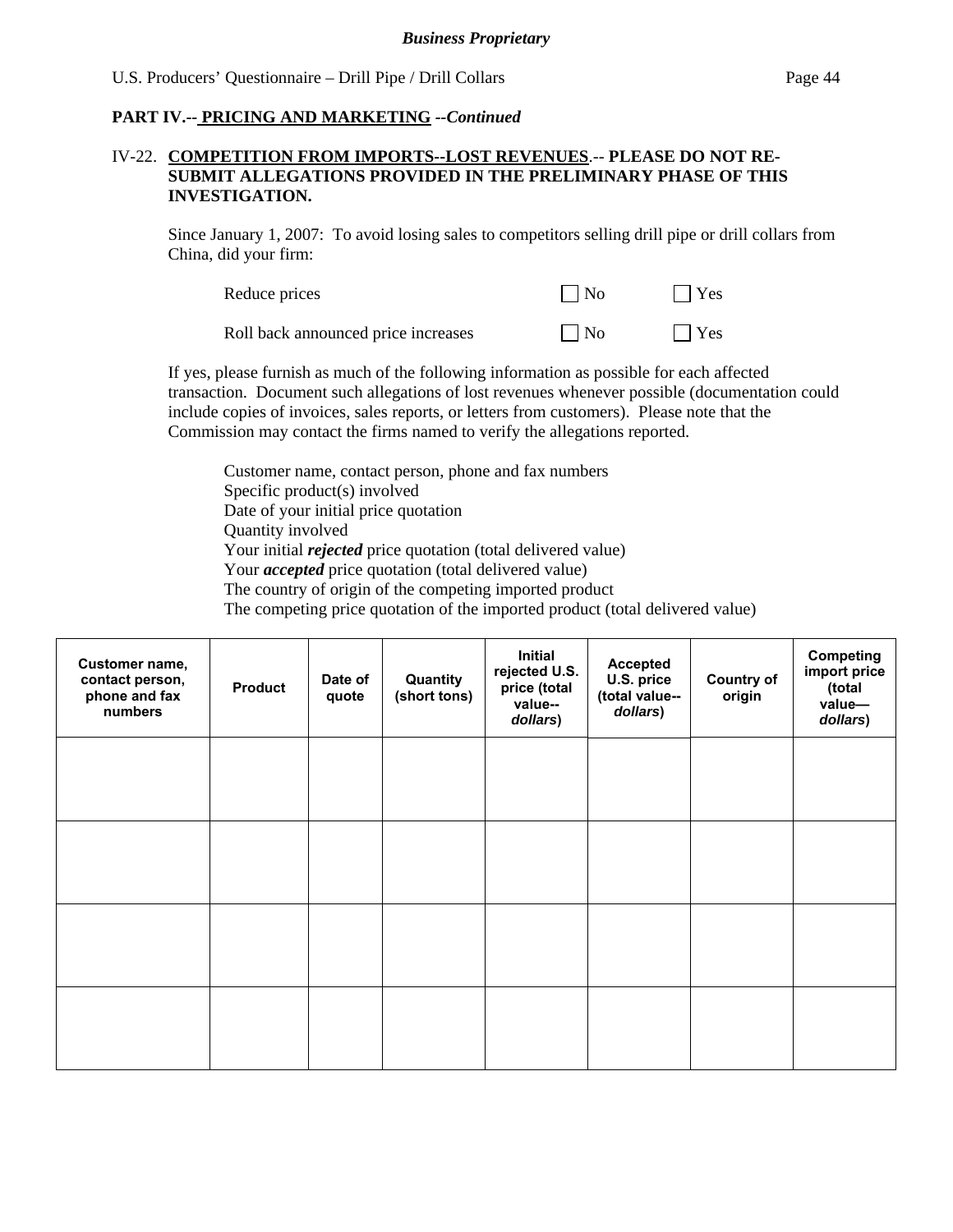#### **PART IV.-- PRICING AND MARKETING** *--Continued*

#### IV-23. **COMPETITION FROM IMPORTS--LOST SALES**.-- **PLEASE DO NOT RE-SUBMIT ALLEGATIONS PROVIDED IN THE PRELIMINARY PHASE OF THIS INVESTIGATION.**

Since January 1, 2007: Did your firm lose sales of drill pipe or drill collars to imports of these products from China?

No Yes

If yes, please furnish as much of the following information as possible for each affected transaction. Document such allegations of lost sales whenever possible (documentation could include copies of invoices, sales reports, or letters from customers). Please note that the Commission may contact the firms named to verify the allegations reported.

Customer name, contact person, phone and fax numbers Specific product(s) involved Date of your price quotation Quantity involved Your rejected price quotation (total delivered value) The country of origin of the competing imported product The accepted price quotation of the imported product (total delivered value)

| Customer name,<br>contact person,<br>phone and fax<br>numbers | <b>Product</b> | Date of<br>quote | Quantity<br>(short tons) | Rejected<br>U.S. price<br>(total value--<br>dollars) | <b>Country of</b><br>origin | Competing<br>import price<br>(total<br>value-<br>dollars) |
|---------------------------------------------------------------|----------------|------------------|--------------------------|------------------------------------------------------|-----------------------------|-----------------------------------------------------------|
|                                                               |                |                  |                          |                                                      |                             |                                                           |
|                                                               |                |                  |                          |                                                      |                             |                                                           |
|                                                               |                |                  |                          |                                                      |                             |                                                           |
|                                                               |                |                  |                          |                                                      |                             |                                                           |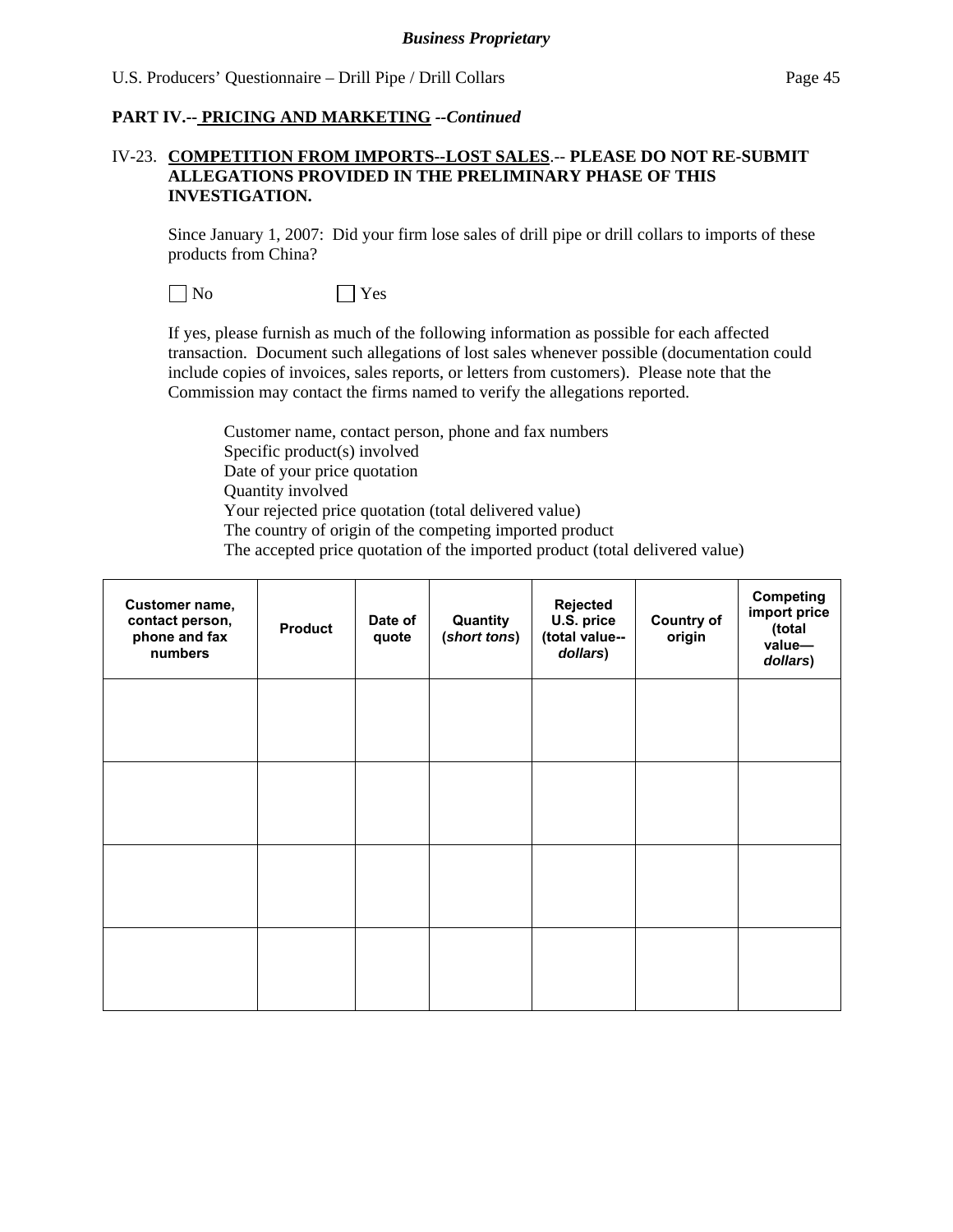# **PART V.—PREMIUM DRILL PIPE**

Further information on this part of the questionnaire can be obtained from Nathanael Comly (202-205- 3174). **Supply all data requested (except for financial data) on a calendar-year basis.**

V-1. Who should be contacted regarding the requested trade and related information?

Company contact:

Name and title

 $\overline{)}$ Phone number E-mail address

For purposes of question II-4, question II-11b, and Part V of this questionnaire, please use the following definition for the term "premium drill pipe."

| Pipe           | <b>Premium Drill Pipe:</b> Generally considered to be drill pipe whose tube body, tool joint,<br>and/or tool joint connections surpass API specifications. Specifically Premium Drill       |
|----------------|---------------------------------------------------------------------------------------------------------------------------------------------------------------------------------------------|
|                | (1) Specifies the drill pipe body or tool joint material as:                                                                                                                                |
| a.             | Conforming to API 5DP (or ISO 11961) at Product Specification Level PSL-<br>3, or                                                                                                           |
| $\mathbf{b}$ . | Conforming to common premium specifications such as NS-1 (Shell Sqair)<br>or IRP, $or$                                                                                                      |
| $c_{\cdot}$    | Having minimum yield strength which is appreciably above S135, with PSIs<br>or 150 or above,                                                                                                |
|                | OR                                                                                                                                                                                          |
|                | (2) Includes drill pipe threaded connections which:                                                                                                                                         |
| a.             | Do not conform to the threaded connections listed in either API<br>Specifications 7-2, ISO 10424-2, or API Recommended Practice 7G, and                                                     |
|                | b. Have minimum mechanical ratings exceeding those of Standard Drill Pipe<br>connections by more than 15%, with the tool joint of the same nominal<br>outside diameter and inside diameter. |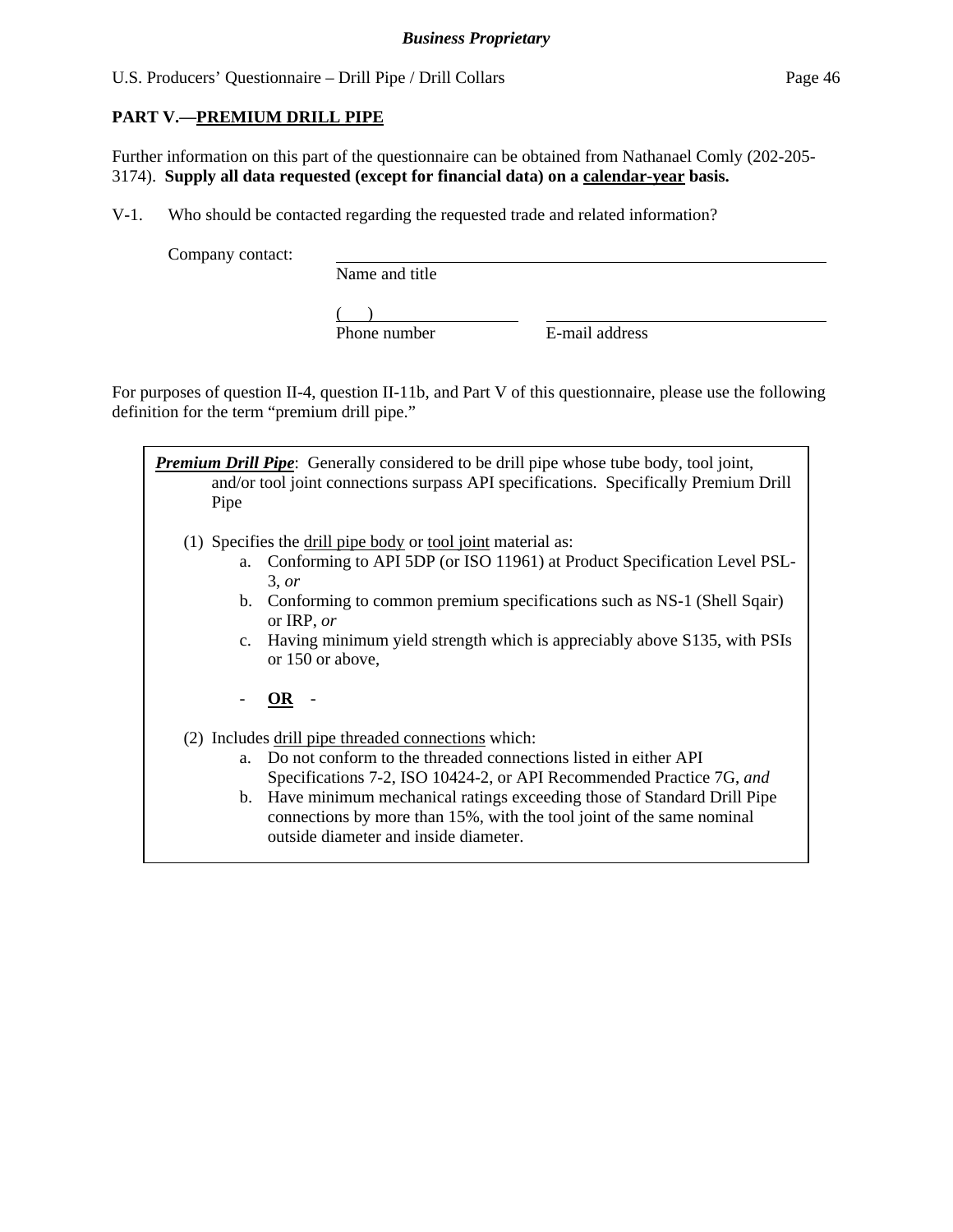#### **PART V.—PREMIUM DRILL PIPE** *--Continued*

#### V-2. **COMPARABILITY OF PREMIUM DRILL PIPE AND NON-PREMIUM DRILL PIPE**.–

Please describe the **differences and similarities between premium drill pipe and non-premium drill pipe** with respect to the following factors: (a) **characteristics and uses**--describe the differences and similarities in the physical characteristics and end uses; (b) **interchangeability**--discuss the interchangeability in end use of the two products; (c) **manufacturing processes**--describe the two processes and include a discussion of the interchangeability of production inputs, machinery and equipment, and skilled labor; (d) **channels of distribution**--describe the specific end use/customer requirements and channels of distribution/market situation in which the products are sold; (e) **customer and producer perceptions**--describe any perceived differences in the two products (e.g., sales/marketing practices); and (f) **price**--provide a discussion and specific examples of prices for the two products. Use additional pages as necessary. Please indicate if your responses differ based on diameter.

#### **(a) Characteristics and uses:**

**(b) Interchangeability:** 

l  $\overline{a}$ 

 $\overline{a}$  $\overline{a}$ 

 $\overline{a}$  $\overline{a}$ 

l  $\overline{a}$ 

 $\overline{a}$  $\overline{a}$ 

 $\overline{a}$  $\overline{a}$ 

**(c) Manufacturing processes:** 

**(d) Channels of distribution:** 

**(e) Customer and producer perceptions:** 

**(f) Price:**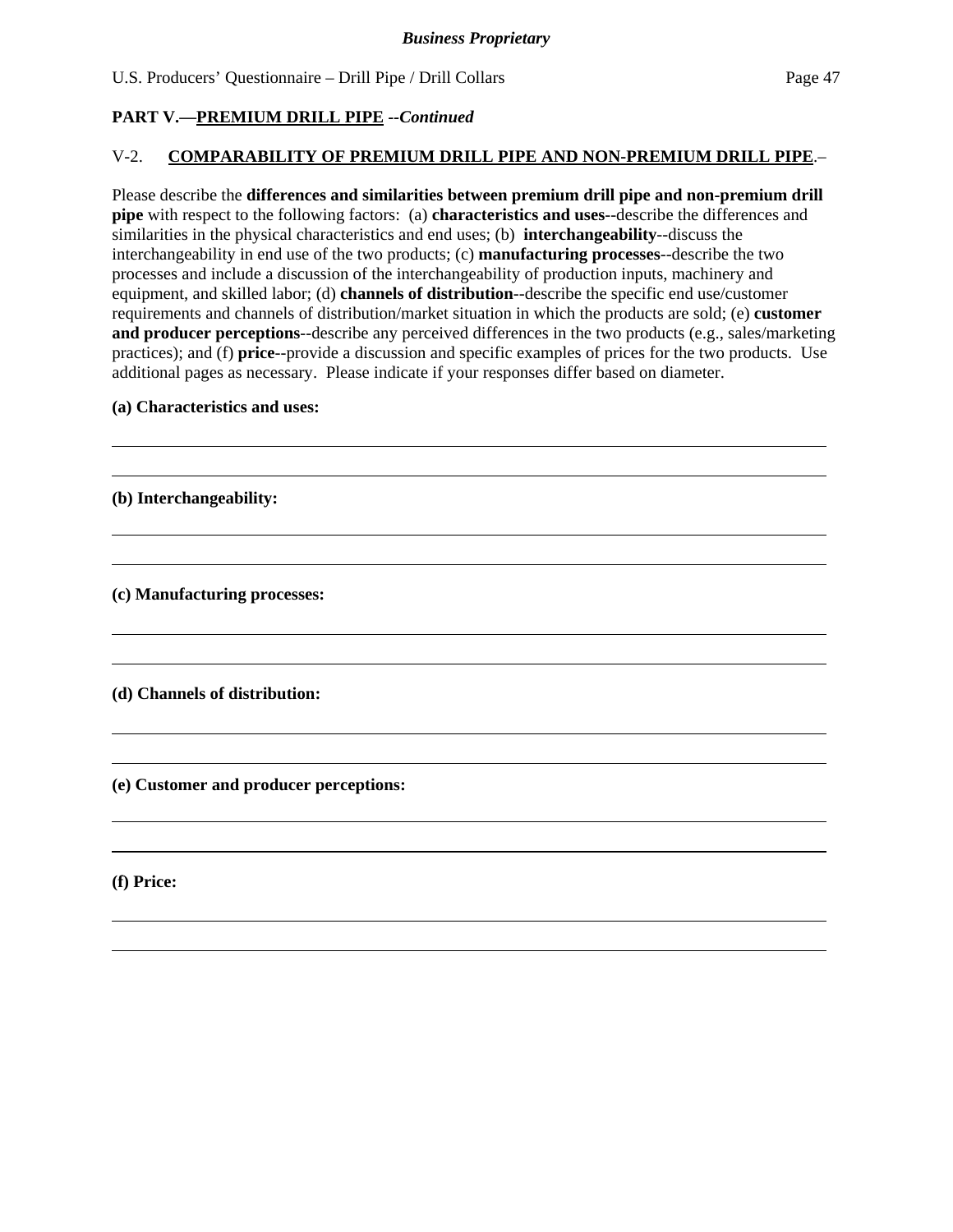#### **PART V.—PREMIUM DRILL PIPE** *--Continued*

l

| $V-3a$ . | With respect to your firm's operations on <b>premium drill pipe</b> , have you, since January 1, 2007,<br>lost sales or revenues or experienced any negative effects on your firm's growth, investment,<br>ability to raise capital, or existing development and production efforts, including efforts to<br>develop a derivative or more advanced version of the product, as a result of imports of <b>premium</b><br>drill pipe from China? |                                                                                                                                                                                                                                                                                                                                                                                                             |  |  |  |
|----------|-----------------------------------------------------------------------------------------------------------------------------------------------------------------------------------------------------------------------------------------------------------------------------------------------------------------------------------------------------------------------------------------------------------------------------------------------|-------------------------------------------------------------------------------------------------------------------------------------------------------------------------------------------------------------------------------------------------------------------------------------------------------------------------------------------------------------------------------------------------------------|--|--|--|
|          | No                                                                                                                                                                                                                                                                                                                                                                                                                                            | Yes—Please provide details regarding the volume, timing and nature of any<br>such losses or effects                                                                                                                                                                                                                                                                                                         |  |  |  |
|          |                                                                                                                                                                                                                                                                                                                                                                                                                                               |                                                                                                                                                                                                                                                                                                                                                                                                             |  |  |  |
| $V-3b.$  |                                                                                                                                                                                                                                                                                                                                                                                                                                               | With respect to your firm's operations on <b>premium drill pipe</b> , do you anticipate lost sales or<br>revenues or negative effects on your firm's growth, investment, ability to raise capital, or existing<br>development and production efforts, including efforts to develop a derivative or more advanced<br>version of the product, as a result of imports of <b>premium drill pipe</b> from China? |  |  |  |
|          | N <sub>0</sub>                                                                                                                                                                                                                                                                                                                                                                                                                                | $\Box$ Yes—Please provide details regarding the volume, timing and nature of any<br>such anticipated losses or effects                                                                                                                                                                                                                                                                                      |  |  |  |
|          |                                                                                                                                                                                                                                                                                                                                                                                                                                               |                                                                                                                                                                                                                                                                                                                                                                                                             |  |  |  |
| $V-4.$   |                                                                                                                                                                                                                                                                                                                                                                                                                                               | Report the information requested on the following page for <b>premium drill pipe</b> produced in your<br>$\overline{H}$ $\overline{R}$ ortablishment(s) during the specified newide. In the spees previded helew places indicate                                                                                                                                                                            |  |  |  |

U.S. establishment(s) during the specified periods. In the space provided below, please indicate whether or not your firm was able to provide accurate figures, or estimates, for the data requested. If not, identify your problems in doing so and indicate the nature (and extent) of any inaccuracies.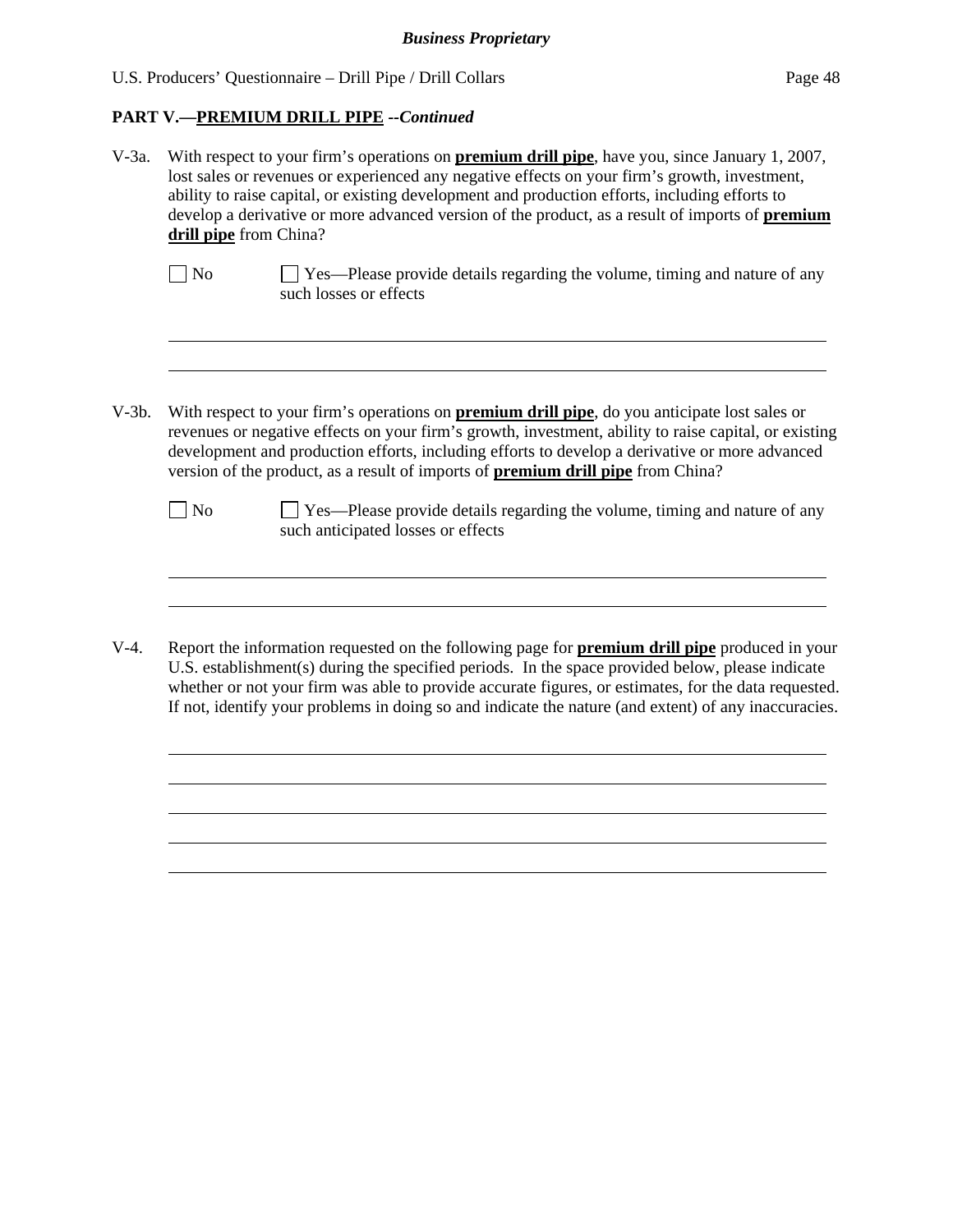# **PART V.—PREMIUM DRILL PIPE** *--Continued*

# V-5. **Trade and financial data/ premium drill pipe.--**For the operations of your U.S.

# establishment(s), please report the information requested below.

| Quantity (in short tons) and value (in \$1,000)                                                                                                                                                                                                                                            |      |      |      |              |      |
|--------------------------------------------------------------------------------------------------------------------------------------------------------------------------------------------------------------------------------------------------------------------------------------------|------|------|------|--------------|------|
| <b>Calendar years</b>                                                                                                                                                                                                                                                                      |      |      |      | January-June |      |
| <b>Item</b>                                                                                                                                                                                                                                                                                | 2007 | 2008 | 2009 | 2009         | 2010 |
| <b>AVERAGE PRODUCTION CAPACITY (quantity)</b>                                                                                                                                                                                                                                              |      |      |      |              |      |
| <b>BEGINNING-OF-PERIOD INVENTORIES (quantity)</b>                                                                                                                                                                                                                                          |      |      |      |              |      |
| <b>PRODUCTION</b> ( <i>quantity</i> )                                                                                                                                                                                                                                                      |      |      |      |              |      |
| <b>U.S. SHIPMENTS</b>                                                                                                                                                                                                                                                                      |      |      |      |              |      |
| <b>Commercial shipments:</b>                                                                                                                                                                                                                                                               |      |      |      |              |      |
| Quantity of commercial shipments                                                                                                                                                                                                                                                           |      |      |      |              |      |
| Value of commercial shipments                                                                                                                                                                                                                                                              |      |      |      |              |      |
| Internal consumption:                                                                                                                                                                                                                                                                      |      |      |      |              |      |
| Quantity of internal consumption                                                                                                                                                                                                                                                           |      |      |      |              |      |
| Value <sup>1</sup> of internal consumption                                                                                                                                                                                                                                                 |      |      |      |              |      |
| <b>Transfers to related firms:</b>                                                                                                                                                                                                                                                         |      |      |      |              |      |
| Quantity of transfers to related firms                                                                                                                                                                                                                                                     |      |      |      |              |      |
| Value <sup>1</sup> of transfers to related firms                                                                                                                                                                                                                                           |      |      |      |              |      |
| <b>EXPORT SHIPMENTS:2</b>                                                                                                                                                                                                                                                                  |      |      |      |              |      |
| Quantity of export shipments                                                                                                                                                                                                                                                               |      |      |      |              |      |
| Value of export shipments                                                                                                                                                                                                                                                                  |      |      |      |              |      |
| <b>END-OF-PERIOD INVENTORIES</b> <sup>3</sup> (quantity)                                                                                                                                                                                                                                   |      |      |      |              |      |
| <b>Channels of distribution:</b>                                                                                                                                                                                                                                                           |      |      |      |              |      |
| U.S. shipments to distributors (quantity)                                                                                                                                                                                                                                                  |      |      |      |              |      |
| U.S. shipments to processors (quantity)                                                                                                                                                                                                                                                    |      |      |      |              |      |
| U.S. shipments to end users (quantity)                                                                                                                                                                                                                                                     |      |      |      |              |      |
| <b>AVERAGE NUMBER OF PRWs</b>                                                                                                                                                                                                                                                              |      |      |      |              |      |
| <b>HOURS WORKED BY PRWs (1,000 hours)</b>                                                                                                                                                                                                                                                  |      |      |      |              |      |
| <b>WAGES PAID TO PRWs (value)</b>                                                                                                                                                                                                                                                          |      |      |      |              |      |
| <b>FINANCIAL INFORMATION:</b>                                                                                                                                                                                                                                                              |      |      |      |              |      |
| Net sales:                                                                                                                                                                                                                                                                                 |      |      |      |              |      |
| Quantity                                                                                                                                                                                                                                                                                   |      |      |      |              |      |
| Value                                                                                                                                                                                                                                                                                      |      |      |      |              |      |
| Cost of goods sold (value)                                                                                                                                                                                                                                                                 |      |      |      |              |      |
| Gross profit or (loss) (value)                                                                                                                                                                                                                                                             |      |      |      |              |      |
| Selling, general, and administrative expenses (value)                                                                                                                                                                                                                                      |      |      |      |              |      |
| Operating income or (loss) (value)                                                                                                                                                                                                                                                         |      |      |      |              |      |
| Capital expenditures (value)                                                                                                                                                                                                                                                               |      |      |      |              |      |
| Research and development expenditures (value)                                                                                                                                                                                                                                              |      |      |      |              |      |
| <sup>1</sup> Sales to related firms (including internal consumption and transfers) must be valued at fair market value.<br><sup>2</sup> Identify your principal export markets:                                                                                                            |      |      |      |              |      |
| <sup>3</sup> Reconciliation of data.--Please note that the quantities reported above should reconcile as follows: beginning-of-period inventories, plus<br>production, less total shipments, equals end-of-period inventories. Do the data above reconcile?<br>□ Yes □ No--Please explain: |      |      |      |              |      |